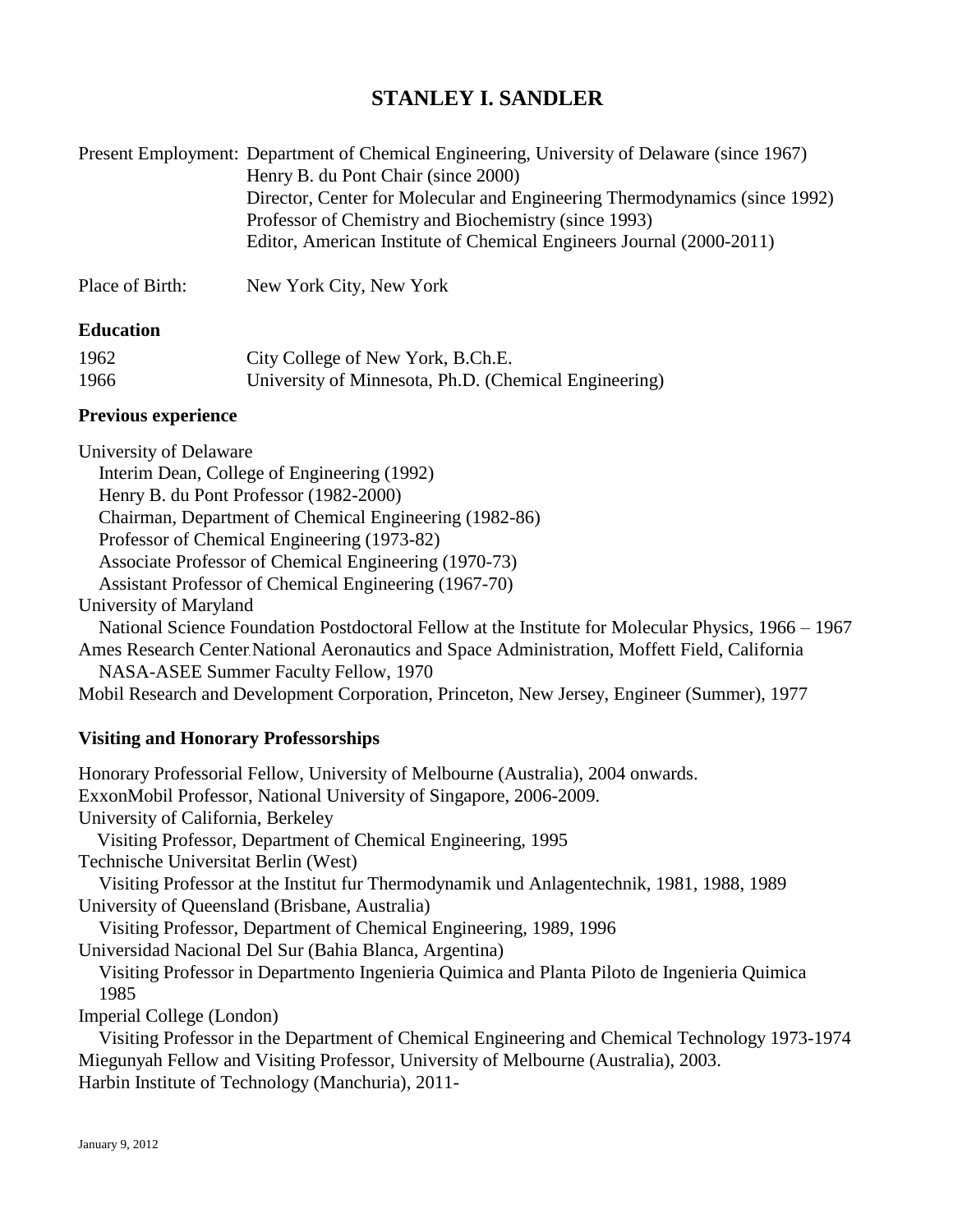#### **NATIONAL AND INTERNATIONAL HONORS AND AWARDS**

PPEPPD Eminence Award (first winner), Suzhou China, 2010. Fellow, Institute of Chemical Engineers (Britian), 2004. Chartered Engineer (Europe), 2004; Chartered Scientist (Europe), 2004 Miegunyah Fellow, Univ. of Melbourne (Australia), 2003. E. V. Murphree Award, American Chemical Society, 1998. Rossini Lecturer, Commission 1.2, International Union of Pure and Applied Chemistry, 1998. <sup>t\*</sup> (Lecture delivered in Porto, Portugal, July 1998) National Academy of Engineering, 1996 Warren K. Lewis Award, American Institute of Chemical Engineers, 1996. Fellow, American Institute of Chemical Engineers, 1993. Alexander von Humboldt Foundation Distinguished U.S. Senior Scientist Award, 1988. 3M Chemical Engineering Lectureship Award, American Society for Engineering Education, 1988. Professional Progress Award, American Institute of Chemical Engineers, 1984; Award Lecture, 1985. Research Fellowship, Alexander von Humboldt Foundation (Bonn, West Germany), 1980-81 for research at the Technical University of Berlin. Camille and Henry Dreyfus Foundation Faculty - Scholar, 1971-1976.\* National Science Foundation Postdoctoral Fellowship, 1966-67.

#### **REGIONAL AND LOCAL HONORS AND AWARDS**

Inaugural E. A. Mason Memorial Lecturer, Brown University, 1997. Merck Collaboratus Lecturer, Rutgers University, 1995 ICI Distinguished Lecturer, University of Alberta, 1994. Ashton Cary Lecture Award, Georgia Institute of Technology, 1994. Francis P. Alison Award, University of Delaware, 1993. Phillips Lectureship in Chemical Engineering, Oklahoma State University, 1993. Stanley Katz Memorial Lecture, City College of New York, 1992. ρ Warren McCabe Lectureship, North Carolina State University, 1990. Delaware Section Award, American Chemical Society, 1989. Center for Advanced Study Fellowship, University of Delaware, 1986-87. Henry Belin du Pont Professor of Chemical Engineering, since 1982. Fellow, Center for Teaching Effectiveness, University of Delaware, 1978-79. Eliza Ford Prize, City College of New York, 1962.

#### **PLENARY AND KEYNOTE LECTURES**

6<sup>th</sup> Coniiqua, Mesa Directiva de Ingenieria Quimica, Puebla MX 2009 Thermo2006, Boulder CO 2006 25<sup>th</sup> Australian Colloid and Surface Science Student Conference, Beechworth, Victoria, Australia, 2006 CHEMECA 2003, Adelaide, Australia, 2003. VI Iberoamerican Conference on Phase Equilibria and Fluid Properties for Process Design, Foz do Iguassu, Brazil, 2002. At seminar in my honor, 5<sup>th</sup> International Symposium of E.S.I.Q.I.E., I. P. N., Mexico City, 2002 4<sup>th</sup> International Symposium of E.S.I.Q.I.E., I. P. N., Mexico City, 2000.

E.S.I.Q.I.E. 50<sup>th</sup> Aniversario Symposium, Mexico City, 1998.

 $\overline{a}$ 

ρ Awarded to one chemical engineer nationwide each year.

Awarded to one chemist, chemical engineer or physicist worldwide every other year. \*

Generally awarded to only one chemical engineer nationwide each year.

Awarded to one faculty member at the University of Delaware each year.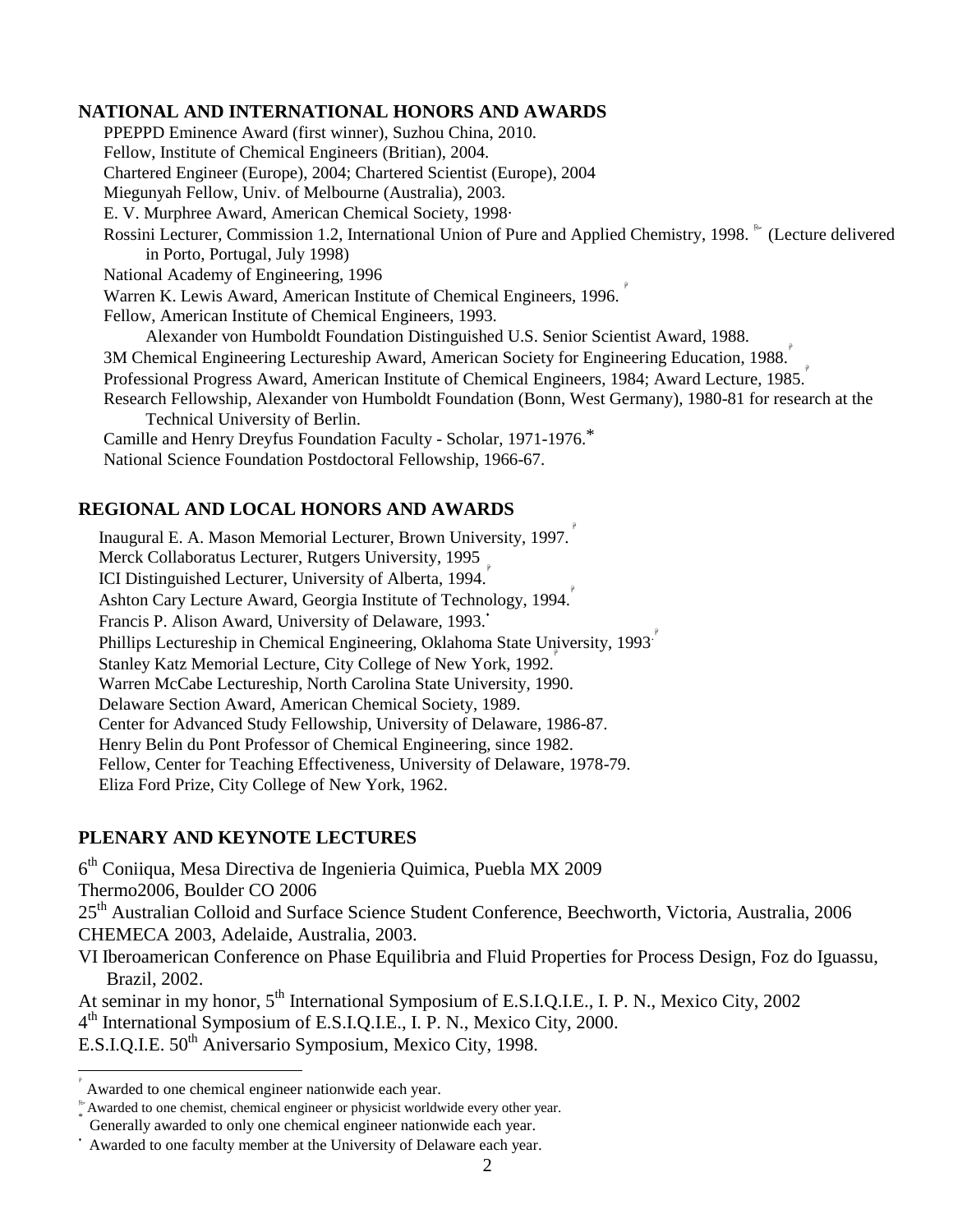IX Coloquio Anual De Termodinamica, Guadalajara, Mexico, 1994 12th Symposium on Thermophysical Properties, NIST, Boulder, CO, 1994 International Symposium on Thermodynamics in Chemical Engineering & Industry, Beijing, China, 1994 E.S.I.Q.I.E. Aniversario Symposium, Mexico City, 1993. Czechoslovak-French-Polish Calorimetry and Experimental Thermodynamics, Prague, 1993. NATO Advanced Study Institute on Supercritical Fluids, Antalya, Turkey, 1993.

# **BIOGRAPHICAL CITATIONS**

Who's Who in the World, Who's Who in America, Who's Who in the East Who's Who in Technology, Who's Who in Finance and Industry American Men and Women of Science, Stirling's Executive Who's Who

#### **PROFESSIONAL AFFILIATIONS**

- American Institute of Chemical Engineers Tau Beta Pi (Honor Society)
- 
- 
- 
- 
- American Chemical Society Omega Chi Epsilon (Honor Society)
- Society of Sigma Xi (Research Society) American Society for Engineering Education
- Cosmos Club (Washington, DC) Institution of Chemical Engineers (Britian)

# **MISCELLANEOUS**

Executive Director, Karl W. Böer Solar Energy Medal of Merit Trust, 1994-2000 Member, Cyclical Review Panel, Dept. of Chem. Eng., University of Melbourne (Australia), 1997 Head, Review Committee, Dept. of Chem. Eng., University of Notre Dame, 1998 Head, Review Committee, Dept. of Chem. Eng., Ben Gurion University (Israel), 2000 Member, Review Committee, all Chem. Eng. departments in Israel, 2009

# **CURRENT RESEARCH INTERESTS**

- Applied thermodynamics and phase equilibrium
- Environmental engineering (fate of chemicals in the environment, safety)
- Computational quantum chemistry
- Computer-assisted engineering education
- Separations and purification (including of pharmaceuticals and proteins)
- Computer-aided process design
- Statistical mechanics

# **EDITORIAL AND ADVISORY BOARDS**

- Journal of Supercritical Fluids, 2000-2006.
- Advisory Committee,ChemicalEngineering Department, City College of New York, from 2004.
- International Scientific Committee, Thermodynamics Laboratory for Environmental Purposes, Polish Academy of Sciences, Warsaw, 2003-2006.
- Advisory Committee,ChemicalEngineering Department, Princeton University, 1998-2006.
- Fluid Phase Equilibria, from 1996.
- Cambridge University Press Series in Chemical Engineering Advisory Board, from 1996-2006.
- Indian Chemical Engineer, Calcutta, from 1994.
- Thermodynamics Area Editor, Chemical Engineering Education, 1990-2009.
- Advisory Committee, Chemical Engineering Department, Carnegie-Mellon University, from 1990.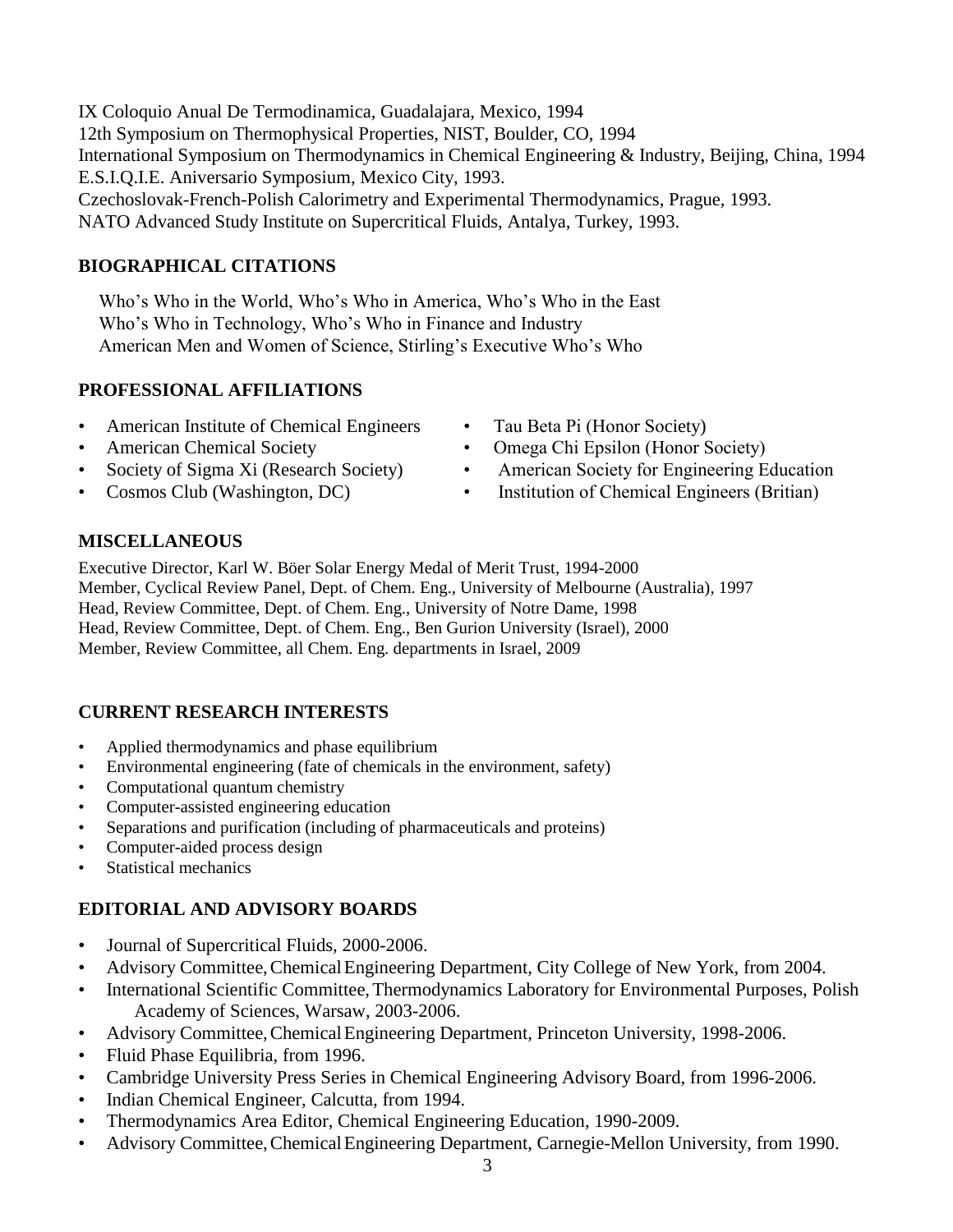- Engineering Science and Technology, Univ. of Malaysia, from 1993.
- Industrial and Engineering Chemistry Research, 1992-1995.
- Journal of Chemical and Engineering Data, from 1991.
- J. Wiley & Sons Series in Chemical Engineering Advisory Board, 1991-1996.
- American Institute of Chemical Engineers Journal , 1985-1988.
- University of Delaware Press, 1985-1986.
- Advisory Committee, Chemical Engineering Department, Louisiana State University, 1984-1990.
- Board of Trustees of the CACHE Corporation, 1982-1987.
- Industrial and Engineering Chemistry Fundamentals, 1977-1979.

#### **Technical Meeting Chairman, Organizer and Session Chairman**

- Founder and Co-Chairman of Engineering Foundation Conference on "Estimation and Correlation of Phase Equilibrium and Fluid Properties in the Chemical Industry" held at the Asilomar Conference Grounds, Pacific Grove, California, January, 1977. [The  $15<sup>th</sup>$  meeting in this international series will take place in Chile in 2013.]
- Co-Chairman of International Symposium on "Phase Equilibrium and Fluid Properties in the Chemical Industry," sponsored by DECHEMA and held in Berlin (Germany) in March 1980. [This meeting, following the one above, is now a triennial meeting alternating between North America and Europe.]
- Co-Chairman of Chemical Engineering Faculty Summer School of the American Society of Engineering Education held in Santa Barbara, California, in August 1982.
- Organizing Committee for National Bureau of Standards meeting on "Nonlinear Fluid Behavior" held June, 1982, in Boulder, Colorado.
- Organizing Committee for 3rd International Symposium on "Phase Equilibrium and Fluid Properties in the Chemical Industry" held April, 1983, in Callaway Gardens, Georgia.
- Chairman of National Science Foundation Workshop on "Thermodynamic Needs for the Decade Ahead: Theory and Experiment" held October, 1983, in Washington, DC
- Founder and Chairman, Engineering Foundation Conference on "Chemical Engineering Education in a Changing Environment" held January, 1988, in Santa Barbara, California.
- Organizing Committee for "International Symposium on Thermodynamics in Chemical Engineering and Industry" held June, 1988 in Beijing, China.
- Founder and Organizer, Mid-Atlantic Thermodynamics Meetings. Held each 12 to 18 months since 1982 among Mid-Atlantic Universities.
- Organizing Committee for "Second International Symposium on Thermodynamics in Chemical Engineering and Industry" held June, 1994 in Beijing, China.

Meeting Program Chairman, AIChE Annual Meeting, Miami, 1998.

Organizing Committee for the 3<sup>rd</sup> Joint AIChE-CIESC Meeting held October 2000 in Beijing, China.

Chair of technical sessions at the following meetings

- American Institute of Chemical Engineers (numerous)
- American Chemical Society
- American Society of Mechanical Engineers
- Several Triennial Symposia on "Phase Equilibrium and Fluid Properties in the Chemical Industry"
- Symposium on "The Thermodynamics of Aqueous Solutions with Industrial Applications," (cosponsored by The American Institute of Chemical Engineers, the National Bureau of Standards, and

the National Science Foundation, held in October 1979).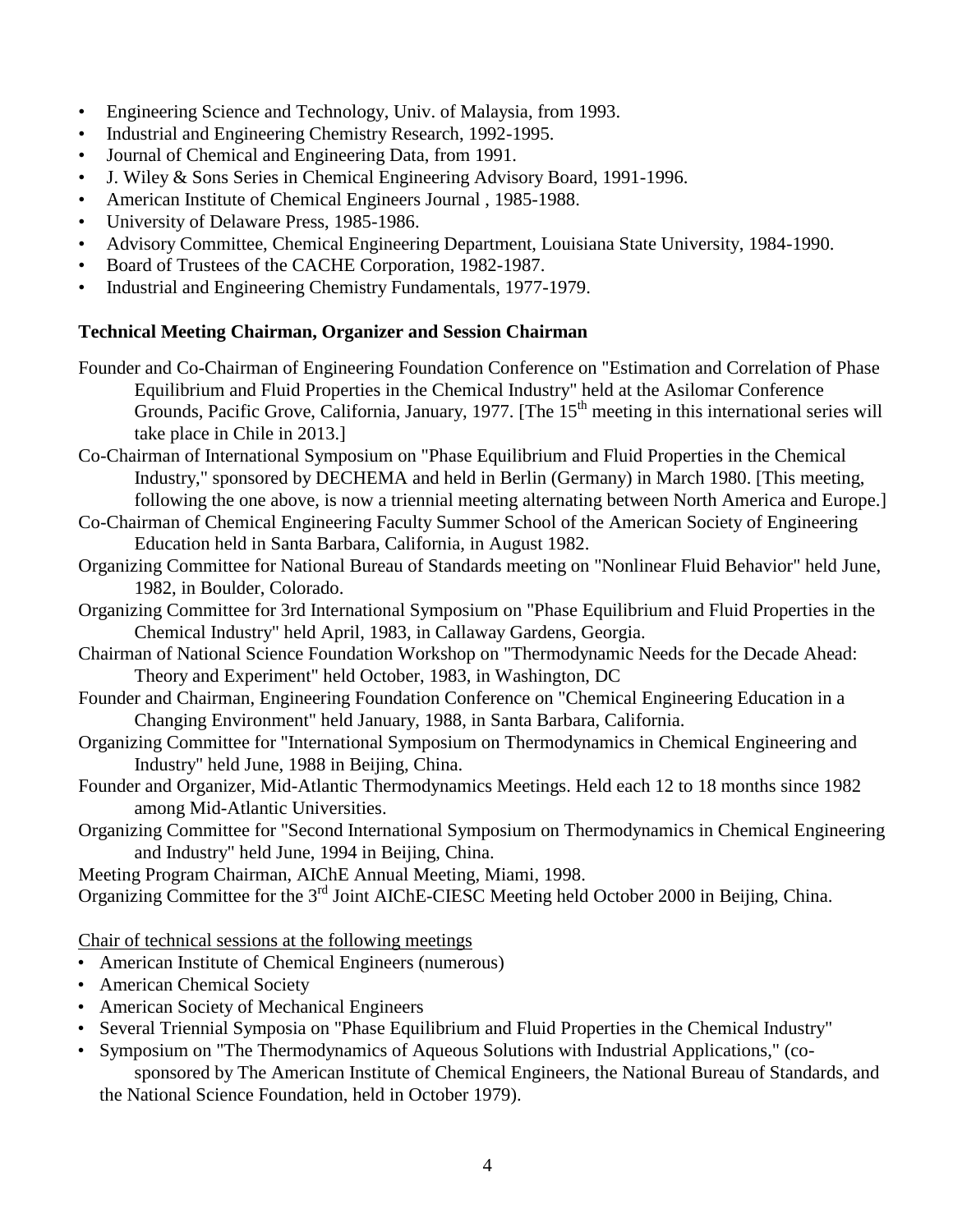# **National Committee Activities**

- National Research Council Committee on Review and Evaluation of Alternative Technologies for Demilitarization of Assembled Chemical Weapons II (2000-2002).
- National Research Council Committee on Review and Evaluation of Alternative Technologies for Demilitarization of Assembled Chemical Weapons (1997-1999).
- National Research Council Panel on the Evaluation of National Science Foundation Graduate Fellowship Applicants (1974).
- National Science Foundation Proposal Evaluation Panel (1980, 1986 and 1995).
- Subcommittee for the William H. Walker Award, American Institute of Chemical Engineers (1981).
- Subcommittee for the Allan P. Colburn Award, American Institute of Chemical Engineers (1983).
- Subcommittee for CAST Division Award, American Institute of Chemical Engineers (1983).
- Subcommittee for the Professional Progress Award, American Institute of Chemical Engineers (1985 and 1986).
- National Research Council/National Academy of Sciences/National Academy of Engineering Evaluation Panel for the Center for Chemical Engineering of the National Bureau of Standards (1985-87) and Chairman of Subpanel for the Thermophysics Division.
- AIChE Subcommittee on New Technology Educational Materials (1987-1989).
- Selection Board for Editor, Journal of Chemical Engineering Data, American Chemical Society (1990).
- Chair, Canvassing Committee, E. V. Murphree Award, American Chemical Society (1994).
- Undergraduate Education Committee, SACHE, American Institute of Chemical Engineers (1992- 1996).
- Awards Committee, American Institute of Chemical Engineers (1997-2001).
- Warren K. Lewis Award Subcommittee, American Institute of Chemical Engineers (1997-9).

# **OTHER PROFESSIONAL ACTIVITIES**

#### Miscellaneous

- Expert witness (intellectual property), Federal District Court, Dallas, Texas, 1993
- Expert witness (patent infringement), Federal District Court, Detroit, Michigan, 1997

# Governmental Activities

Gubernatorial Appointee to the Energy Resources Conservation and Development Board of the State of Delaware, 1975-1976.

Chairman of Task Force on Fossil Fuel Characterization at Conference/Workshop on Thermodynamics organized by The Fossil Fuel Extraction Division of The Department of Energy, Tulsa, Oklahoma, June 1979.

# Consultancies

- Institute for Responsible Management (of hazardous nuclear wastes) of the Consortium for Risk Evaluation with Stakeholder Participation (CRESP), since 2006
- Israel Council on Higher Education, 2009
- Paul*Hastings*, LLP (Intellectual Property attorneys), 2008-2009
- Oblon, Spivak, McClelland, Maier & Neustadt, LLP (IP attorneys), 2006-2010
- Buchanan Ingersoll & Rooney, LLP (IP attorneys), 2007 2008
- Connolly Bove Lodge & Hutz, LLP (attorneys) 2005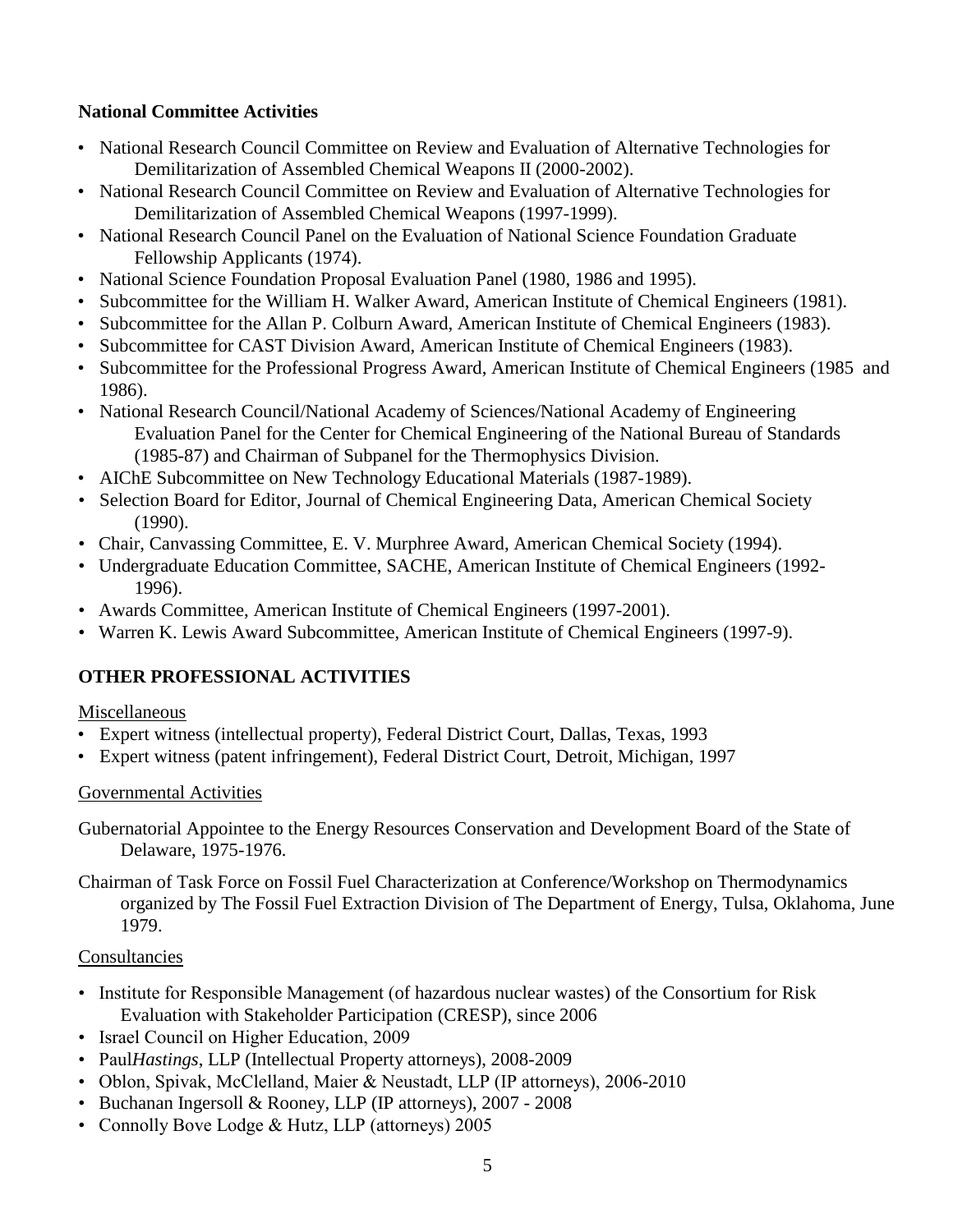- Aspen Technology, Cambridge, MA (Moderator, Web Site on Thermodynamics) 2000 2002
- Technical Advisory Board, Aspen Technology, Inc. 2001 2003
- Mobil Research and Development Corporation, Princeton, New Jersey, 1977 1997
- Mendes & Mount, LLP (attorneys), 1996 1977
- Sullivan & Cromwell (attorneys), 1997
- Chevron Oil Field Research Company, La Habra, California, 1979 1993.
- Union Carbide Corporation, S. Charleston, West Virginia, 1980 1993.
- Du Pont Company, Wilmington, Delaware, 1980 1982, 1986 1990.
- Educational Testing Service, 1992 1994.
- Rothschild, Barry and Myers (attorneys) 1992 1993.
- Columbia Gas Systems, Wilmington, Delaware, 1986.
- Control Data Corporation, 1984 85.
- ARCO Chemical Company, Newtown Square, Pennsylvania, 1983
- Continuous Learning Corporation (for Computer-Assisted Instructional Materials in Engineering Thermodynamics), Cambridge, Massachusetts, 1982.
- Michael G. Kesler & Associates, Inc., Consulting Engineers (for energy conservation in oil refineries), New Brunswick, New Jersey, 1980.
- Diamond Shamrock Corporation, Delaware City, Delaware, 1977 78.
- Delaware Contracting Company, Wilmington, Delaware, 1975 76.
- Martin-Marietta Corporation, Denver, Colorado, 1970.

# **INVITED MEDIA APPEARANCES**

2SER (107.3 FM), Sydney Australia, March 2003 discussing chemical weapons.

Australian Broadcasting Company, Melbourne Station, March 18, 2003 discussing chemical weapons.

WOR, New York City am radio, March 25, 2003 discussing chemical weapons.

- Australian Broadcasting Company, national morning radio program, April 2, 2003 discussing chemical weapons.
- TVNZ (New Zealand Television) Breakfast Show (national morning television program), November 20, 2003 discussing chemical weapons.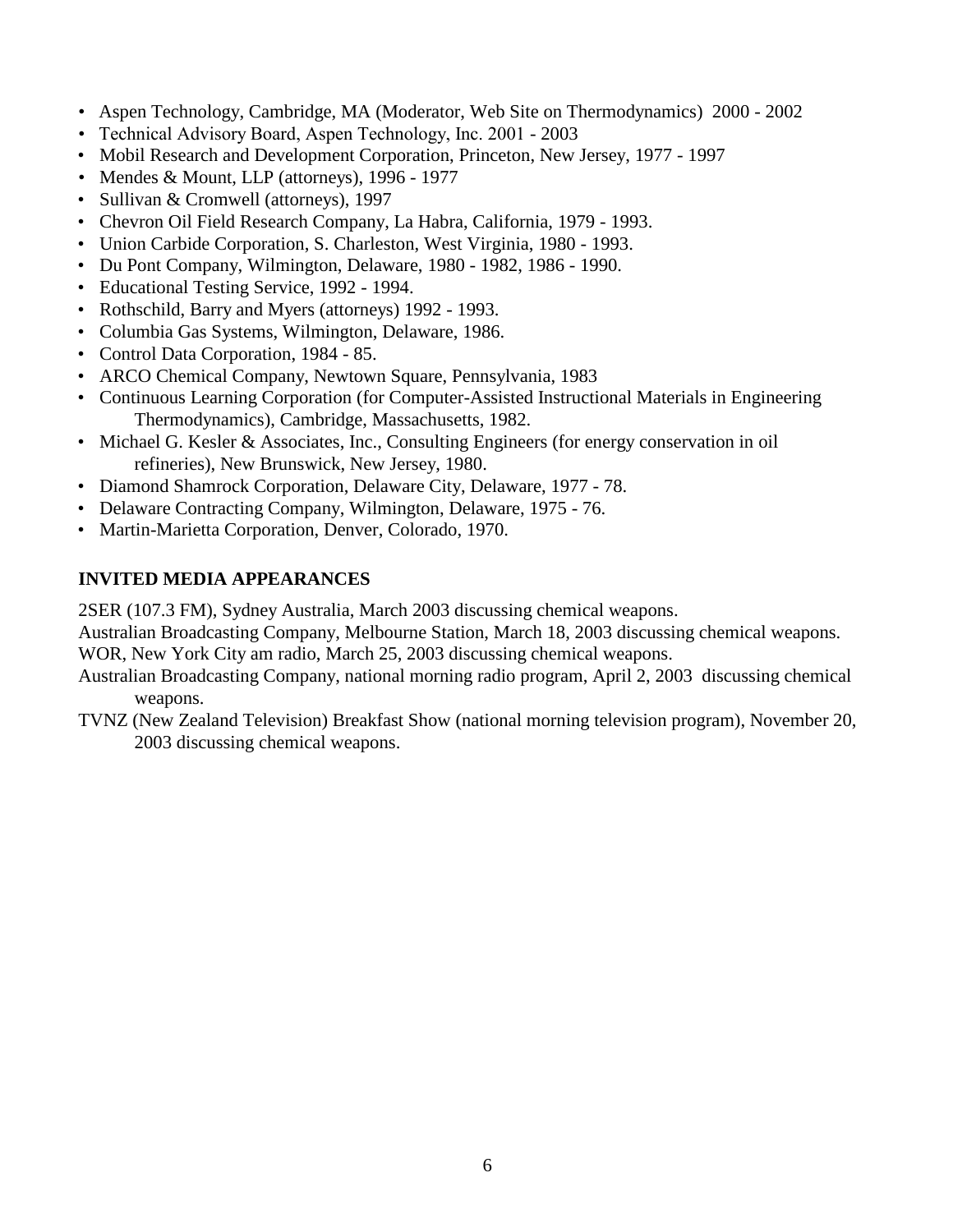### **PUBLICATIONS**

#### **Books**

- 1. "Chemical and Engineering Thermodynamics" by S. I. Sandler. Published by J. Wiley and Sons, NY, 1977 (and solutions manual). Reprinted in Taiwan, Korea and several other Asian countries. Chosen as the featured selection of the McGraw-Hill Chemical Engineers Book Club, July 1978. Eleven printings. a) "Termodinamica En La Ingenieria Quimica" by Stanley I. Sandler. Published by Interamericana S.A.de. C.V., Mexico 1981. Spanish language translation of the above. b) Chinese translation of the above, prepared by the faculty of East China Chemical Institute and published in the People's Republic of China, 1985.
- 2. "Proceedings of the Engineering Foundation Conference on the Estimation and Correlation of Phase Equilibria and Fluid Properties in the Chemical Industry," edited by T. S. Storvick and S. I. Sandler. Published as American Chemical Society Symposium Series No. 60 in 1977.
- 3. "Thermodynamics of Aqueous Systems with Industrial Applications," Associate Editor with S. A. Newman, H. E. Barner and M. Klein. Published as American Chemical Society Symposium Series No. 133 in 1980. Also Associate Editor of Supplement of discussions published as American Chemical Society Symposium Series No. 133A in 1980.
- 4. "Phase Equilibria and Fluid Properties in the Chemical Industry." Proceedings of the 2nd International Conference, Berlin, March 1980," edited by H. Knapp and S. I. Sandler, EFCF Publication Series No. 11, DECHEMA (Frankfurt, W. Germany) 1980.
- 5. "Thermodynamic Needs for the Decade Ahead: Theory and Experiment. Volumes 1 and 2," Proceedings of a National Science Foundation Workshop, edited by S. I. Sandler, University of Delaware 1985.
- 6. "Chemical and Engineering Thermodynamics, Second Edition" by S. I. Sandler. J. Wiley & Sons, Inc., NY, 1989 (also solutions manual). Chosen as featured selection by McGraw-Hill Chemical Engineers Book Club, March, 1990. Numerous printings. a) Wiley International Edition (W.I.E. paperback) of the above for distribution in Europe, Asia, Africa and Oceania, 1991. b) Translation of the above prepared by faculty at the leading South Korean universities and published in the Republic of South Korea, 1991.
- 7. "Chemical Engineering Education in a Changing Environment" edited by S. I. Sandler and B. A. Finlayson. Published by the Engineering Foundation and distributed by the American Institute of Chemical Engineers, 1989.
- 8. "The Kinetic and Thermodynamic Lumping in Multicomponent Mixtures" edited by G. Astarita and S. I. Sandler. Published by Elsevier, Amsterdam, 1991.
- 9. "Models for Thermodynamic and Phase Equilibria Calculations" edited by S. I. Sandler. Published by Marcel-Dekker, New York, 1993.
- 10. "Modelling Vapor-Liquid Equilibria. Cubic Equations of State and Their Mixing Rules" by H. Orbey and S. I. Sandler. Published by Cambridge University Press, 1998.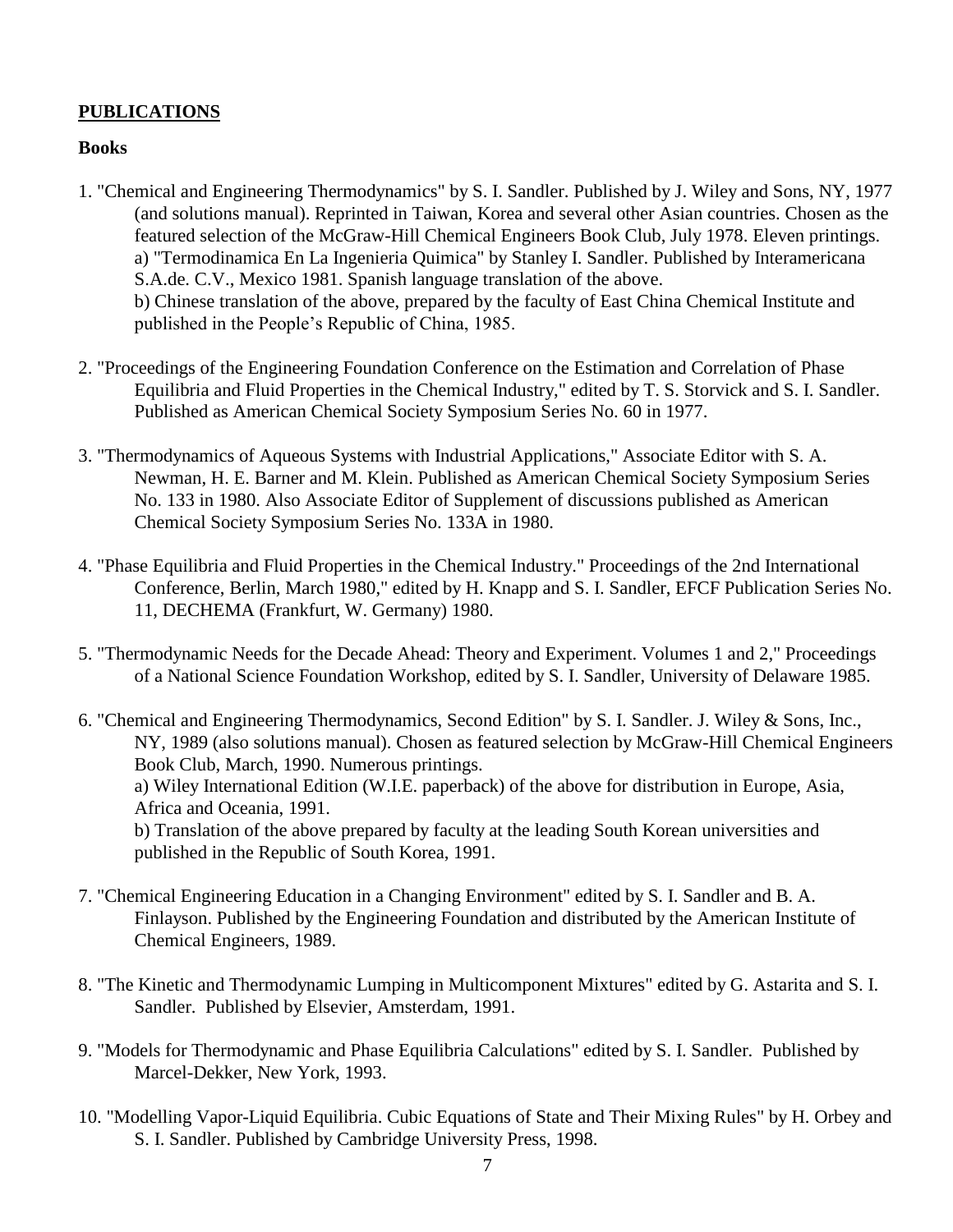- 11. "Chemical and Engineering Thermodynamics, Third Edition" by S. I. Sandler. J. Wiley & Sons, Inc., NY, published August 1998. [Total sales of all English-language editions in excess of 50,000, also translation of this edition prepared by faculty at the leading South Korean universities and published in the Republic of South Korea, 2001.]
- 12. "Chemical, Biochemical and Engineering Thermodynamics, Fourth Edition" by S. I. Sandler. J. Wiley & Sons, Inc., NY, published January 2006. [This is the retitled  $4<sup>th</sup>$  edition of items 1, 6 and 11]
- 13. "An Introduction to Applied Statistical Thermodynamics" by S. I. Sandler, J. Wiley & Sons, Inc., NY, published November 2010.

#### **National Reports**

- "Review and Evaluation of Alternative Technologies for Demilitarization of Assembled Chemical Weapons", published by the National Academy Press, Washington, DC, 1999. 242 pages. [This is a multi-authored committee report; in addition to contributing to several chapters, I had prime responsibility for Chapter 7]
- "Evaluation of Demonstration Test Results of Alternative Technologies for Demilitarization of Assembled Chemical Weapons:", published by the National Academy Press, Washington, DC, 2000. 35 pages. [Multi-authored committee report]
- "Analysis of Engineering Design Study for Demilitarization of Assembled Chemical Weapons at Pueblo Chemical Depot" [Multi-authored committee report], published by the National Academy Press, Washington, DC, 2001. 95 pages.
- "Evaluation of Demonstration Test Results of Alternative Technologies for Demilitarization of Assembled Chemical Weapons. A Supplemental Review for Demonstration II" [Multi-authored committee report] Published by the National Academy Press, Washington, DC, December, 2001. 49 pages
- "Analysis of the Engineering Design Studies for Demilitarization of Assembled Chemical Weapons at Blue Grass Army Depot". [Multi-authored committee report] published by the National Academy Press, Washington, DC, September 2002. 152 pages
- Numerous Letter Reports commissioned by the U.S. Department of Energy through the Consortium for Risk Evaluation with Stakeholder Participation on the treatment of radioactive wastes from nuclear weapons production at Hanford WA, Savannah River SC, and Idaho Falls ID, 2006-onwards.

#### **Papers**

- 1. "Nonstationary Diffusion" by S. I. Sandler and J. S. Dahler. Physics of Fluids **7**, 1743-1746 (1964).
- 2. "Kinetic Theory of Loaded Spheres. II" by S. I. Sandler and J. S. Dahler. J. Chem. Phys. **43**, 1750- 1759 (1966).
- 3. "Transport Properties of Polyatomic Fluids. II. A Dilute Gas of Spherocylinders" by S.I. Sandler and J. S. Dahler. J. Chem. Phys. **44**, 1229-1237 (1966).
- 4. "Transport Properties of Polyatomic Fluids. IV. The Kinetic Theory of a Dense Gas of Perfectly Rough Spheres" by B. J. McCoy, S. I. Sandler and J. S. Dahler. J. Chem. Phys. **45**, 3485-3512 (1966) and J. Chem. Phys. **49**, 2468 (1968).
- 5. "Kinetic Theory of Loaded Spheres. III. Transport Coefficients for the Dense Gas" by S.I. Sandler and J. S. Dahler. J. Chem. Phys. **46**, 3520-3531 (1967).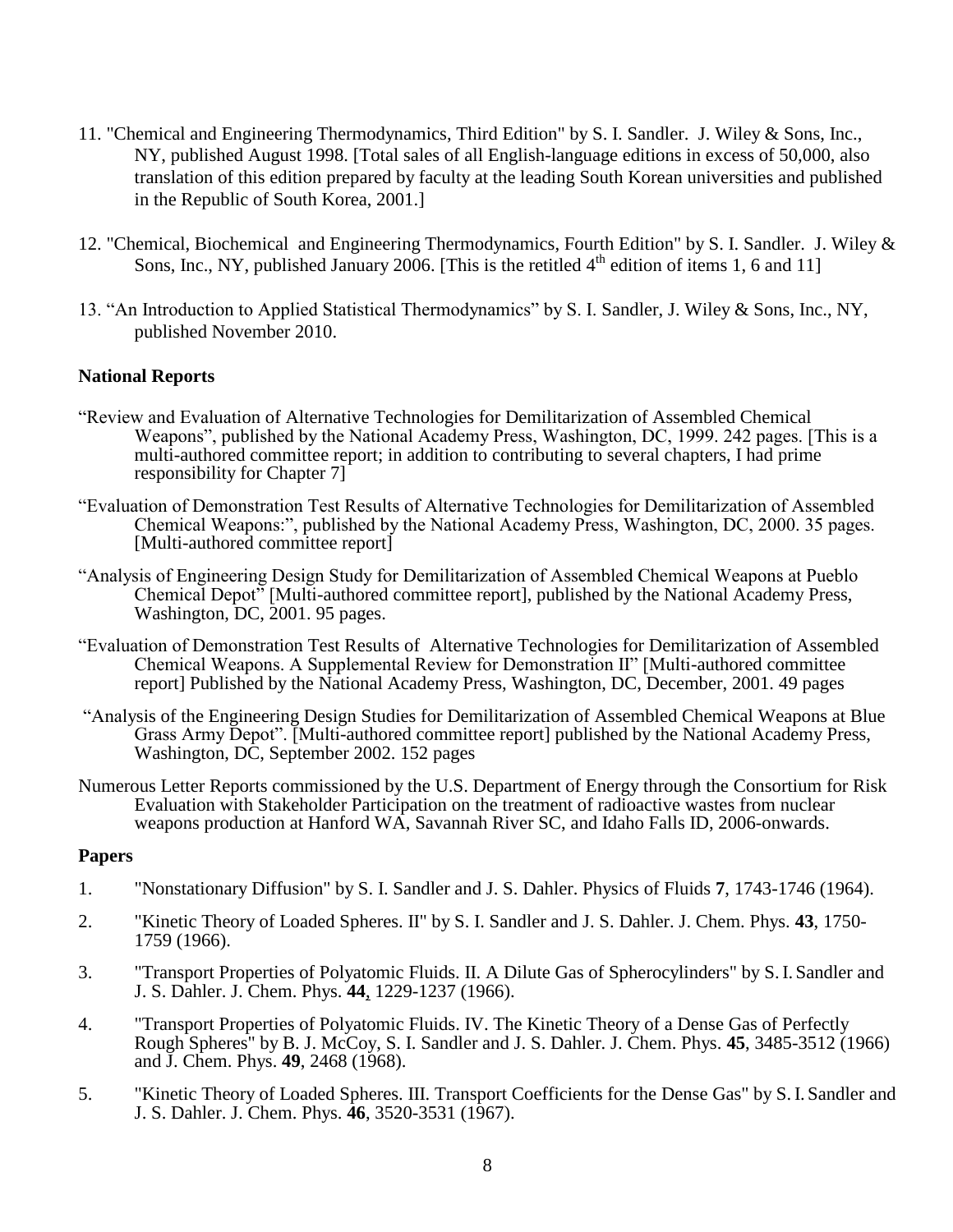- 6. "Kinetic Theory of Loaded Spheres. IV. Thermal Diffusion in a Dilute-Gas Mixture of  $D_2$  and HT" by S. I. Sandler and J. S. Dahler. J. Chem. Phys. **47**, 2621-2630 (1967).
- 7. "Thermal Diffusion in a Loaded Sphere Smooth Sphere Mixture: A Model for He-HT and 3He-HD" by S. I. Sandler and E. A. Mason. J. Chem. Phys. **47**, 4653-4658 (1967).
- 8. "Kinetic-Theory Deviations Form Blanc's Law of Ion Mobilities" by S. I. Sandler and E. A. Mason. J. Chem. Phys. **48**, 2873-2875 (1968).
- 9. "Thermal Diffusion in Polyatomic Gases: Nonspherical Interactions" by L. Monchick, S. I. Sandler and E. A. Mason. J. Chem. Phys. **49**, 1178-1184 (1968).
- 10. "The Thermal Conductivity of Polyatomic Gases" by S. I. Sandler. Phys. Fluids **11**, 2549-2555 (1968).
- 11. "The Transport Properties of Almost Lorentzian Mixtures" by S. I. Sandler and E. A. Mason. Phys. Fluids **12**, 71-77 (1969).
- 12. "Transport Properties of Partially Ionized Argon" by S. I. Sandler, E. J. Miller and E. A. Mason. *Proceedings of the Fifth Symposium on Thermophysical Properties*, A.S.M.E., 1970, p. 342-346.
- 13. "Thermal Separation of the Ortho and Para Forms of  $H_2$  and  $D_2$ " by E. A. Mason and S. I. Sandler. Chem. Phys. Letters. **6**, 620-622 (1970).
- 14. "The Determination of Thermal Transport Properties from Thermal Transpiration Measurements" by G. Ganzi and S. I. Sandler. J. Chem. Phys. **55**, 132-140 (1971).
- 15. "Intermolecular Potential Parameter Combining Rules for the Lennard-Jones 6-12 Potential" by S. I. Sandler and J. K. Wheatley. Chem. Phys. Letters **10**, 375-378 (1971).
- 16. "The Surface Diffusion of Adsorbable Gases Through Porous Media" by L. A. Roybal and S.I. Sandler. AIChEJ **18**, 39-42 (1972).
- 17. "The Determination of Thermal Transport Properties from Thermal Transpiration Measurements. II" by J. C. Tao, G. C. Ganzi and S. I. Sandler. J. Chem. Phys. **56**, 3789-3793 (1972).
- 18. "Dynamic Shielding Effects in Partially Ionized Gases" by H. S. Hahn, E. A. Mason, E.J. Miller and S. I. Sandler. J. Plasma Phys. **1**, 285-292 (1972).
- 19. "The Viscosity and Thermal Conductivity of Moderately Dense Gas Mixtures" by W. A.Wakeham, J. Kestin, E. A. Mason and S. I. Sandler. J. Chem. Phys. **57**, 295-301 (1972).
- 20. "The Determination of Surface Diffusion Rates from Thermal Transpiration Measurements" by S. I. Sandler. AIChE Journal **18**, 856-858 (1972).
- 21. "Temperature Dependence of the Knudsen Permeability" by S. I. Sandler. IEC Fund. **11**, 424-427 (1972).
- 22. "Transport Properties of a Two-Temperature Partially Ionized Gas" by E. J. Miller and S. I. Sandler. Phys. Fluids **16**, 491-494 (1973).
- 23. "Liquid Structure Analysis by Energy-Scanning X-ray Diffraction" by J. M. Prober, J. M. Schultz and S. I. Sandler. Nature Physical Science **243**, No. 24, 32-34 (1973).
- 24. "Transport Properties in Ionized Gases" by S. I. Sandler. A.I.P. Conf. Proceed. **11**, 203-228 (1973).
- 25. "Determination of Thermal Transport Properties from Thermal Transpiration Measurements. III. Polar Gases" by J. C. Tao, W. Revelt and S. I. Sandler. J. Chem. Phys. **60**, 4475-4482 (1974).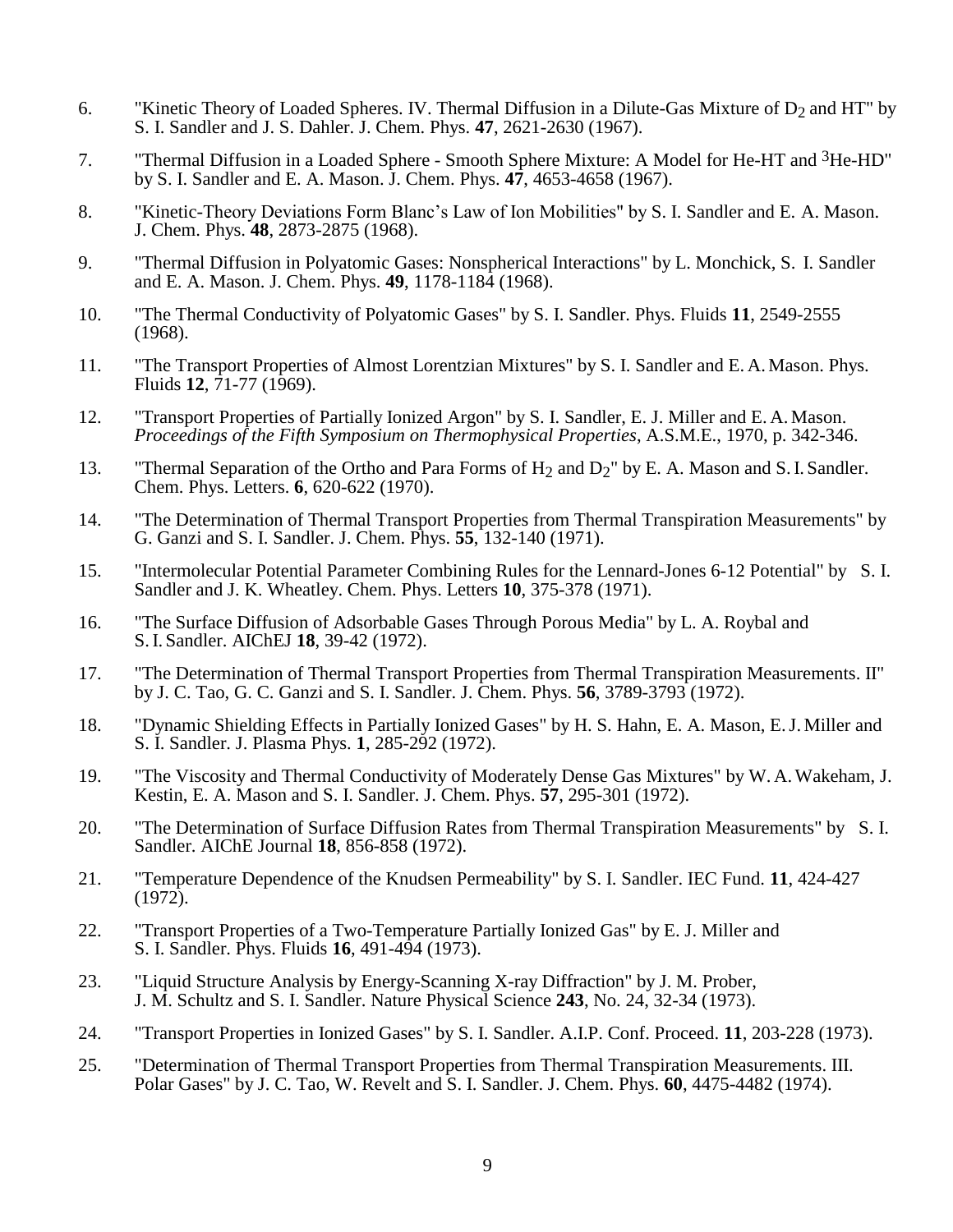- 26. "Statistical Mechanics of Linear Molecules. VII. Application of "Blip Function" Theory to Dense Fluids" by W. A. Steele and S. I. Sandler. J. Chem. Phys. **61**, 1315-1325 (1974).
- 27. "X-ray and Neutron Diffraction from Diatomic Liquids" by S. I. Sandler, A. DasGupta and W. A. Steele. J. Chem. Phys. **61**, 1326-1337 (1974).
- 28. "The Use of a Non-Spherical Reference Potential in Statistical Mechanical Perturbation Theory" by S. I. Sandler. Molec. Phys. **28**, 1207-1223 (1974).
- 29. "Determination of Molecular Pair Correlation Functions and Size and Shape Parameters for Diatomic Liquids from X-ray and Neutron Diffraction Data" by A. DasGupta, S.I. Sandler and W. A. Steele. J. Chem. Phys. **62**, 1769-1776 (1975).
- 30. "A Predictive Method for the Calculation of the Parameters of the Soft Cube Model" by D.B. Dadyburjor and S. I. Sandler. J. Chem. Phys. **62**, 2920-2921 (1975).
- 31. "The Blip Function Calculation of the Radial Distribution Functions in Liquid Mixtures" by S. I. Sandler. Chemical Phys. Letters **33**, 351-356 (1975).
- 32. "The Effect of the Gas-Surface Interaction on Thermal Transpiration" by D. B. Dadyburjor and S. I. Sandler. J. Vacuum Sci. Technol. **13**, 985-991 (1976).
- 33. "X-ray Diffraction Study of Liquid Carbon Disulfide" by S. I. Sandler and A. H. Narten. Molec. Phys. **32**, 1543-1558(1976).
- 34. "On the Use of Statistical Mechanical Models to Interpret X-Ray and Neutron Diffraction Data for Liquids" by A. DasGupta and S. I. Sandler. Chemical Phys. Letters **46**, 299-302 (1977).
- 35. Book Review "Chemical Engineering Vol. 1, 3rd Edition" by J. M. Coulson and R. F. Richardson. American Scientist **66**, 252 (1978).
- 36. "The Structure of Liquid Bromine. I. An X-Ray Diffraction Study" by A. H. Narten, R. Agrawal and S. I. Sandler. Molec. Phys. **35**, 1077-1086 (1978).
- 37. "The Structure of Liquid Bromine. II. Theory and Computer Simulation" by R. Agrawal, S. I. Sandler and A. H. Narten. Molec. Phys. **35**, 1087-1111 (1978).
- 38. "The Effects of Spin Polarization on the Thermal Conductivity of Polyatomic Gases" by L. A. Viehland, E. A. Mason and S. I. Sandler. J. Chem. Phys. **68**, 5277-5282 (1978).
- 39. Review of the new journal "Fluid Phase Equilibria," AIChE Journal **24**, 558 (1978).
- 40. "X-Ray Diffraction Study of Liquid Neopentane and Tertiary Butyl Alcohol" by A. H. Narten, S. I. Sandler and T. Rensi. General Discussion, The Faraday Division of the Chemical Engineering Society (England) **66**, 39-47 (1978).
- 41. "A Third Parameter for Use in Generalized Thermodynamic Correlations" by M. G. Kesler, B. I. Lee and S. I. Sandler. IEC Fund. **18**, 49-54 (1979).
- 42. "Industrial Problems in the Prediction of Thermodynamic Properties" by S. I. Sandler *Proceedings of the Conference on Chemical Thermodynamic Data on Fluids and Fluid Mixtures*, pp. 79-86, IPC Science and Technology Press, Guilford, England, 1979.
- 43. "On the Viscosity and Thermal Conductivity of Dense Gases" by S. I. Sandler and J. K. Fiszdon. Physica **95A**, 602-608 (1979).
- 44. "X-Ray Diffraction Study of Liquid Tertiary Butyl Alcohol at 26°C" by A. H. Narten and S. I. Sandler. J. Chem. Phys. **71**, 2069-2073 (1979).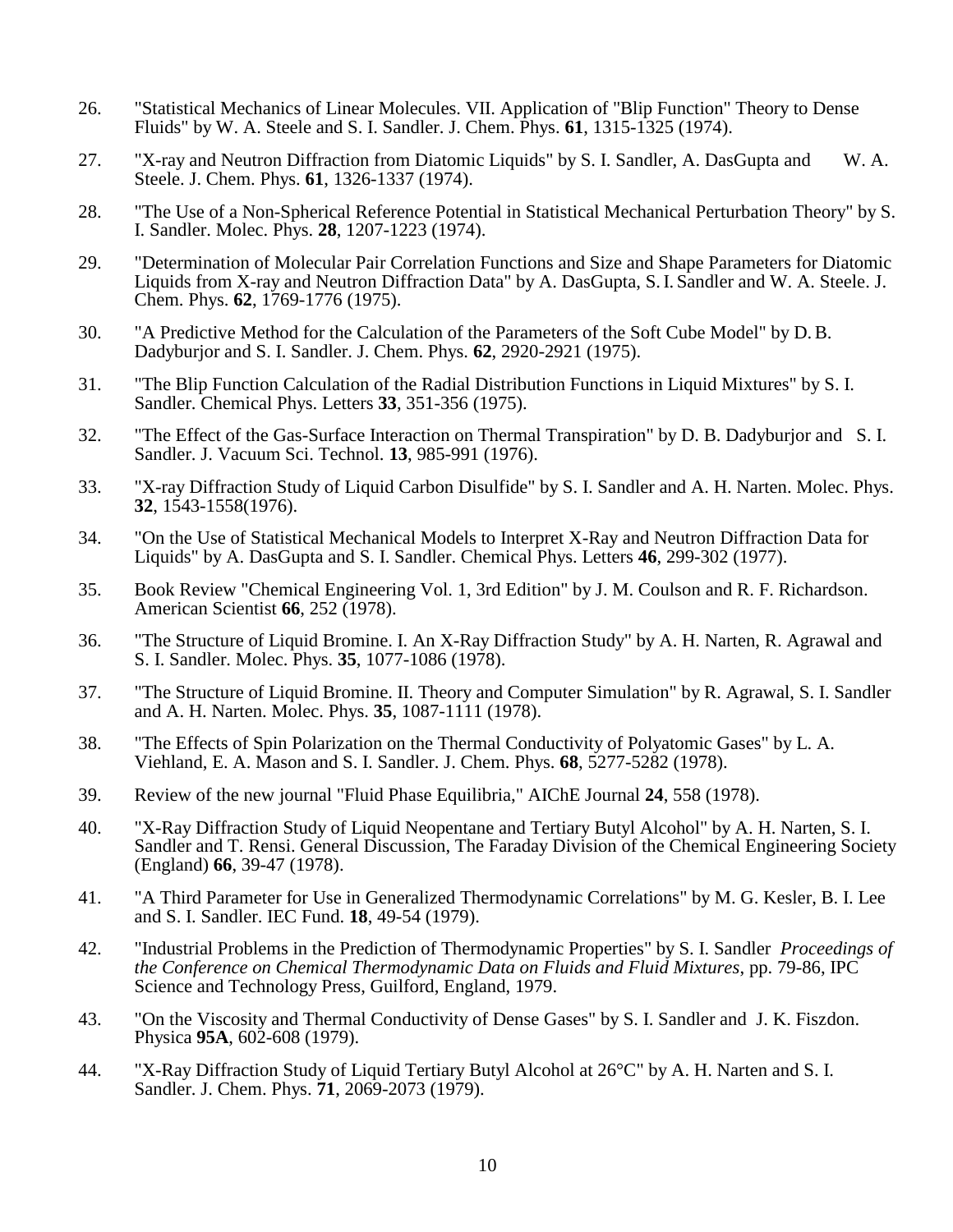- 45. "A Corresponding States Equation for Saturated Liquid Densities. II. Applications to the Calculation of Swelling Factors of CO2-Crude Oil Systems" by A. S. Teja and S.I. Sandler, AIChE Journal **26**, 341-346 (1980).
- 46. "The Viscosity and Thermal Conductivity of Simple Dense Gases" by Y. Cohen and S.I. Sandler. IEC. Fundamentals **19**, 186-188 (1980).
- 47. "The Prediction of  $CO<sub>2</sub>$  Solubility and Swelling Factors for Enhanced Oil Recovery by C. A. Mulliken and S. I. Sandler. IEC. Process Des. and Dev. **10**, 709-711 (1980).
- 48. "A Generalization of the Corresponding States Principle Using Two Nonspherical Reference Potentials" by A. S. Teja, S. I. Sandler and N. C. Patel. Chemical Engineering Journal (England) **21**, 21-28 (1981).
- 49. Articles on the "Gibbs Phase Rule," "Isothermal Processes," and "Polytropic Processes," 5th Edition of the *Encyclopedia of Science and Technology* (McGraw-Hill, 1981).
- 50. "The Use of a Nonspherical Reference Potential in Statistical Mechanical Perturbation Theory. II. The Pair Correlation Function" by J. O. Valderrama, S. I. Sandler and Mark Fligner. Molecular Physics **42**, 1041-1057 (1981).
- 51. "Thermodynamic Models and Process Simulation" by S. I. Sandler, in the *Proceedings of the Engineering Foundation Conference on the Foundations of Computer-Aided Chemical Process Design*, R. S. H. Mah and W. D. Seider, eds., Eng. Found., NY, 1981, Vol. II, pp. 83-111.
- 52. "Pade Approximants, the Second Virial Coefficient and Perturbation Theory" by J. O. Valderrama and S. I. Sandler. Chem. Phys. Letters **84**, 119-122 (1981).
- 53. "X-Ray Diffraction Study and Models of Liquid Ethane at 105 and 181°K by S. I. Sandler, M. G. Lombardo, D. S. H. Wong, A. Habenschuss and A. H. Narten. J. Chem. Phys. **77**, 2144-2152 (1982).
- 54. Book Review "The Statistical Thermodynamics of Simple Liquids and Their Mixtures" by T. Boublik, I. Nezbeda and K. Hlavaty. Chemical Engineering Journal **23**, 115 (1982).
- 55. "Monte Carlo Simulation of Liquid Neopentane" by D. S. H. Wong and S. I. Sandler. Molecular Physics **45**, 1193-1198 (1982).
- 56. Book Review "Phase Diagrams: A Literature Source Book" by J. Wisniak. J. Amer. Chem. Soc. **104**, 2950 (1982).
- 57. "Molecular Thermodynamics for Chemical Process Design. Applications of the Generalized van der Waals Theory" by S. I. Sandler and J. M. Prausnitz*. Proceedings of the Joint CIESC-AIChE Meeting* (Beijing, China, September, 1982), Vol. I, pp. 49-59.
- 58. "Vapor-Liquid Equilibria for the Carbon-Dioxide-1 Butene System at 37.7 and 45.0°C" by P. K. Behrens and S. I. Sandler. J. Chem. Eng. Data **28**, 52-56 (1983).
- 59. "The Sensitivity of Process Design and Operation to Thermodynamic Data" by A. R. Nelson, J. H. Olson, and S. I. Sandler. IEC Process Des. and Dev. **22**, 547-552 (1983).
- 60. "On the Coordination Number for Hard Sphere Mixtures" by S. I. Sandler. Fluid Phase Equilibria **12**, 189-192 (1983).
- 61. "The Use of a Nonspherical Reference Potential in Statistical Mechanical Perturbation Theory. III. The Helmholtz Free Energy and Equation of State for Pure, Quadrupolar Fluids" by J. O. Valderrama and S. I. Sandler. Molecular Physics **49**, 925-936 (1983).
- 62. "Corresponding States, Complex Mixtures and Mixture Models" by D. S. H. Wong, S. I. Sandler and A. S. Teja. Fluid Phase Equilibria **14**, 79-90 (1983).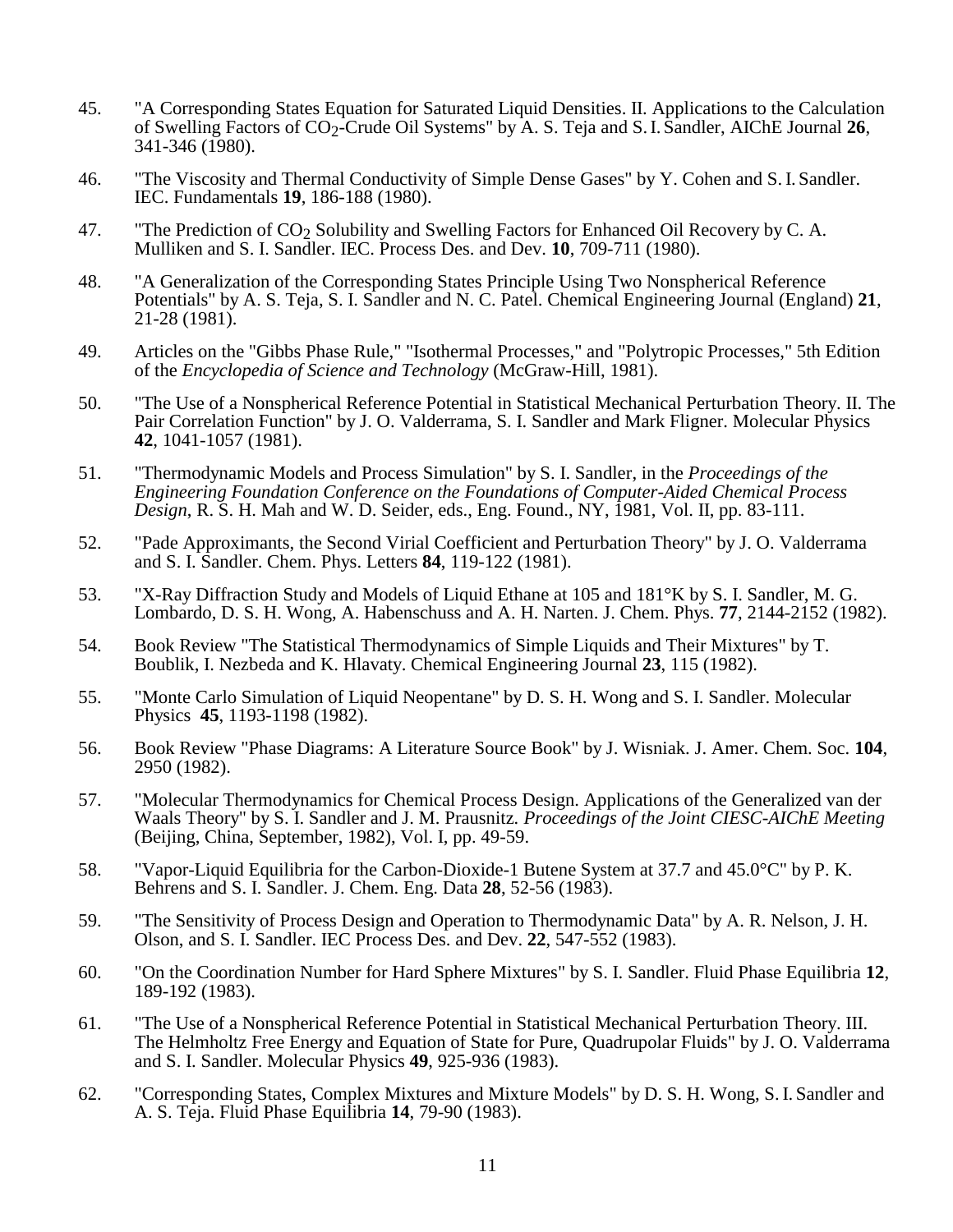- 63. "The Calculation of Critical Points of Fluid Mixtures Effect of Improved Pure Component Critical Point Representation" by A. S. Teja, R. L. Smith and S. I. Sandler. Fluid Phase Equilibria **14**, 265- 272 (1983).
- 64. "Vapor-Liquid Equilibrium Calculations Using a Generalized Corresponding States Principle. I. New Mixing Rules" by D. S. H. Wong, S. I. Sandler and A. S. Teja. IEC Fundamentals **23**, 38-44 (1984).
- 65. "Vapor-Liquid Equilibrium Calculations Using a Generalized Corresponding States Principle. II. Comparisons with Other Methods" by D. S. H. Wong, S. I. Sandler and A. S. Teja. IEC Fundamentals **23**, 45-49 (1984).
- 66. "Monte Carlo Simulation of Liquid Ethane" by J. M. Byrnes and S. I. Sandler. J. Chem. Phys. **80**, 881-885 (1984).
- 67. "Calculation of Vapor-Liquid Equilibrium Using Cubic Equations of State and a Corresponding States Principle" by D. S. H. Wong and S. I. Sandler, IEC Fundamentals **23**, 348-354 (1984).
- 68. "Vapor-Liquid Equilibria for Three Aldehydes/Hydrocarbons Mixtures" by R. Eng and S.I. Sandler. J. Chem. Eng. Data **29**, 156-161 (1984).
- 69. "Liquid-Vapor Equilibria and Excess Gibbs Energies in Alkanal  $(C_3-C_4)$  + n-Alkane  $(C_5,C_7)$ Mixtures" by R. Eng and S. I. Sandler. International Data Series, Series A, Select. Data for Mixtures, Vol. **1984**, #1, 1-9.
- 70. "Thermodynamic Properties of Binary Mixtures Containing Aldehydes. II. Liquid-Vapor Equilibria in Normal or Branched Alkananl + Normal Alkane Mixtures. Analysis in Terms of a Quasi-Chemical Group Contribution Model by H. V. Kehiaian and S.I. Sandler. Fluid Phase Equilibria **17**, 139-145 (1984).
- 71. "The Generalized van der Waals Partition Function. I. Basic Theory" by S. I. Sandler. Fluid Phase Equilibria **19**, 233-257 (1985).
- 72. "Vapor-Liquid Equilibria of  $\{xCH_3CH(CH_3)CHO + (1-x)C_7H_{16}\}$  (1) and  $\{xCH_3CO_2C_2H_5 + (1-x)C_2H_{16}\}$ x)C7H16} (l)" by G. S. Shealy and S. I. Sandler. J. Chem. Thermo. **17**, 143-150 (1985).
- 73. "Excess Volumes of the Water/Methanol, n-Heptane/Ethyl Acetate, n-Heptane/n-Butyraldehyde and n-Heptane/Isobutyraldehyde Systems" by N. C. Patel and S. I. Sandler. J. Chem. Eng. Data **30**, 218- 222 (1985).
- 74. "The Generalized van der Waals Partition Function. II. Application to the Square-Well Fluid" by K.- H. Lee, M. Lombardo and S. I. Sandler. Fluid Phase Equilibria **21**, 177-196 (1985).
- 75. "A Basis for Equation of State Mixing Rules" by S. I. Sandler in the *Proceedings of The Second CODATA Symposium on Critical Evaluation and Prediction of Phase Equilibria in Multicomponent Systems,* Vol. II, p. 341-351 (1985).
- 76. "Vapor-Liquid Equilibria for Four Mixtures Containing N,N-Dimethylformamide" by G. S. Shealy and S. I. Sandler. Jour. Chem. Eng. Data **30**, 455-459 (1985).
- 77. "Liquid-Vapor Equilibrium and Excess Gibbs Energy of Ethyl Ethanoate + Heptane" by G. S. Shealy and S. I. Sandler. International Data Series, Series A, Selected Data on Mixtures, Vol. **1985**, 140-142 (1985).
- 78. "The Generalized van der Waals Partition Function. III. Local Composition Models for a Mixture of Equal Size Square-Well Molecules" by K.-H. Lee, S. I. Sandler and N. C. Patel. Fluid Phase Equilibria **25**, 31-49 (1986).
- 79. "Vapor-Liquid Equilibria for the Carbon Dioxide-Cyclopentane System at 37.7, 45.0 and 60.0°C" by C. J. Eckert and S. I. Sandler. J. Chem. Eng. Data **31**, 26-28 (1986).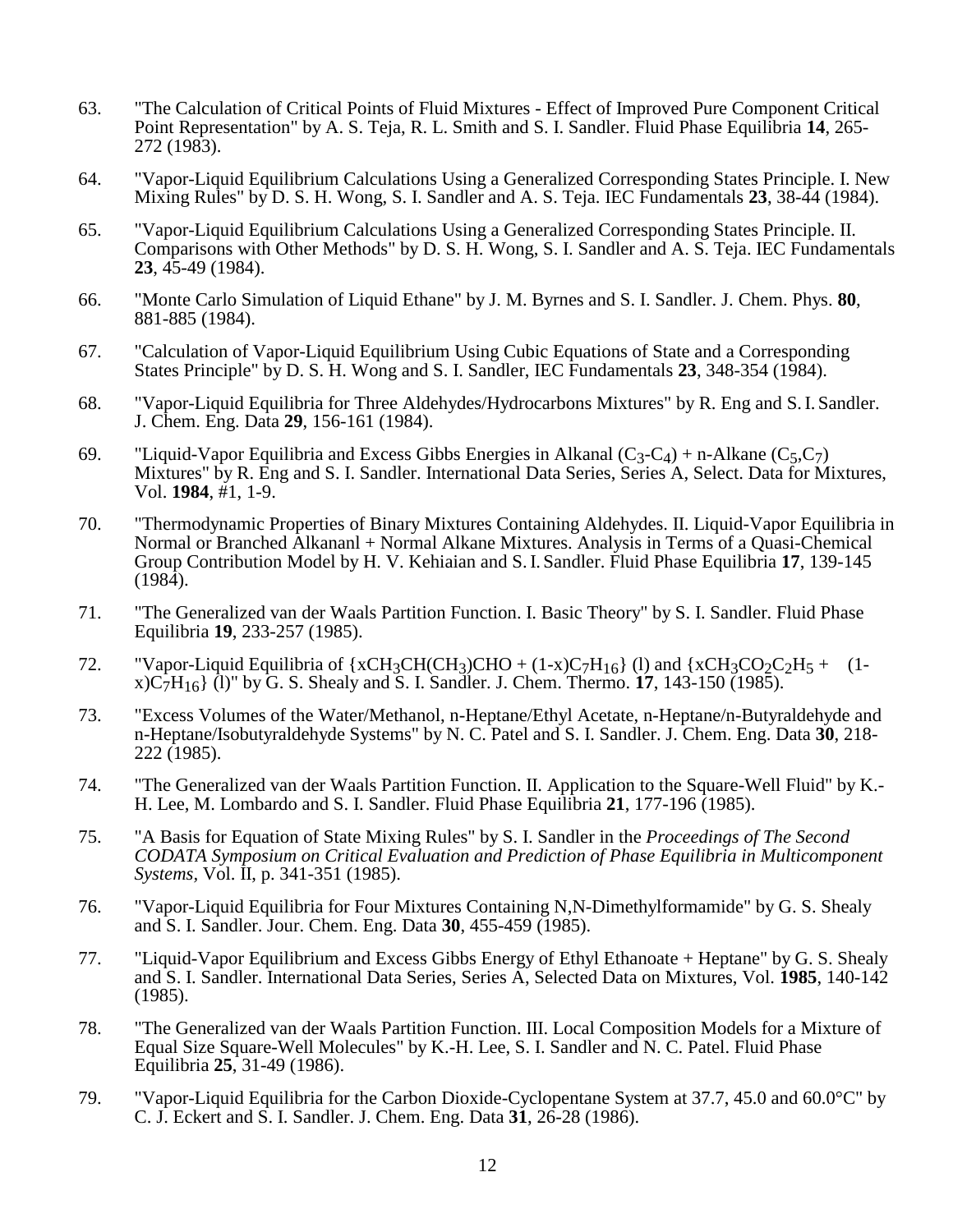- 80. Collection of Computer Assisted Instructional Lessons on Thermodynamics for PLATO. (See attached listing). Control Data Corporation (Minneapolis) Authors Library, (1986).
- 81. "Teaching of Chemical Engineering Thermodynamics" by S. I. Sandler. *Proceedings of the International Seminar on Chemical Engineering Education, Research and Training in Developing Countries*, pp. 63-72 (Calcutta, India; 1986).
- 82. "The Generalized van der Waals Partition Function as a Basis for Equations of State, Their Mixing Rules and Activity Coefficient Models" by S. I. Sandler, K.-H. Lee and H. Kim. Published in ACS Symposium Series 300, *Equations of State: Theories and Applications*, K. C. Chao and R. L. Robinson, Jr., ed., pp. 180-200; American Chemical Society, 1986.
- 83. Book Review "Phase Equilibria in Chemical Engineering" by Stanley M. Walas. S.I. Sandler, American Scientist **74**, 209 (1986).
- 84. "The Use of a Semicontinuous Description to Model the  $C_{7+}$  Fraction in Equation of State Calculations" by R. A. Behrens and S. I. Sandler. *Proceedings of the SPE/DOE Fifth Symposium on Enhanced Oil Recovery of the Society of Petroleum Engineers* and the Department of Energy, SPE/DOE 14925, pp. 29-42 (1986).
- 85. "Local Compositions and the Square-Well Fluid" by K.-H. Lee, S. I. Sandler and P. A. Monson. Int. Journ. Thermodynamics **7**, 367-379 (1986).
- 86. "Chemical Engineering Thermodynamics: Education and Application" by S. I. Sandler. Journal of Non-Equilibrium Thermodynamics **11**, 67-84 (1986).
- 87. "The Evaluation of Fourier-Bessel Transforms in Statistical Mechanics" by J. O. Valderrama, G. A. Munoz and S. I. Sandler. Chemical Physics Letters **125**, 412-418 (1986).
- 88. "The Chemical Engineering Laboratory Safety Program at the University of Delaware" by G. Whitmyre, Jr., and S. I. Sandler. Chemical Engineering Education, Summer 1986, pp.144-147.
- 89. "Local Composition Model for Chain-Like Molecules: A New Simplified Version of the Perturbed Hard-Chain Theory" by C.-H. Kim, P. Vimalchand, M. D. Donohue and S.I. Sandler. AIChE Journal **32**, 1726-1734 (1986).
- 90. "A Proper Theoretical Basis for Local Composition Mixing Rules and a New Class of Activity Coefficient Models" by K.-H. Lee and S. I. Sandler. Fluid Phase Equilibria **30**, 135-142 (1986).
- 91. "Vapor-Liquid Equilibrium of Binary and Ternary Mixtures of Isobutyraldehyde/Ethyl Acetate/N,N-Dimethylformamide" by G. S. Shealy, T. J. Bauer, T. Hauschild, S. I. Sandler, K.-D. Kassmann and Helmut Knapp. J. Chem. Eng. Data **31**, 457-462 (1986).
- 92. "On the Problem of Phase Identification in a Mixture" by S. I. Sandler and L. R. Dodd. Fluid Phase Equilibria **31**, 313-316 (1986).
- 93. "Temperature-Dependent Parameters and the Peng-Robinson Equation of State" by Xu, Zhong and S. I. Sandler. IEC Research **26**, 601-606 (1987).
- 94. "Vapor-Liquid Equilibrium of the Mixtures 2-Furaldehyde/1-Butanol and 2-Furaldehyde/4-Methyl-2- Pentanone" by T. Hauschild, H. S. Wu and S. I. Sandler. J. Chem. Eng. Data **32**, 226-229 (1987).
- 95. "Application to Mixtures of the Peng-Robinson Equation of State with Fluid-Specific Parameters" by Xu, Zhong and S. I. Sandler. IEC Research **26**, 1234-1238 (1987).
- 96. "The Generalized van der Waals Partition Function. IV. Local Composition Models for Mixtures of Unequal Size Molecules" by K.-H. Lee and S. I. Sandler. Fluid Phase Equilibria **34**, 113-147 (1987).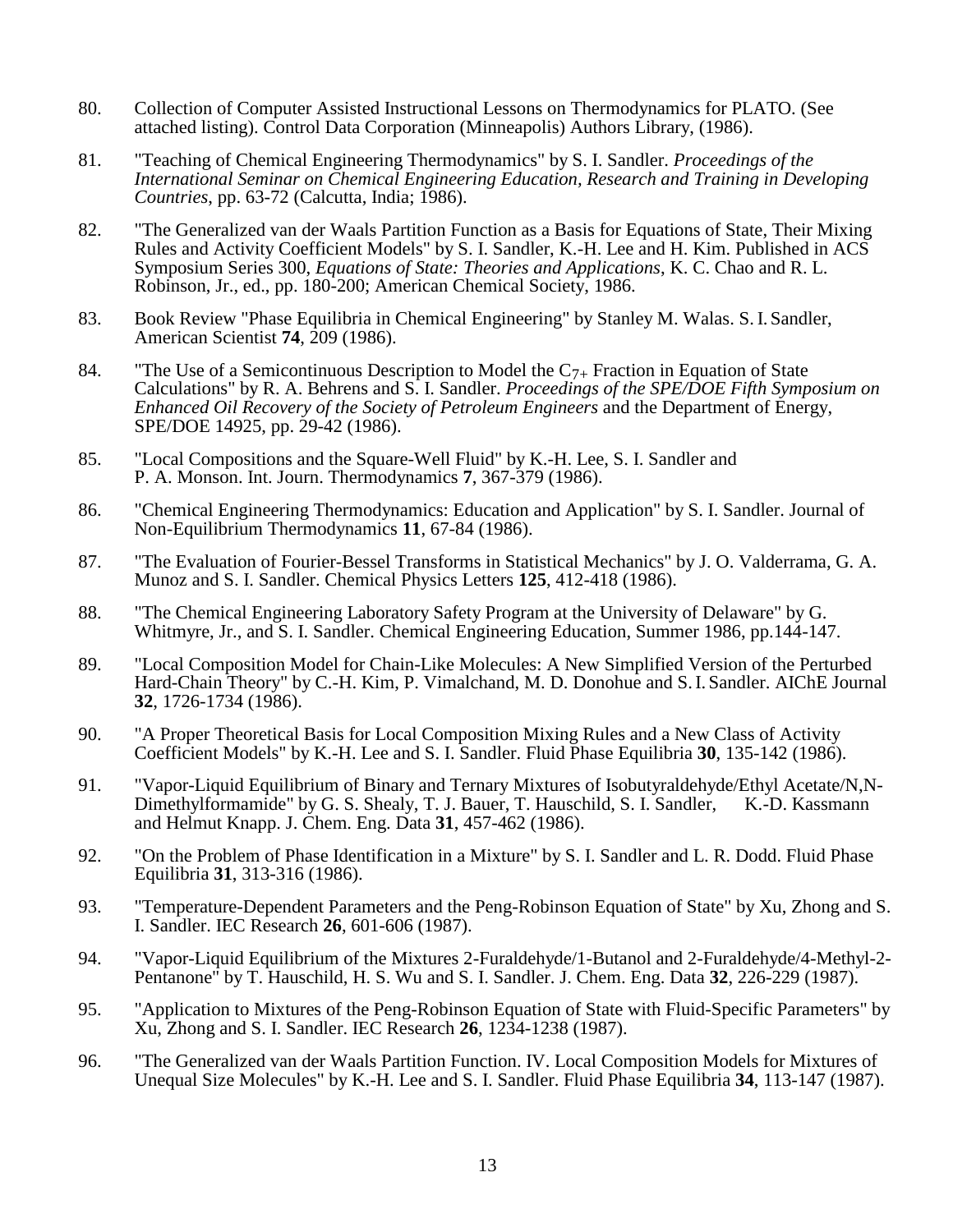- 97. "Phase Equilibrium Calculations for Continuous and Semicontinuous Mixtures" by S. K. Shibata, S. I. Sandler and R. A. Behrens. Chemical Engineering Science **42**, 1977-1988 (1987).
- 98. "Vapor-Liquid Equilibrium of Ethanol/Water/N,N-Dimethylformamide" by G. S. Shealy, D. Hagewiesche and S. I. Sandler. J. Chem. Eng. Data **32**, 366-369 (1987).
- 99. "Phase Behavior of Aqueous Two Polymer Systems" by C. H. Kang and S. I. Sandler. Fluid Phase Equilibria **38**, 245-272 (1987).
- 100. "Liquid-Vapor Equilibrium and Excess Gibbs Energy of N, N-Dimethylmethanamide + Benzaldehyde,  $+$  Butyl Ethanoate, or  $+$  Cyclohexylamine" by G. S. Shealy and S. I. Sandler. International Data Series A, Volume **1987**, #2, 129-137 (1987).
- 101. "Liquid-Vapor Equilibrium and Excess Gibbs Energy of 1,2-Dichloroethane + Heptane" by R. Eng and S. I. Sandler. International Data Series A, Volume **1988**, #2, 138-140 (1988).
- 102. "Vapor-Liquid Equilibrium of Tetrahydrofuran Systems" by H. S. Wu and S. I. Sandler. J. Chem. Eng. Data **33**, 157-165 (1988).
- 103. "Chemical Engineering Education in a Changing Environment" by S. I. Sandler and B. A. Finlayson. Chemical Engineering Progress, June 1988, 32-35.
- 104. "The Excess Gibbs Free Energy of Aqueous Nonelectrolyte Solutions" by G. S. Shealy and S. I. Sandler. AIChE Journal **34**, 1065-1074 (1988).
- 105. "Affinity Partitioning and its Potential in Biotechnology" by W. M. Clark and S.I. Sandler. Separation Science and Technology **28**, 761-785 (1988).
- 106. "Vapor-Liquid Equilibria for Binary Mixtures of Butyl Ether with 2-Furaldehyde, and with 2-,3-, and 4-Heptanone" by H. S. Wu and S. I. Sandler. J. Chem. Eng. Data **33**, 316-321 (1988).
- 107. "Ebulliometric Method for Measuring Activity Coefficients at Infinite Dilution: Systems with Cyclic Ethers" by K. A. Pividal and S. I. Sandler. J. Chem. Eng. Data **33**, 438-445 (1988).
- 108. "A Thermodynamic Model for Two-Phase Aqueous Polymer Systems" by C. H. Kang and S.I. Sandler. Biotechnology and Bioengineering **32**, 1158-1164 (1988).
- 109. "A Semicontinuous Description for the  $C_{7+}$  Fraction in Equation of State Calculations" by R. A. Behrens and S. I. Sandler. SPE Reservoir Engineering, August, 1041-1047 (1988).
- 110. "Effects of Polydispersivity on the Phase Behavior of Aqueous Two-Phase Systems" by C. H. Kang and S. I. Sandler. Macromolecules **21**, 3088-3095 (1988).
- 111. "Vapor-Liquid Equilibria of 2-Propanol + Water + N,N-Dimethyl Formamide" by H. S. Wu, Dan Hagewiesche, and S. I. Sandler. Fluid Phase Equilibria **43**, 77-89 (1988).
- 112. "Liquid-Vapor Equilibrium and Excess Gibbs Energy of Dibutyl Ether + Isomeric Heptanones" by H. S. Wu and S. I. Sandler. International Data Series, Series A, Select. Data on Mixtures, Vol. **1988**, #3, 209-217 (1988).
- 113. "Chemical Engineering Education in a Changing Environment" by S. I. Sandler, AIChExtra, December, 1988.
- 114. "Proximity Effects on the Prediction of the UNIFAC Model. I. Ethers" by H. S. Wu and S. I. Sandler. AIChE Journal **35**, 168-172 (1989).
- 115. "Monte Carlo Study of the Buckingham Exponential-Six Fluid" by L. R. Dodd and S. I. Sandler. Molecular Simulation **2**, 15-32 (1989).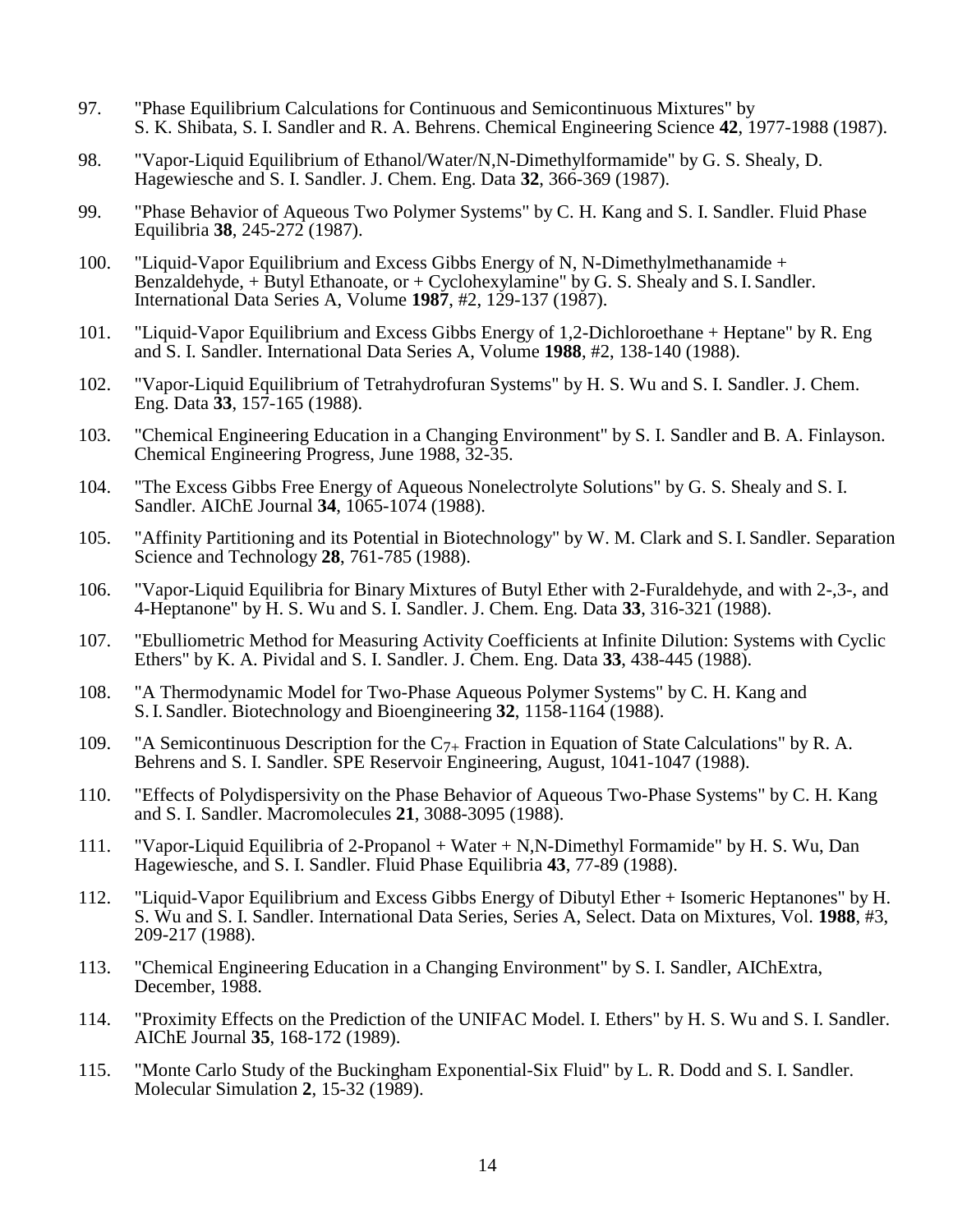- 116. "Reactions In and With Supercritical Fluids: Effect of Phase Behavior on Dibenzyl Ether Pyrolysis Kinetics" by B. C. Wu, M. T. Klein and S. I. Sandler. IEC Research **28**, 255-259 (1989).
- 117. "Free Energy Changes in Mixing Processes" by S. I. Sandler, J. Fischer, and F. Reschke. Fluid Phase Equilibria **45**, 251-264 (1989).
- 118. "Vapor-Liquid Equilibrium of 1,3-Dioxolane Systems" by H. S. Wu and S. I. Sandler. J. Chem. Eng. Data 34, 209-213 (1989).
- 119. "Liquid-Vapor Equilibrium and Excess Gibbs Free Energy of Oxolane + Hexane, + Cyclohexane, or + Ethyl Ethanoate and of Ethyl Ethanoate + Cyclohexane" by H. S. Wu and S. I. Sandler, International Data Series, Ser. A., Selected Data on Mixtures, Volume **1989**, #2, 116-127 (1989).
- 120. "Liquid-Vapor Equilibrium and Excess Gibbs Free Energy of 2-Furaldehyde + Dibutyl Ether, + 1- Butanol, or + 4-Methyl-2-pentanone" by T. Hauschild, H. S. Wu and S. I. Sandler, International Data Series, Ser. A., Selected Data on Mixtures, Volume **1989**, #2, 128-136.
- 121. "High Pressure Vapor-Liquid Equilibria Involving Mixtures of Nitrogen, Carbon Dioxide and n-Butane" by S. K. Shibata and S. I. Sandler. J. Chem. Eng. Data **34**, 291-298 (1989).
- 122. "Generalized Temperature-Dependent Parameters for the Peng-Robinson Equation of State for Normal Alkanes" by D. Wu and S. I. Sandler. IEC Research **28**, 1103-1106 (1989).
- 123. "Liquid-Vapor Equilibrium and Excess Gibbs Energy of 1,3-Dioxolane + Heptane, + Cyclohexane, + Ethanol or + Trichloromethane" by H. S. Wu and S. I. Sandler, International Data Series, Ser. A, Selected Data on Mixtures, Volume **1989**, #3, 197-208.
- 124. "The Generalized van der Waals Partition Function. V. Mixtures of Square-Well Fluids of Different Sizes and Energies" by K.-H. Lee, L. R. Dodd and S. I. Sandler. Fluid Phase Equilibria **50**, 53-77 (1989).
- 125. "High-Pressure Vapor-Liquid Equilibria of Mixtures of Nitrogen, Carbon Dioxide, and Cyclohexane" by S. K. Shibata and S. I. Sandler. J. Chem. Eng. Data **34**, 419-424 (1989).
- 126. "High-Pressure Vapor-Liquid Equilibria of the Binary Mixtures Nitrogen + *n*-Butane and Argon + *n*-Butane" by M. K. F. Malewski and S. I. Sandler. J. Chem. Eng. Data **34**, 424-426 (1989).
- 127. "The Measurement and Correlation of High Pressure Phase Equilibria Composition and Density Data" by S. K. Shibata and S. I. Sandler in *Experimental Thermodynamics: Measurement and Correlation*, edited by S. Malanowski and A. Anderko, Polish Academy of Sciences (Warsaw), 1989, pp. 2-22. Also republished in *Thermodynamics of Fluids: Measurement and Correlation* edited by S. Malanowski and A. Anderko, World Scientific Pub. Co., 1990.
- 128. "Polydispersivity Effects on the Behavior of Aqueous Two-Phase Two-Polymer Systems" by C. H. Kang, C.-K. Lee and S. I. Sandler. IEC Research **28**, 1537-1540 (1989).
- 129. "Critical Evaluation of Equation of State Mixing Rules for the Prediction of High Pressure Phase Equilibria" by S. K. Shibata and S. I. Sandler. IEC Research **28**, 1893-1898 (1989).
- 130. "Vancomycin Partitioning Behavior in Aqueous Two-Phase Systems" by C.-K. Lee and S. I. Sandler. Biotechnology and Bioengineering **35**, 408-416 (1990).
- 131. "Neighbor Effects on the Group Contribution Method: Infinite Dilution Activity Coefficients of Binary Systems Containing Primary Amines and Alcohols" by K. A. Pividal and S. I. Sandler. J. Chem. Eng. Data **35**, 53-60 (1990).
- 132. "From Molecular Theory to Thermodynamic Models. Part I. Pure Fluids" by S. I. Sandler. Chem. Eng. Educ., Winter 1990, pp. 12-19.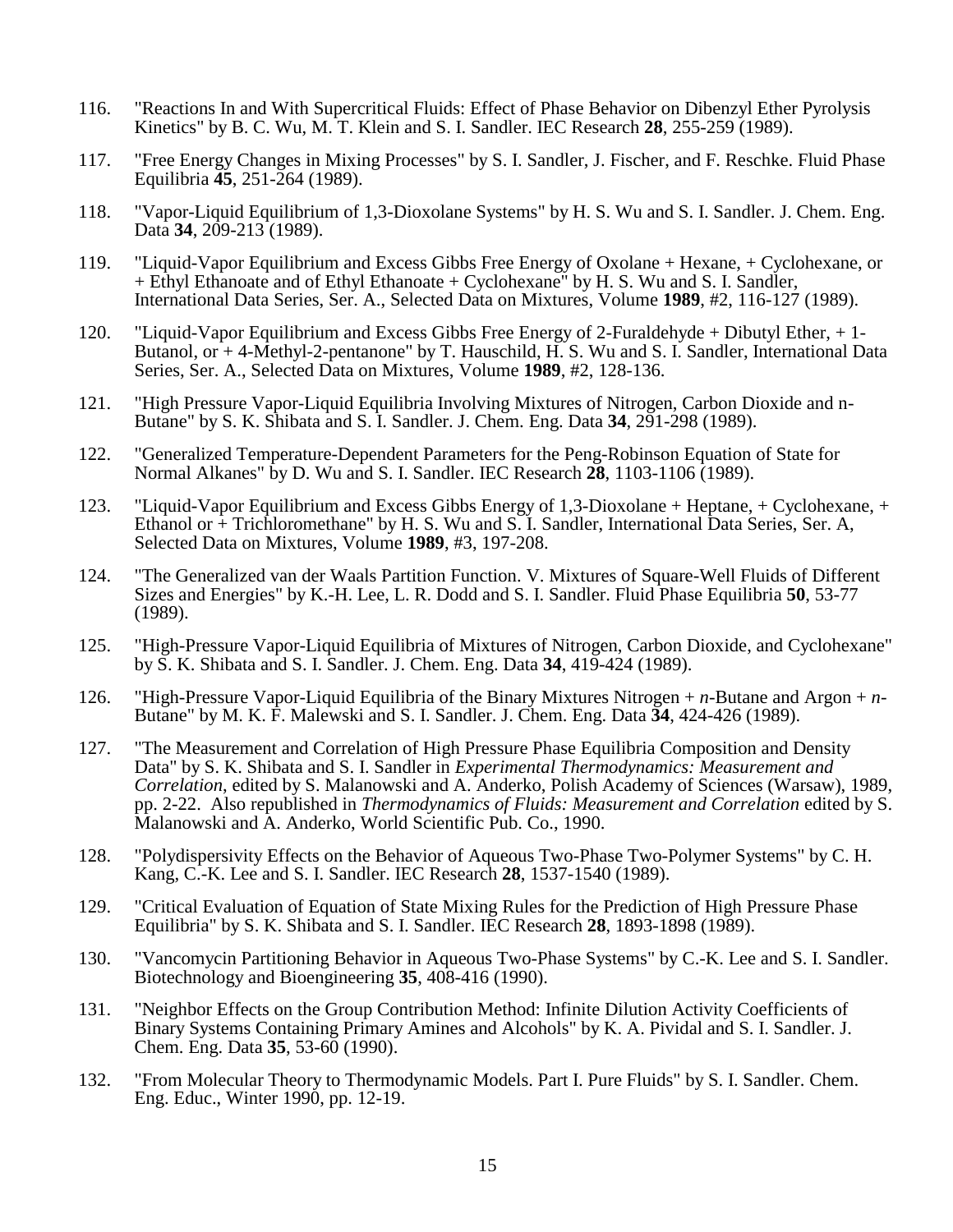- 133. "From Molecular Theory to Thermodynamic Models. Part II. Mixtures" by S. I. Sandler, Chem. Eng. Educ., Spring 1990, pp. 80-87.
- 134. "Vapor-Liquid Equilibrium of Binary Mixtures Containing Pyrrolidine" by H. S. Wu, W. E. Locke III and S. I. Sandler. J. Chem. Eng. Data **35**, 169-172 (1990).
- 135. "Liquid-Vapor Equilibria and Excess Gibbs Energies of Pyrrolidine + Cyclohexane, + Oxolane, or + Ethanol" by H. S. Wu, W. E. Locke III and S. I. Sandler. International Data Series, Ser. A, Selected Data on Mixtures, Volume **1990**, #2, 111-119.
- 136. "Liquid-Vapor Equilibria and Excess Gibbs Energies of Morpholine + Octane, + Cyclooctane, or + 1- Butanol" by H. S. Wu, W. E. Locke III and S. I. Sandler. International Data Series, Ser. A, Selected Data on Mixtures, Volume **1990**, #3, 207-215.
- 137. "The Benzylphenyl Ether Thermolysis Mechanism: Insights from Phase Behavior" by B. C. Wu, M. T. Klein and S. I. Sandler. AIChE Journal **36**, 8, 1129-1136 (1990)
- 138. "Vapor-Liquid Equilibrium of Binary Mixtures Containing Morpholine" by H. S. Wu, W. E. Locke III and S. I. Sandler. J. Chem. Eng. Data **36**, 127-130 (1991).
- 139. "Solvent Effects on Reactions in Supercritical Fluids" by B. C. Wu, M. T. Klein, and S. I. Sandler. IEC Research **30**, 822-828 (1991).
- 140. "The Use of *ab initio* Quantum Mechanics Calculations in Group Contribution Methods. I. Theory and the Basis for Group Identifications" by H. S. Wu and S. I. Sandler. IEC Research **30**, 881-889 (1991).
- 141. "The Use of *ab initio* Quantum Mechanics Calculations in Group Contribution Methods. II. Test of New Groups in UNIFAC" by H. S. Wu and S. I. Sandler. IEC Research **30**, 889-897 (1991).
- 142. "Liquid-Vapor Equilibrium and Excess Gibbs Energy of Binary Mixtures of Ethyl Ethanoate, 2- Methylpropanal and N,N-Dimethylmethanamide" by G. S Shealy, T. J. Bauer, T. Hauschild, S. I. Sandler, K.-D. Kassman, and H. Knapp. International Data Series, Ser. A., Selected Data of Mixtures, Volume **1991**, #1, 65-73.
- 143. "Equations of State from Generalized Perturbation Theory I. The Hard-Core Lennard-Jones Fluid" by G. M. Sowers and S. I. Sandler. Fluid Phase Equilibria **63**, 1-25 (1991).
- 144. "The Influence of Supercritical Fluid Solvent Density on Benzyl Phenyl Ether Pyrolysis: Indications of Diffusional Limitations" by B. C. Wu, M. T. Klein, and S. I. Sandler. Energy and Fuels **5**, 453-458 (1991).
- 145. "A Study of Buckingham Exponential-Six Fluid Mixtures" by L. R. Dodd and S. I. Sandler. Fluid Phase Equilibria **63**, 279-315 (1991).
- 146. "The High Pressure Vapor-Liquid Equilibrium of Some Binary Mixtures of Cyclopentane, Argon, Nitrogen, n-Butane, and Neopentane" by P. Marathe and S. I. Sandler. J. Chem. Eng. Data. **36**, 192- 197 (1991).
- 147. "Polymer Fractionation in Aqueous Two-Phase Polymer Systems" by H. Hartounian and S. I. Sandler. Biotechnology Progress **7**, 279-282 (1991).
- 148. "Relative Measurements of Activity Coefficients at Infinite Dilution by Gas Chromatrography" by H. Orbey and S. I. Sandler. IEC Research **30**, 2006-2011 (1991).
- 149. "Lumping or Pseudocomponent Identification in Phase Equilibrium Calculations" by S. I. Sandler in *Chemical Reactions in Complex Mixtures* edited by A. V. Sapre and F. J. Krambeck, Van Nostrand Reinhold, New York, 1991, pp. 60-74.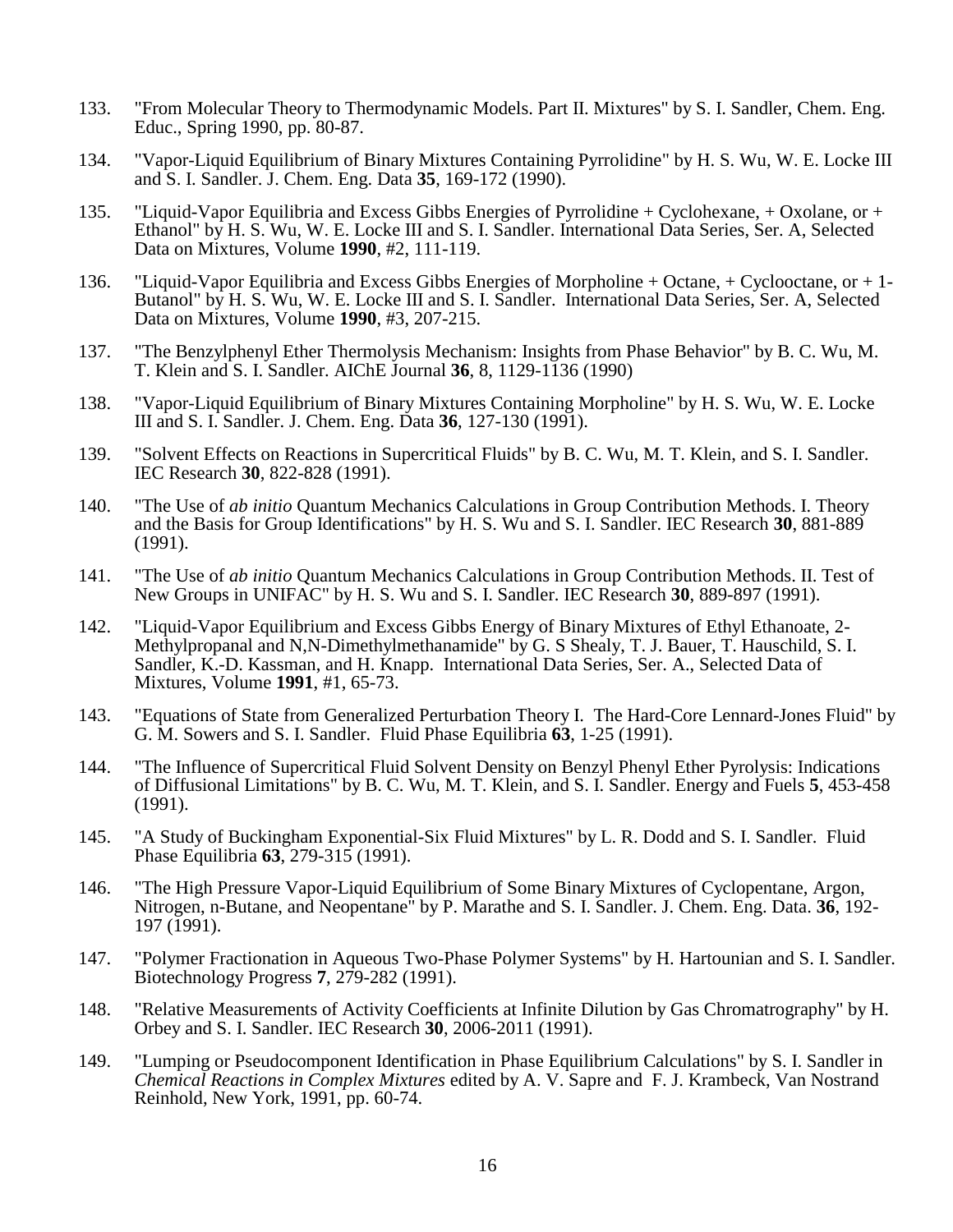- 150. "On the Thermodynamics of Microbial Growth Process" by S. I. Sandler and H. Orbey. Biotechnology and Bioengineering **38**, 697-718 (1991).
- 151. "Vapor-Liquid Equilibria of Hydrocarbons and Fuel Oxygenates" by H. S. Wu, K. A. Pividal and S. I. Sandler. J. Chem. Eng. Data **36**, 418-421 (1991).
- 152. "A Note on the Method of Moments in the Thermodynamics of Continuous Mixtures" by S. I. Sandler and Mark C. Libby, in *Kinetic and Thermodynamic Lumping of Multicomponent Mixtures*, edited by G. Astarita and S. I. Sandler, Elsevier, Amsterdam, 1991, 341-350.
- 153. "Equations of State from Generalized Perturbation Theory II. The Soft-Core Lennard-Jones Fluid" by G. M. Sowers and S. I. Sandler. Fluid Phase Equilibria **67**, 127-150 (1991).
- 154. "Practical Equation of State and Activity Coefficient Models Based on the Exp-6 Fluid" by L. R. Dodd and S. I. Sandler. Fluid Phase Equilibria **69**, 99-139 (1991).
- 155. "Microbial Growth Thermodynamics" by S. I. Sandler. Fluid Phase Equilibria **70**, 141-163 (1991).
- 156. "Vapor-Liquid Equilibrium From Infinite Dilution Activity Coefficients: Measurement and Prediction of Oxygenated Fuel Additives with Alkanes" by K. A. Pividal, C. Sterner, S. I. Sandler and H. Orbey. Fluid Phase Equilibria **72**, 227-249 (1992).
- 157. "Liquid-Vapor Equilibrium and Excess Gibbs Energy of N,N-Dimethylmethanamide + 2-propanol," by H. S. Wu, D. Hagewiesche and S. I. Sandler. International Data Series, Ser. A., Selected Data on Mixtures, Volume **1992**, #1, 4–6.
- 158. "A Theoretically Correct New Mixing Rule for Cubic Equations of State," by D. S. H. Wong and S. I. Sandler. AIChE Journal **38**, 671-680 (1992).
- 159. "An Equation of State Mixing Rule for Nonideal Mixtures Using Available Activity Coefficient Model Parameters and Which Allows Extrapolation Over Large Ranges of Temperature and Pressure" by D. S. H. Wong, H. Orbey and S. I. Sandler. IEC Research **31**, 2033-2039 (1992).
- 160. "Infinite Dilution Activity Coefficients of Halogenated Hydrocarbons in Water at Ambient Temperatures," by D. A. Wright, S. I. Sandler and D. DeVoll. Envir. Sci. and Technology **26**, 1828- 1831 (1992).
- 161. "Simulation Results and Corresponding States Correlations for Pure Rigid Molecular Fluids" by G. M. Sowers and S. I. Sandler. Molecular Physics **77**, 351-379 (1992).
- 162. "Infinite Dilution Activity Coefficients and Henry's Law Coefficients of Some Priority Water Pollutants Determined by a Relative Gas Chromatographic Method" by G. Tse, H. Orbey and S. I. Sandler. Envir. Sci. and Tech. **26**, 2017-2022 (1992).
- 163. "Infinite Dilution Activity Coefficients for Oxygenate Systems Determined Using a Differential Static Cell" by K. A. Pividal, A. Birtigh and S. I. Sandler. J. Chem. Eng. Data **37**, 484-488 (1992).
- 164. "The Thermodynamics of Long-Lived Organic Pollutants" by S. I. Sandler and H. Orbey. Fluid Phase Equilibria **82**, 63-69 (1993).
- 165. "Vapor-Liquid Equilibria of Hydrocarbons and Fuel Oxygenates. II." by A. Bennett, S. Lamm, H. Orbey, and S. I. Sandler. J. Chem. Eng. Data **38**, 263-269 (1993).
- 166. "Computer Simulation of Molecular Fluid Mixtures: Results and Two New One-Fluid Models" by G. M. Sowers and S. I. Sandler. AIChE Journal **39**, 663-676 (1993).
- 167. "Accurate Equation of State Predictions at High Temperatures and Pressures Using the Existing UNIFAC Model" by H. Orbey, S. I. Sandler, and D. S. H. Wong. Fluid Phase Equilibria **85**, 41-54 (1993).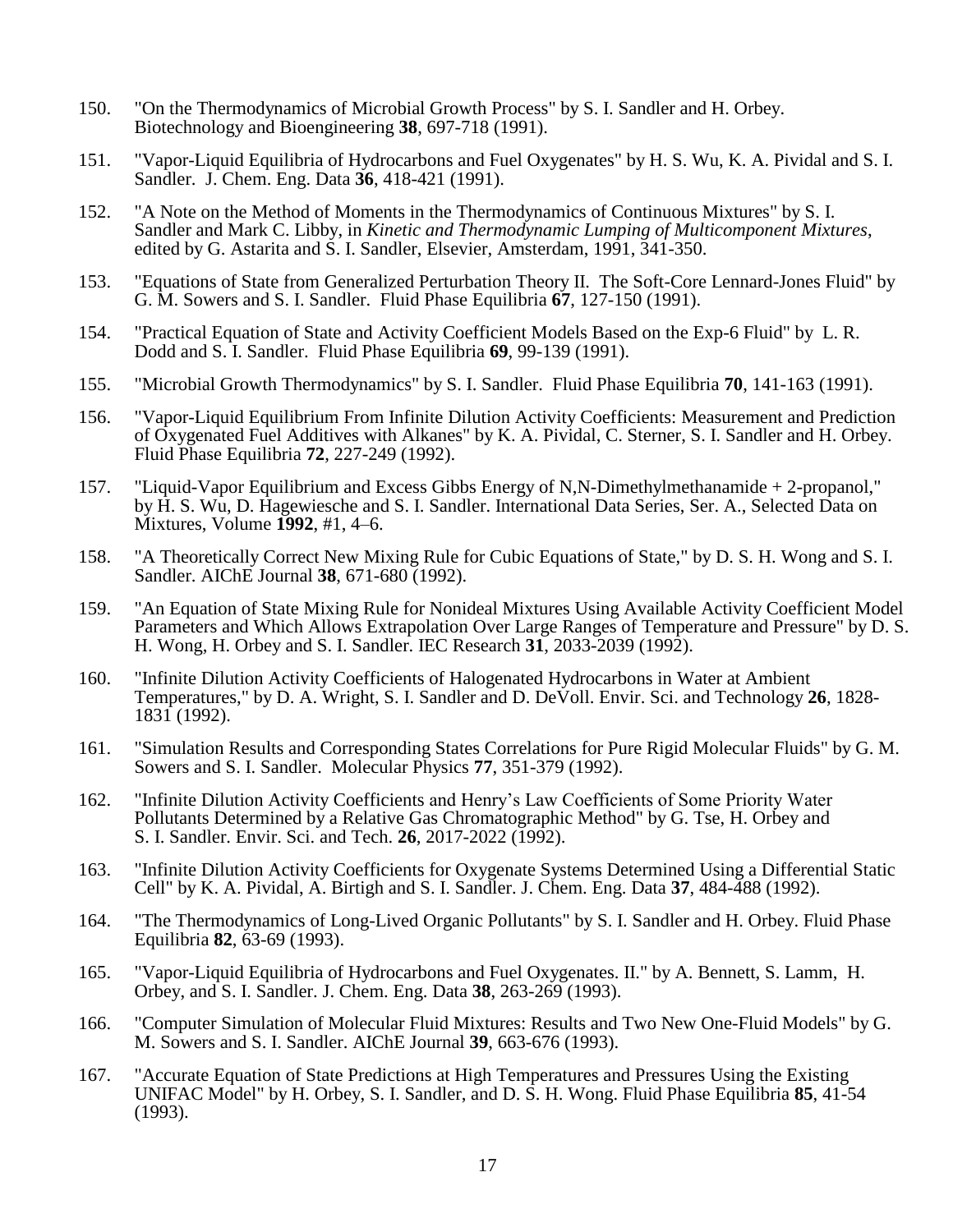- 168. "The Prediction of the Viscosity of Liquid Hydrocarbons and Their Mixtures as a Function of Temperature and Pressure" by H. Orbey and S. I. Sandler. Canadian Journal of Chemical Engineering **71**, 437-446 (1993).
- 169. "Prediction of Vapor-Liquid Equilibria at High Pressures Using Activity Coefficient Parameters Obtained from Low Pressure Data: A Comparison of Two Equation of State Mixing Rules" by H. Huang and S. I. Sandler. IEC Research **32**, 1498-1503 (1993).
- 170. "Equations of State", Chapter by S. I. Sandler, H. Orbey and B. I. Lee, pages 87-186 in *Models for Thermodynamic and Phase Equilibria Calculations*, edited by S. I. Sandler. Published by Marcel-Dekker, New York, 1993.
- 171. "Technological and Societal Change and Chemical Engineering Education" by S. I. Sandler. Phillips Award Lecture. Published by the Oklahoma State University, 1993 (32 pages).
- 172. "The Effect of Temperature on the Phase Equilibrium of Aqueous Two-Phase Polymer Systems" by H. Hartounian, E. Floeter, E. W. Kaler and S. I. Sandler. AIChE J. **39**, 1976-1984 (1993).
- 173. "A Simple Predictive Calculation for the Viscosity of Liquid Phase Reservoir Fluids, with High Accuracy for  $CO<sub>2</sub>$  Mixtures" by W.S. Fong, S. I. Sandler, and A.S. Emanuel. SPE 26645 (1993).
- 174. "A Real Function Representation for the Structure of the Hard-Sphere Fluid" by J. Chang and S. I. Sandler. Molecular Physics **81**, 735-744 (1994).
- 175. "A Completely Analytic Perturbation Theory for the Square-Well Fluid of Variable Well Width" by J. Chang and S. I. Sandler. Molecular Physics **81**, 745-765 (1994).
- 176. "Determination of Infinite Dilution Activity Coefficients and Octanol/Water Partition Coefficients of Volatile Organic Pollutants" by G. Tse and S. I. Sandler. J. Chem. Eng. Data **39**, 354-357 (1994).
- 177. "Vapor-Liquid Equilibria of Some Hydrogen + Hydrocarbon Systems with the Wong-Sandler Mixing Rule" by H. Huang, S. I. Sandler and H. Orbey. Fluid Phase Equilibria **96**, 143-153 (1994).
- 178. "Vapor-Liquid Equilibrium of Polymer Solutions Using a Cubic Equation of State" by N. Orbey and S. I. Sandler. AIChE Journal **40,** 1203-1209 (1994).
- 179. "Vapor-Liquid Equilibria of Hydrocarbons and Tert-Amyl Methyl Ether" by M. Antosik and S. I. Sandler. J. Chem. Eng. Data **39**, 584-587 (1994).
- 180. "Vapor-Liquid Equilibria of Binary Mixtures with Ethyl Tertiary Butyl Ether" by V. Steinhagen and S. I. Sandler. J. Chem. Eng. Data **39**, 588-590 (1994).
- 181. "On the Continuous Dilution Method for Phase Diagram Determination" by H. Hartounian, J. A. Koetitz, E. W. Kaler and S. I. Sandler. AIChE Journal **40**, 1574-1579 (1994).
- 182. "An Equation of State for the Hard-Sphere Chain Fluid: Theory and Monte Carlo Simulation" by J. Chang and S. I. Sandler. Chem. Eng. Sci. **49**, 2777-2791 (1994).
- 183. "Equations of State for Phase Equilibrium Computations" by S. I. Sandler in *Supercritical Fluids* edited by E. Kiran, Kluwer Academic Publisher (The Netherlands), 147-175 (1994).
- 184. "Aqueous Two-Phase Systems. I. Salt Partitioning" by H. Hartounian, E. W. Kaler and S. I. Sandler. IEC Research **33**, 2288-2294 (1994).
- 185. "Aqueous Two-Phase Systems. II. Protein Partitioning" by H. Hartounian, E. W. Kaler and S. I. Sandler. IEC Research **33**, 2294-2300 (1994).
- 186. "Thermophysical Properties: What Have We Learned Recently, and What Do We Still Need to Know?" by S. I. Sandler. Int. J. Thermophysics **15**, 1013-1035 (1994).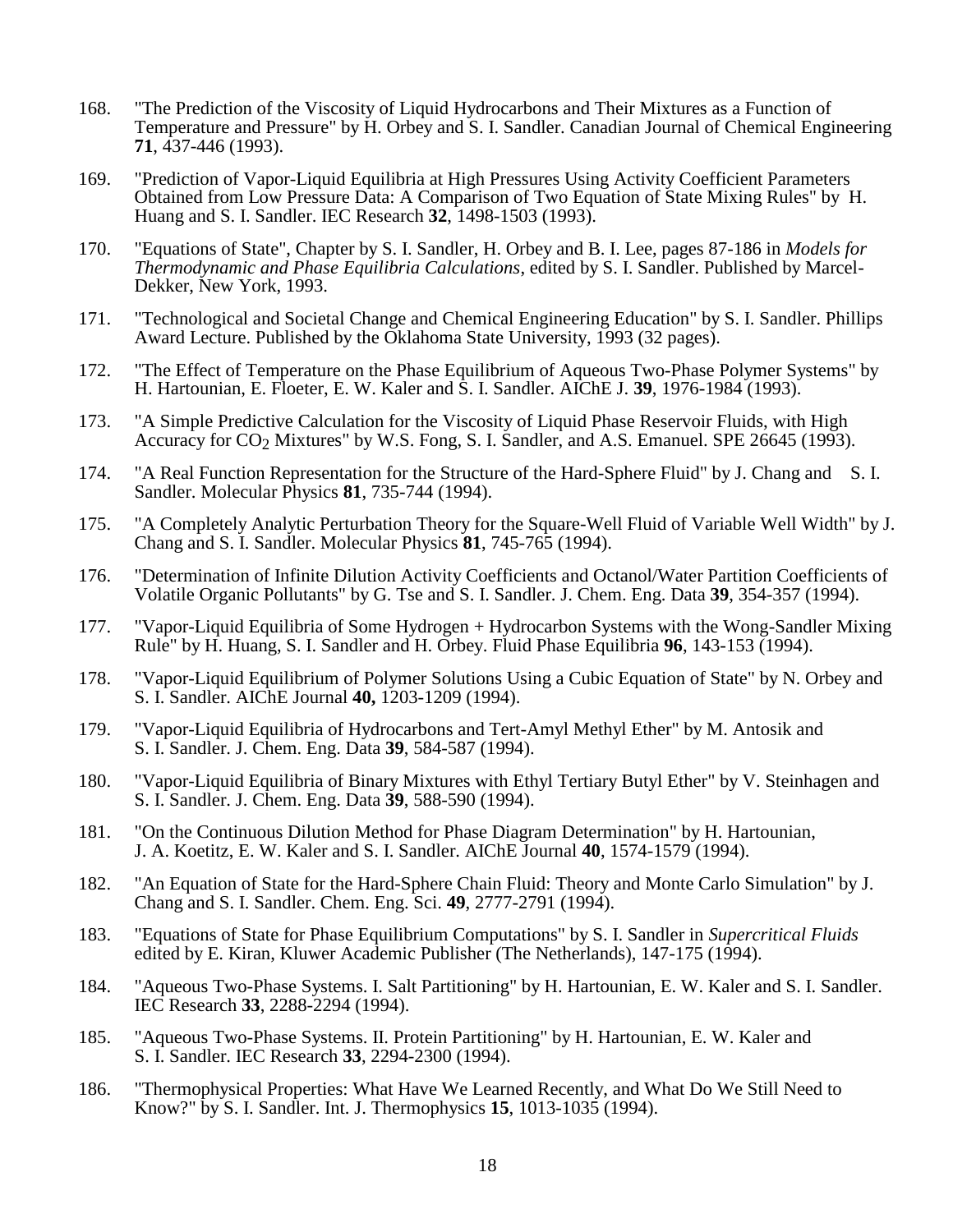- 187. "The Correlation Functions of Hard-sphere Chain Fluids: Comparison of the Wertheim Integral Equation Theory with the Monte Carlo Simulation" by J. Chang and S. I. Sandler. J. Chem. Phys. **102**, 437-449 (1995).
- 188. "Liquid-Liquid Equilibria of Fuel Oxygenate + Water + Hydrocarbon Mixtures. I" by N. Peschke and S. I. Sandler. J. Chem. Eng. Data **40**, 315-320 (1995).
- 189. "Liquid-Liquid Equilibria of Fuel Oxygenate + Water + Hydrocarbon Mixtures. II" by S. Hellinger and S. I. Sandler. J. Chem. Eng. Data **40**, 321-325 (1995).
- 190. "Reformulation of the Wong-Sandler Mixing Rule for Cubic Equations of State" by H. Orbey and S. I. Sandler. AIChE Journal **41**, 683-690 (1995).
- 191. "Phase Equilibrium of Complex Mixtures With Equations of State: An Update" by S. I. Sandler and H. Orbey. Chinese J. Chem. Eng. **3**, 39-50 (1995).
- 192. "Liquid-Vapor Equilibria and Excess Gibbs Energy of tert-Butyl Ethyl Ether + Hydrocarbons" by V. Steinhagen and S. I. Sandler, International Data Series, Ser. A., Selected Data on Mixtures, **23**, 36-41 (1995).
- 193. "Liquid-Vapor Equilibria and Excess Gibbs Energy of 1,1-Dimethylpropyl Methyl Ether + Hydrocarbons" by V. Steinhagen and S. I. Sandler, International Data Series, Ser. A., Selected Data on Mixtures, **23**, 42-50 (1995).
- 194. "Total Pressure Measurements of Binary Mixtures Containing Tertiary Amyl Methyl Ether and Tertiary Amyl Alcohol" by S. Semar, S. I. Sandler and M. Antosik, J. Chem. Eng. Data **40**, 712-718 (1995).
- 195. "A Simplified SAFT Equation of State of Associating Compounds and Mixtures." by Y. H. Fu and S. I. Sandler. IEC Research **34**, 1897-1909 (1995).
- 196. "Vapor-Liquid Equilibria of Binary Mixtures of Alkanols with Alkanes and Water from Atmospheric Pressure to the Critical Point" by H. Orbey and S. I. Sandler. Int. J. Thermophysics **16**, 695-704 (1995).
- 197. "The Equation of State Modeling of Refrigerant Mixtures" by H. Orbey and S. I. Sandler. IEC Research **34**, 2520-2525 (1995).
- 198. "Aqueous Solubilities and Infinite Dilution Activity Coefficients of Several Polycyclic Aromatic Hydrocarbons" by R. I. S. Haines and S. I. Sandler. J. Chem. Eng. Data **40**, 833-836 (1995).
- 199. "On the Combination of Equation of State and Excess Free Energy Models. by S. I. Sandler and H. Orbey. Fluid Phase Equilibria **111**, 53-70 (1995).
- 200. "The Wertheim Integral Equation Theory with the Ideal Chain Approximation and the Dimer Equation of State: Generalization to Mixtures of Hard-sphere Chain Fluids: Integral Equation Theory and the Equation of State" by J. Chang and S. I. Sandler. J. Chem. Phys. **103**, 3196-3211 (1995).
- 201. "Liquid-Liquid Equilibria of Fuel Oxygenate + Water + Hydrocarbon Mixtures. III. Effect of Temperature" by G. Wagner and S. I. Sandler. J. Chem. Eng. Data **40**, 1119-1123 (1995).
- 202. "The Temperature Dependence of Infinite Dilution Activity Coefficients in Octanol and Octanol/Water Partition Coefficients of Some Halogenated Volatile Organic Pollutants" by S. Bhatia and S. I. Sandler. J. Chem. Eng. Data **40**, 1196-1198 (1995).
- 203. "Equation of State for the Square-well Chain Fluid Based on the Dimer Version of Wertheim's Perturbation Theory" by F. W. Tavares, J. Chang and S. I. Sandler. Molecular Physics **86**, 1451-1471 (1995).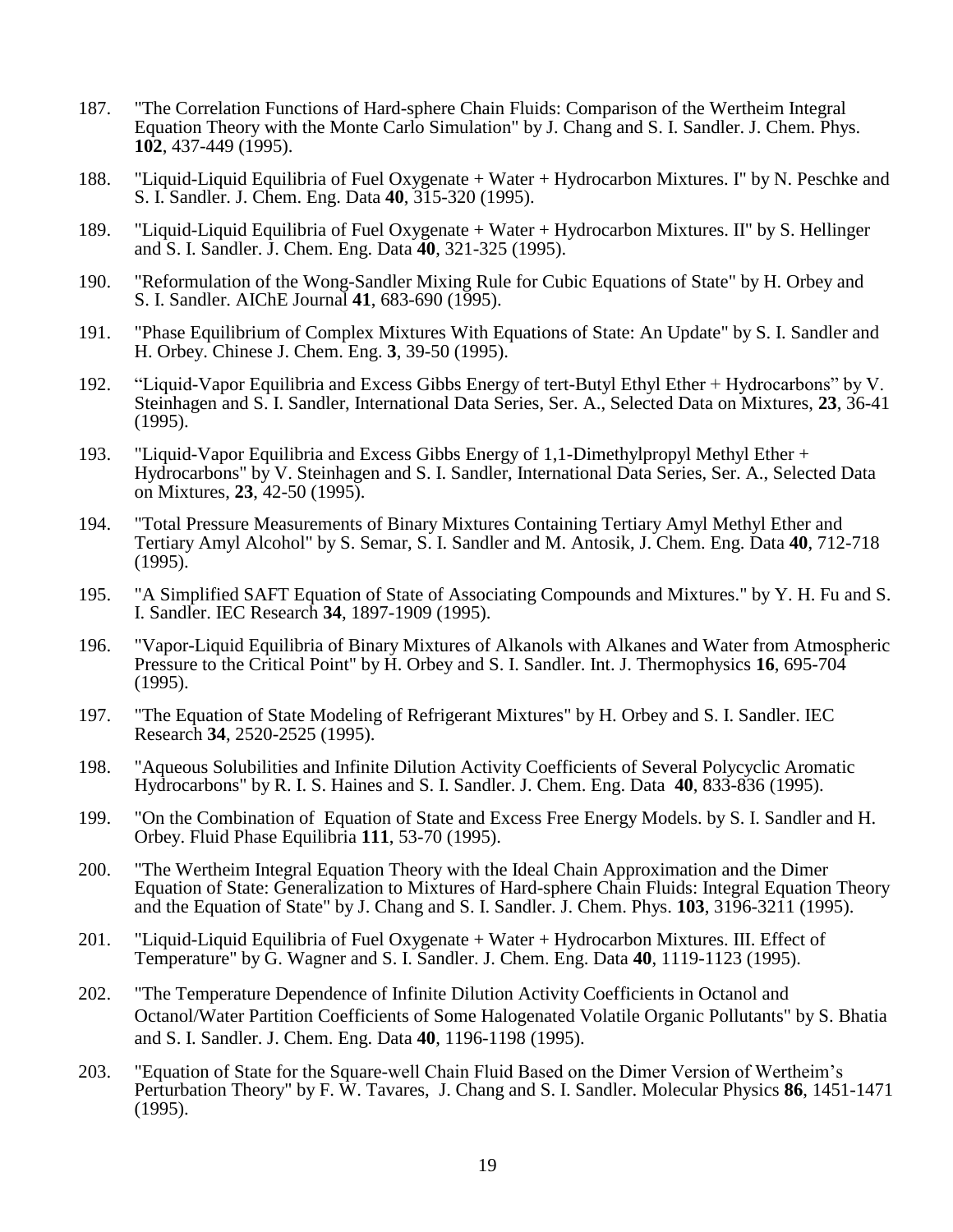- 204. "The Thermodynamics of Solutions" by S. I. Sandler and H. Orbey in *The Engineering Handbook*; CRC Press: Boca Raton, 479-486 (1995).
- 205. "A Modified UNIQUAC Equation That Includes Hydrogen Bonding" by Y.-H. Fu, S. I. Sandler and H. Orbey. IEC Research **34**, 4351-4363 (1995).
- 206. "Infinite Dilution Activity Coefficients in Chemical, Environmental and Biochemical Engineering" by S. I. Sandler. Fluid Phase Equilibria **116**, 343-353 (1996).
- 207. "Vapor-Liquid Equilibria of Exponential-Six Fluids" by F. W. Tavares and S. I. Sandler. Molecular Physics **87**, 1471-1476 (1996).
- 208. "The Effect of Ionic Strength and Ionic Species on Partitioning Behavior of Hydrophobic and Hydrophilic Polystyrene Latex Beads in Aqueous Two-Phase Systems" by B. C. Tripp, E. W. Kaler, S. I. Sandler and A. Kopatsis. Colloids and Surfaces B: Biointerfaces **6**, 151-164 (1996).
- 209. "Vapor-Liquid Equilibrium of the Acetic Acid + n-Octane System at 323.15 and 343.15 K" by Z. Plesnar, Y.-H. Fu, S. I. Sandler and H. Orbey. J. Chem. Eng. Data **41**, 799-801 (1996).
- 210. "An Analysis of Excess Free Energy Based Equation of State Models" by H. Orbey and S. I. Sandler. AIChE Journal **42**, 2327-2334 (1996).
- 211. "The Viscosity of Liquid Hydrocarbons and their Mixtures" by S. I. Sandler and H. Orbey, Invited paper in *Multiphase Reactor and Polymerization System Hydrodynamics, Advances in Engineering Fluid Mechanics Series*, N. P. Cheremisinoff, ed. Gulf Publishing Co., 1996, pp. 1-23.
- 212. "A Comparison of Various Cubic Equation of State Mixing Rules for the Simultaneous Description of Excess Enthalpies and Vapor-Liquid Equilibria" by H. Orbey and S. I. Sandler. Fluid Phase Eq. **121**, 67-83 (1996).
- 213. "A Simple Predictive Calculation for the Viscosity of Liquid Phase Reservoir Fluids with High Accuracy for CO<sub>2</sub> Mixtures" by W.S. Fong, S. I. Sandler, and A.S. Emanuel. SPE Journal, September 1996, 243-249.
- 214. "Prediction of Vapor-Liquid Equilibria of Associating Mixtures with UNIFAC Models that Include Association" by Y. H. Fu, H. Orbey and S. I. Sandler. IEC Research **35**, 4656-4666 (1996).
- 215. "Phase Equilibria for a One-Component Potential of Mean Force Model of Globular Protein Solutions" by F. W. Tavares and S. I. Sandler. AIChE J. **43**, 218-231 (1997).
- 216. "Spreadsheets for Thermodynamics Instruction: Another Point of View" by S. I. Sandler. Chemical Engineering Education, Winter 1997, 18-20.
- 217. "The Thermodynamic Properties of Hydrogen-Bonding Fluids from *ab initio* Molecular Orbital Calculations. 1. Water" by J. P. Wolbach and S. I. Sandler. AIChE J. **43**, 1589-1596 (1997).
- 218. "The Thermodynamic Properties of Hydrogen-Bonding Fluids from *ab initio* Molecular Orbital Calculations. 2. Organic Compounds" by J. P. Wolbach and S. I. Sandler. AIChE J. **43**, 1597-1604 (1997).
- 219. "A Comparison of Huron-Vidal Type Mixing Rules for Mixtures of Compounds with Large Size Differences, and a New Mixing Rule" by H. Orbey and S. I. Sandler. Fluid Phase Eq. **132**, 1-14 (1997).
- 220. "The Use of Molecular Orbital Calculations to Describe the Phase Behavior of Hydrogen-Bonding Mixtures" by J. P. Wolbach and S. I. Sandler. Int. J. Thermophysics **18**, 1001-1016 (1997).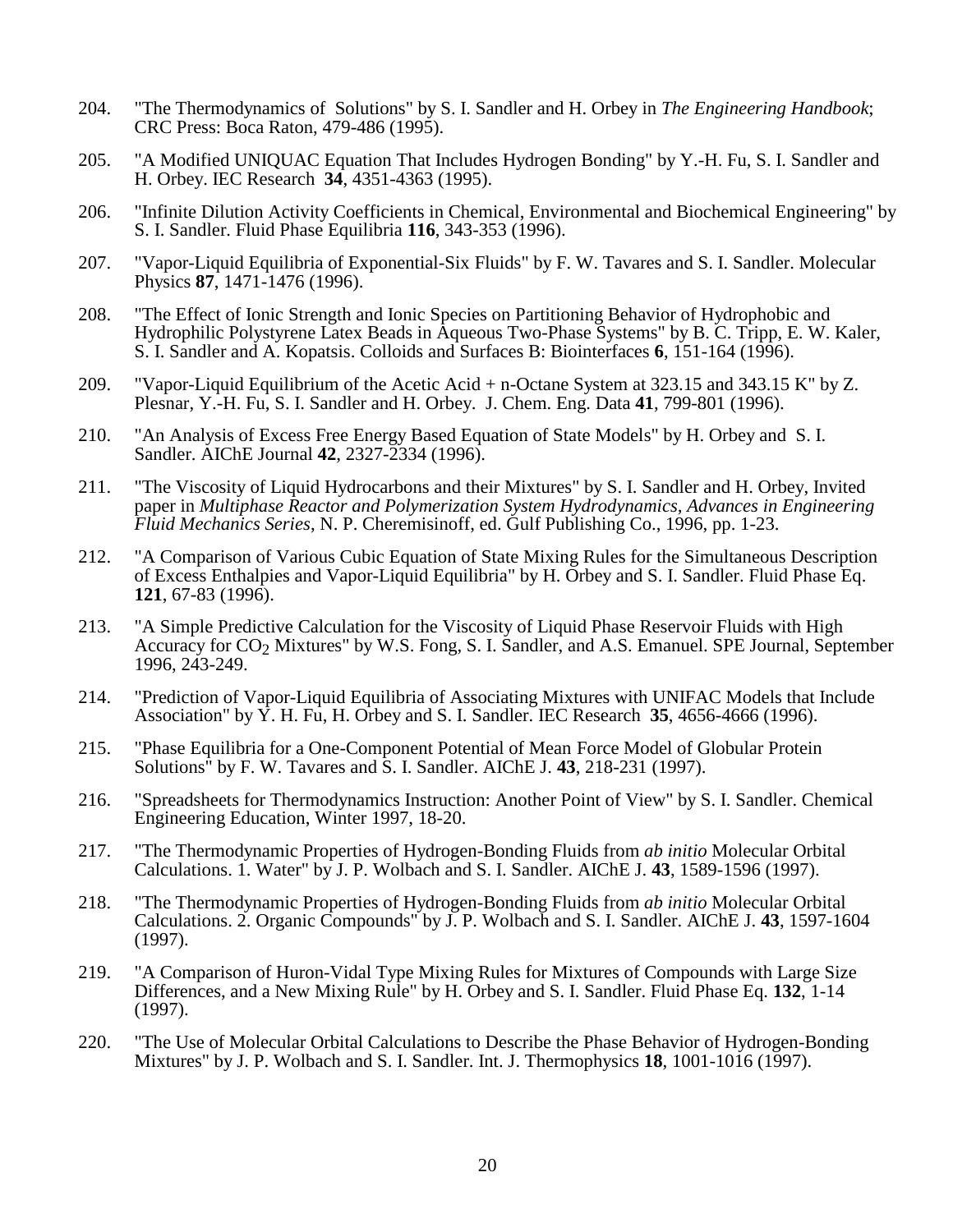- 221. "Critical Point Calculations with the Wong-Sandler Mixing Rule. I. Calculations with the van der Waals Equation of State" by M. Castier and S. I. Sandler. Chemical Engineering Science **52**, 3393- 3399 (1997).
- 222. "Using the Molecular Orbital Calculations to Describe the Phase Behavior of Hydrogen-bonding Fluids" by J. P. Wolbach and S. I. Sandler. IEC Research **36**, 4041-4051 (1997).
- 223. "Critical Point Calculations with the Wong-Sandler Mixing Rule II. Calculations with a Modified Peng-Robinson Equation of State" by M. Castier and S. I. Sandler. Chemical Engineering Science **52**, 3579-3588 (1997).
- 224. "Modeling of Thermodynamically Difficult Systems" by S. I. Sandler, J. P. Wolbach, M. Castier and G. Escobedo-Alvarado. Fluid Phase Eq. **136**, 15-29 (1997).
- 225. "Critical Point Calculations in Semicontinuous Mixtures" by G. L. Rochocz, M. Castier and S. I. Sandler. Fluid Phase Eq. **139**, 137-153 (1997).
- 226. "A Completely Analytic Equation of State for the Square-Well Chain Fluid of Variable Well Width" by F. W. Tavares, J. Chang and S. I. Sandler. Fluid Phase Eq. **140**, 129-143 (1997).
- 227. "Phases and Phase Diagrams" by S. I. Sandler. *Encyclopedia of Chemistry*, MacMillan Library Reference, 1997, p. 1369-1371.
- 228. "States of Matter" by M. Castier and S. I. Sandler. *Encyclopedia of Chemistry*, MacMillan Library Reference, 1997, p. 1171-76.
- 229. "Study of EOS-G<sup>ex</sup> Mixing Rules for Liquid-Liquid Equilibria" by G. Escobedo-Alvarado and S. I. Sandler. AIChE Journal **44**, 1178-1187 (1998).
- 230. "A Short History of Molecular Thermodynamics and a Tribute to John M. Prausnitz" by H. Knapp and S. I. Sandler. IEC Research **37**, 2899-2902 (1998).
- 231. "Analysis of Thermodynamic Model Equations: Mixing Rules in Cubic Equations of State" by H. Knapp, A. Reichl and S. I. Sandler. IEC Research **37**, 2908-2916 (1998).
- 232. "Using Molecular Orbital Calculations to Describe the Phase Behavior of Cross-Associating Mixtures" by J. P. Wolbach and S. I. Sandler. IEC Research **37**, 2917-2928 (1998).
	- 233. "Modeling Fluorocarbon Vapor-Liquid Equilibria Using the Wong-Sandler Mixing Rule" by M. B. Shiflett and S. I. Sandler. Fluid Phase Eq. **147**, 145-162 (1998).
	- 234. "Predictions of Critical Behavior Using the Wong-Sandler Mixing Rule" by G. Escobedo-Alvarado, M. Castier and S. I. Sandler. J. Supercritical Fluids **13**, 49-54 (1998).
	- 235. "Unusual Chemical Thermodynamics" by S. I. Sandler. J. Chem. Thermodynamics, **31**, 3-25 (1999).
	- 236. "Environmental Pollution" by S. I. Sandler. *Chemical Thermodynamics, A Chemistry for the 21st Century Monograph* edited by T. Letcher, Blackwell Science, Oxford, 1999, p. 15-26.
	- 237. "Headspace Gas Chromatography for Measurement of Infinite Dilution Activity Coefficients of  $C_4$ Alcohols in Water" by Paul G. Whitehead and Stanley I. Sandler. Fluid Phase Eq. **157**, 111-120 (1999).
	- 238. "Use of *Ab Initio* Methods to Make Phase Equilibria Predictions Using Activity Coefficient Models" by A. K. Sum and S. I. Sandler. Fluid Phase Eq. **158**, 375-380 (1999).
	- 239. "Vapor-Liquid Equilibrium of Two Aqueous Systems That Exhibit Liquid-Liquid Phase Separation" by G. N. Escobedo-Alvarado and S. I. Sandler. J. Chem. Eng. Data **44**, 319-322 (1999).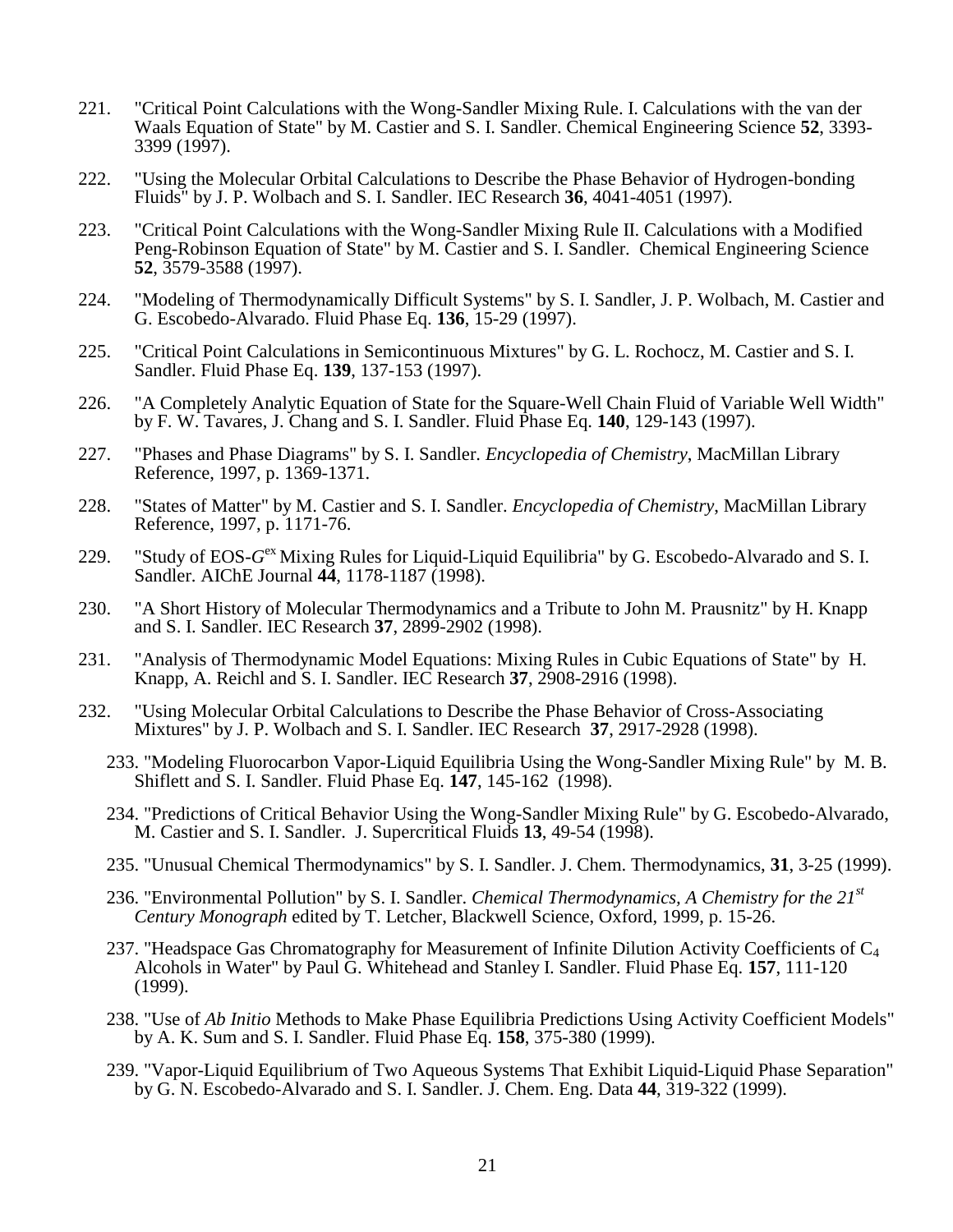- 240. "A Novel Approach to Phase Equilibria Predictions Using Ab Initio Methods" by A. K. Sum and S. I. Sandler. IEC Research **38**, 2849-2855 (1999).
	- 241. "Prediction of Octanol-Water Partition Coefficients Using Group a Contribution Solvation Model" by S.-T. Lin and S. I. Sandler. IEC Research **38**, 4081-4091 (1999).
- 242. "The Effect of Salt and Temperature on the Infinite Dilution Activity Coefficients of Volatile Organic Chemicals in Water" by Marc L. Brendel and S. I. Sandler. Fluid Phase Eq. **165**, 87-97 (1999).
- 243. "Predictions of Infinite Dilution Activity Coefficients from ab inito Solvation Calculations" by S.-T. Lin and S. I. Sandler. AIChE J **45**, 2606-2618 (1999).
- 244. "Phase Diagram of the Four-Dimensional Lennard-Jones Fluid" by Matthias Hloucha and S. I. Sandler. J Chem. Phys. **111**, 8043-8047 (1999).
- 245. "Unusual Chemical Thermodynamics" by S. I. Sandler. Republication of #235 by invitation in Pure and Applied Chemistry **71**, 1167 (1999).
- 246. "In Memorium Hasan Orbey" by S. I. Sandler, J. Supercrit Fluid **16**, 187 (2000).
- 247. "*Ab initio* Calculations of Cooperativity Effects of Clusters of Methanol, Ethanol, 1-Propanol and Methanethiol" by A. K. Sum and S. I. Sandler. J. Phys. Chem. A, **104**, 1121-1129 (2000).
- 248. "Multipole Corrections to Account for Structure and Proximity Effects in Group Contribution Methods: Octanol-Water Partition Coefficients" by S.-T. Lin and S. I. Sandler. J. Phys. Chem. A, **104**, 7099-7105 (2000).
- 249. "A Fugacity Model for Gas Hydrate Phase Equilibria" by J. B. Klauda and S. I. Sandler. IEC Research, **39**, 3377-3386 (2000).
- 250. "Computer Simulation of Acetonitrile and Methanol with *Ab Initio* Based Pair Potentials" by M. Hloucha, A. K. Sum and S. I. Sandler. J. Chem. Phys. **113**, 5401-5406 (2000).
- 251. "Phase Equilibria in the Lysozyme Ammonium Sulfate Water System" by J. J. Moretti, S. I. Sandler and A. M. Lenhoff. Biotech. and Bioeng. **70**, 498-506 (2000).
- 252. "Mixing and Combining Rules" by S. I. Sandler and H. Orbey. IUPAC Volume on *Equations of State for Fluids and Fluid Mixtures*, Volume 1, J. V. Sengers, R. F. Kayser, C. J. Peters and H. J. White, Jr., editors, Elsevier, Amsterdam, 2000, pp. 321-357.
- 253. "Some changes, but not in editorial direction" by S. I. Sandler. AIChE Journal **46**, 2120 (2000).
- 254. "A Simple Molecular Model for the Spontaneous Curvature of Nonionic Surfactant Monolayers at Oil/Water Interfaces" by V. N. Paunov, S. I. Sandler and E. W. Kaler. Langmuir **16**, 8917-8925 (2000).
- 255. "Oxygenate Vapor-Liquid Equilibrium in Gasolines" by S. I. Sandler and K. N. Marsh, Encyclopedia of Analytical Chemistry, R. A. Meyers (Editor), pp. 6900-6911, J. Wiley, Chichester, England, 2000.
- 256. "Correlation Between the Second Osmotic Virial Coefficient and the Solubility of Proteins" by S. Ruppert, S. I. Sandler and A. M. Lenhoff. Biotechnology Technology Progress **17**, 182-187 (2001).
- 257. "Prediction of Excess Enthalpies Using a  $G^{ex}$ -EOS Model" by G. N. Escobedo-Alvarado and S. I. Sandler. IEC Research **40**, 1261-1270 (2001).
- 258. "Critical size and surfactant coverage of styrene miniemulsion droplets stabilized by ionic surfactants" by V. N. Paunov, S. I. Sandler, E. W. Kaler. Langmuir **17,** 4126-4128 (2001).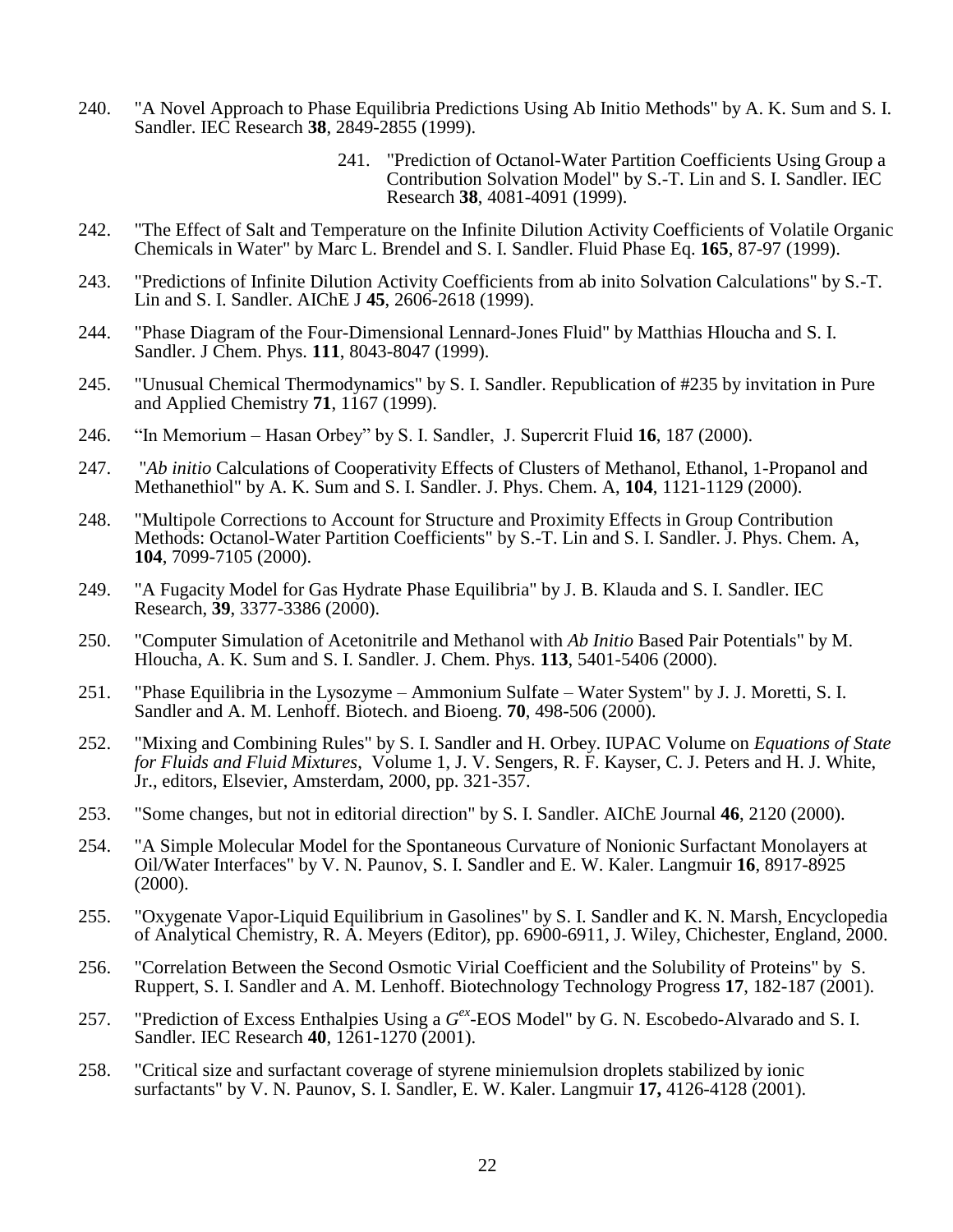- 259. "Linear-Nonequilibrium Thermodynamic Theory for Coupled Heat and Mass Transfer" by Y. Demirel and S. I. Sandler. International Journal of Heat and Mass Transfer **44**, 2439-2451 (2001).
- 260. "Molecular simulations for acetonitrile and methanol based on ab initio plus polarizable potentials " by A. K. Sum and S. I. Sandler. AIChE Symposium Series No. 325, **90**, 150-154 (2001).
- 261. "Some Chemical Engineering Applications of Quantum Chemical Calculations" by S. I. Sandler, A. K. Sum and S.-T. Lin. Advances in Chemical Engineering **28**, 313-351 (2001).
- 262. "A Model for Hydration Interactions between Apoferritin Molecules in Solutions" by V. N. Paunov, E. W. Kaler and S. I. Sandler. J. Colloid and Interface Science **240**, 640-643 (2001).
- 263. "Modeling of Solid-Supercritical Fluid Phase Equilibria with a Cubic Equation of State  $G<sup>ex</sup>$  Model" by G. N. Escobedo-Alvarado, S. I. Sandler and A. M. Scurto. J. Supercritical Fluids **21**, 123-134 (2001).
- 264. "Modeling Gas Hydrate Phase Equilibria in Laboratory and Natural Porous Media" by J. B. Klauda and S. I. Sandler. IEC Research **40**, 4197-4208 (2001).
- 265. "A Patch-Antipatch Representation of Specific Protein Interactions" by M. Hloucha, J. F. M. Lodge, A. M. Lenhoff and S. I. Sandler. Journal of Crystal Growth **232**, 195-203 (2001).
- 266. "Effect of Concentration and Temperature on Coupled Heat and Mass Transfer in Binary Liquid Mixtures" by Y. Demirel and S. I. Sandler. Int. J. of Heat and Mass Transfer **45**,75-64, (2002).
- 267. "Chemical Thermodynamics" by S. I. Sandler. Encyclopedia of Physical Science & Technology, 3<sup>rd</sup> ed., Vol. 16, 639-657, Academic Press, 2002.
- 268. "Rapid Measurement of Protein Osmotic Second Virial Coefficients by Self-Interaction Chromatography" by P. M. Tessier, A. M. Lenhoff and S. I. Sandler. Biophysical Journal **82,** 1620- 1631 (2002).
- 269. "*A Priori* Phase Equilibrium Prediction from a Segment Contribution Solvation Model" by S.-T. Lin and S. I. Sandler. I&EC Research 41, 899-913 (2002). Reply to comments I&EC Research, 41, 2332-2334 (2002).
- 270. "The Use of Quantum Chemistry to Predict Phase Behavior for Environmental and Process Engineering" by S. I. Sandler, S.-T. Lin and A. K. Sum. Fluid Phase Equilibria **194-197**, 61-75 (2002).
- 271. "The Measurement of the Liquid-Liquid Equilibria Using Near-Infrared Spectroscopy" by P. K. Naicker, S. I. Sandler and S. Reifsnyder J. Chem. Eng. Data **47**, 191-194 (2002).
- 272. "UNIFAC-FV Model Applied to Dendritic Macromolecules in Solution: Comment on Lieu et al. Vapor-Liquid Equilibria for Dendritic-Polymer Solutions" by B. M. Tande, R. W. Deitcher, Jr., S. I. Sandler and N. J. Wagner. J. Chem. Eng. Data **47**, 376-377 (2002).
- 273. "Prediction of the Phase Behavior of Acetonitrile and Methanol with Ab Initio Pair Potentials: I. Pure Components" by A. K. Sum, S. I. Sandler, R. Bukowski and K. Szalewicz. J. Chem. Phys. **116**, 7627- 7636 (2002).
- 274. "Prediction of the Phase Behavior of Acetonitrile and Methanol with Ab Initio Pair Potentials: II. The Mixture" by A. K. Sum, S. I. Sandler, R. Bukowski and K. Szalewicz. J. Chem. Phys. **116**, 7637-7644 (2002).
- 275. "Criticality and phase behavior in the restricted-primitive model electrolyte. Description of ion association" by J. Jiang, L. Blum, O. Bernard, J. M. Prausnitz and S. I. Sandler. J. Chem. Phys. **116**, 7977-7982 (2002).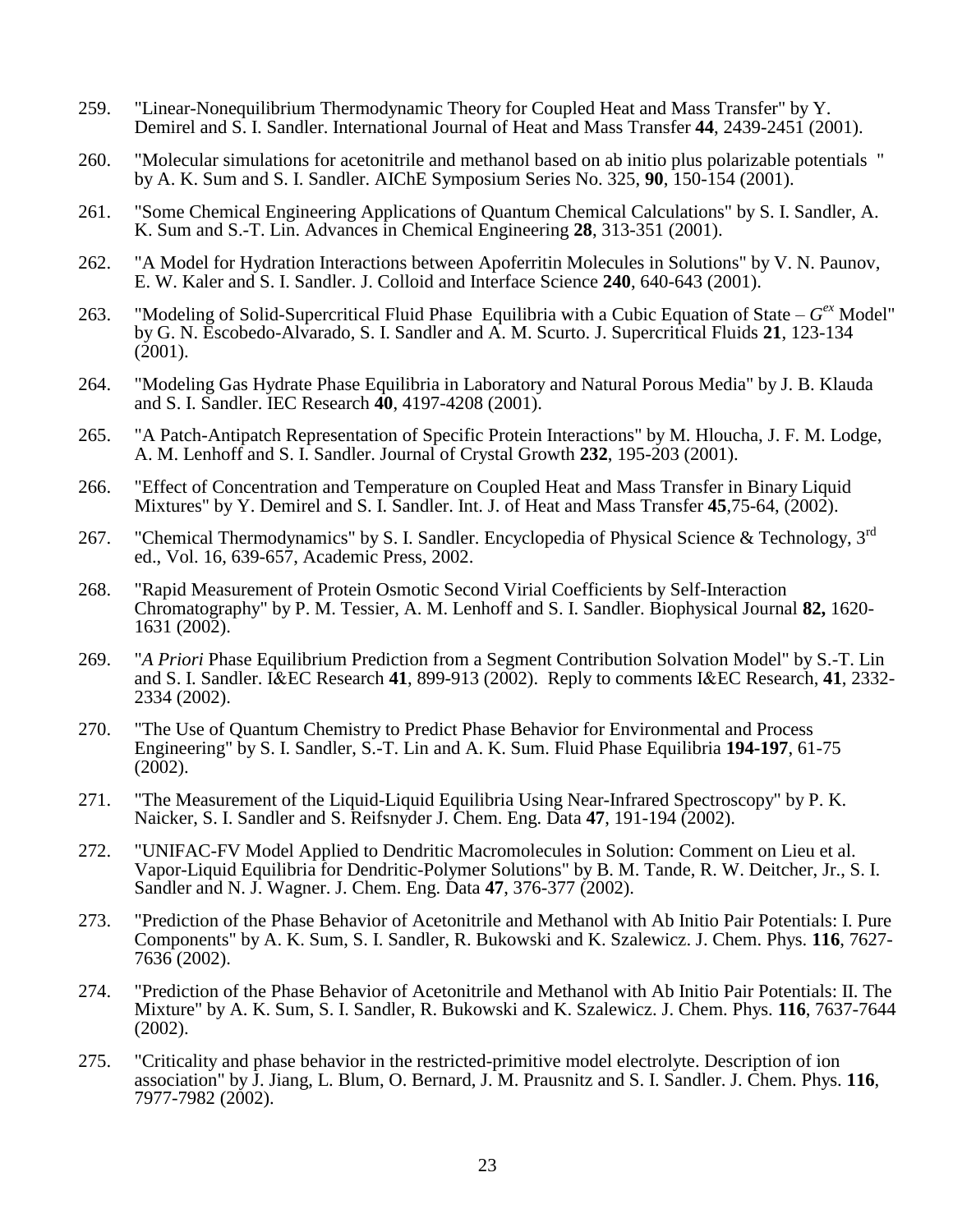- 276. "Ab Initio Intermolecular Potentials for Gas Hydrates and Their Predictions" by J. B. Klauda and S. I. Sandler. J. Phys. Chem. B **106**, 5722-5732 (2002).
- 277. "An Equation of State for Electrolyte Solutions Covering Wide Ranges of Temperature, Pressure, and Composition" by J. A. Myers, S. I. Sandler and R. H. Wood. IEC Research **41**, 2332-2334 (2002).
- 278. "Thermodynamics and Bioenergetics" by Y. Demirel and S. I. Sandler. Biophysical Chem. J. **97**, 87- 111 (2002).
- 279. "Vapor-liquid equilibria and critical points for the carbon dioxide  $+1$ -pentanol and carbon dioxide  $+$ 2-pentanol systems at temperatures from 332 to 432 K" by G. Silva-Oliver, Luis A. Galicia-Luna and S. I. Sandler. Fluid Phase Equilibria **200**, 161-172 (2002).
- 280. "*Ab Initio* Pair Potential and Phase Equilibria Predictions for the Refrigerant Methyl Fluoride" by A. K. Sum and S. I. Sandler. Molecular Physics **100**, 2433-2447 (2002).
- 281. "Henry's Law Constant of Organic Compounds in Water from a Group Contribution Model with Multipole Corrections" by S.-T. Lin and S. I. Sandler. Chem. Eng. Science **57**, 2727-2733 (2002).
- 282. "*Ab initio* Pair Potentials and Phase Equilibrium Predictions of Halogenated Compounds" by A. K. Sum, S. I. Sandler and P. K. Naicker. (IUPAC Workshop on Halogenated Hydrocarbons) Fluid Phase Equilibria, **199**, 5-13 (2002).
- 283. "Self-interaction chromatography: a novel screening method for rational protein crystallization" by P. M. Tessier, S. D. Vandrey, B. W. Berger, R. Pazhianur, S. I. Sandler, A. M. Lenhoff. Acta Cryst. D Biological Crystallography **58**, 1531-1535 (2002).
- 284. "Solubility and Viscosity of Refrigerant/Lubricant Mixtures: Hydrofluorocarbon/Alkylbenzene Systems" by K. Takigawa, S. I. Sandler and A. Yokozeki. Int'l. J. Refrig. **25**, 1014-1024 (2002).
- 285. "On the Use of *ab initio* Interaction Energies for the Accurate Calculation of Thermodynamic Properties" by S. L. Garrison and S. I. Sandler. J. Chem. Phys. **117**, 10571-10580 (2002).
- 286. "Isothermal Processes" by S. I. Sandler. Invited for publication in the 6th Edition of the *Encyclopedia*  of Science and Technology, 6<sup>th</sup> edition, Volume 9, McGraw-Hill, 2002.
- 287. "*Ab initio* Pair Potential and Phase Equilibria Predictions for Hydrogen Chloride " by P. K. Naicker, A. K. Sum and S. I. Sandler. J. Chem. Phys. **118**, 4086-4093 (2003).
- 288. "Predictive Crystallization of Ribonuclease A via Rapid Screening of Osmotic Second Virial Coefficients" by P. M. Tessier, H. R. Johnson, R. Pazhianur, B. W. Berger, J. L. Prentice, B. J. Bahnson, S. I. Sandler and A. M. Lenhoff. Proteins: Structure, Function and Genetics **50**, 303-311 (2003).
- 289. "Phase Behavior of Clathrate Hydrates: A Model for Single and Multiple Gas Component Hydrates" by J. B. Klauda and S. I. Sandler. Chem. Eng. Science **58**, 27-41 (2003).
- 290. "Molecular Simulation of  $O_2$  and  $N_2$  Adsorption in Nanoporous Carbon  $C_{168}$  Schwarzite" by J. Jiang, J. B. Klauda and S. I. Sandler. Langmuir **19**, 3512-3518 (2003).
- 291. "Determination of Liquid-Solid Transition Using Histogram Reweighting Method and Expanded Ensemble Simulations" by J. Chang and S. I. Sandler. J. Chem. Phys. **118**, 8390-8395 (2003).
- 292. "Time is Running Out to Destroy Weapons of Mass Destructon" by S. I. Sandler. Australasian Science **24**, 24-26 (2003); also featured on the cover and page 1 and page 3 highlights.
- 293. "Monte Carlo Simulation of  $O_2$  and  $N_2$  Mixture Adsorption in Nanoporous Carbon (C<sub>168</sub>) Schwarzite)" by J. Jiang and S. I. Sandler. Langmuir **19**, 5936-5941 (2003).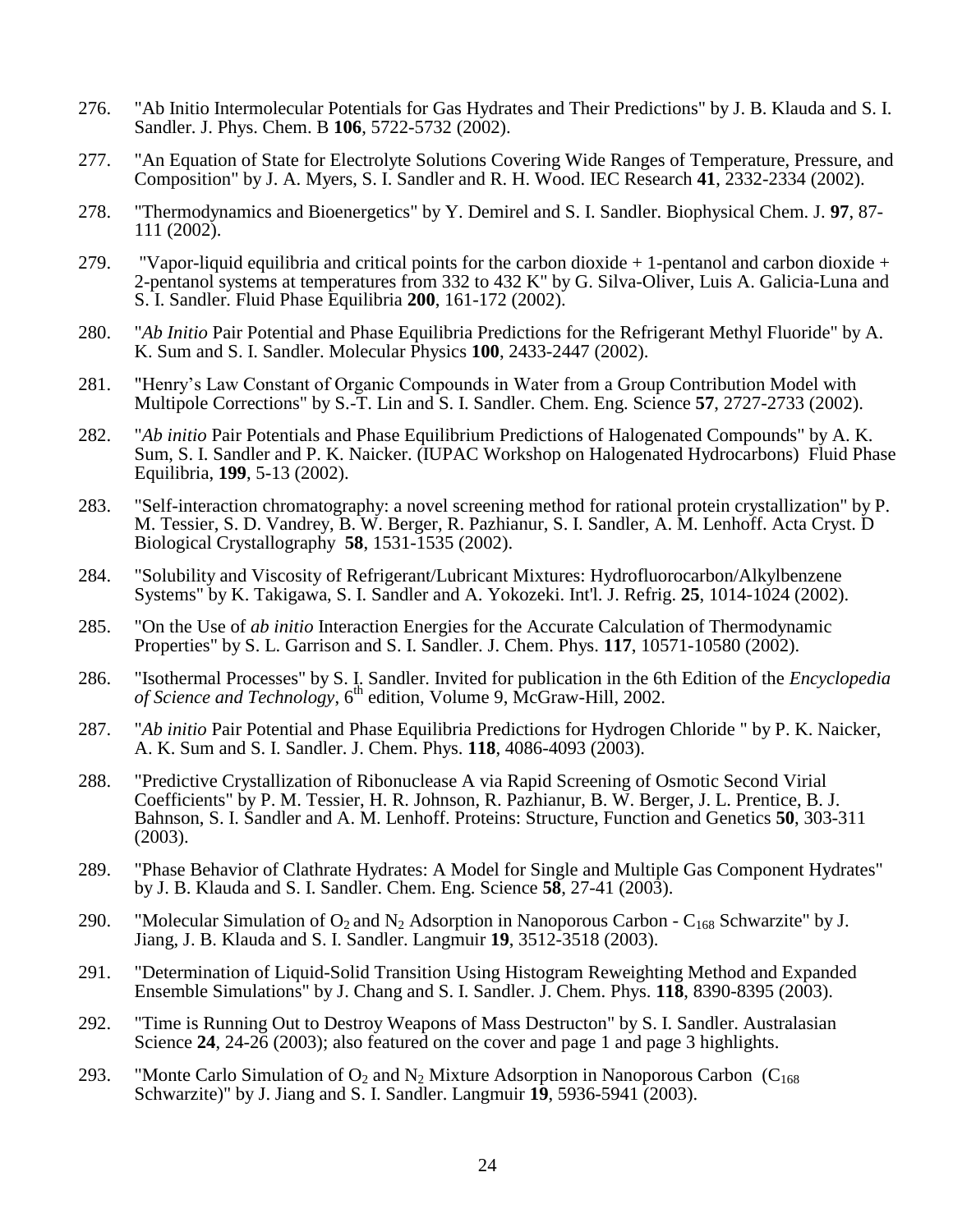- 294. "Quantum Mechanics: A New Tool for Engineering Thermodynamics" by S. I. Sandler. Fluid Phase Equilibria **210**, 147-160 (2003).
- 295. "Vapor-liquid equilibria and critical points of the  $CO_2 +1$ -hexanol and  $CO_2 +1$ -heptanol Systems" by O. Elizade-Solis, L. A. Galicia-Luna, S. I. Sandler and J. G. Sampayo-Hernández. Fluid Phase Equilibria **210**, 215-227 (2003).
- 296. "Predictions of Gas Hydrate Phase Equilibria in Natural Sediment Porous Media" by J. B. Klauda and S. I. Sandler. Marine and Petroleum Geology **20**, 459-470 (2003).
- 297. "A New Model for the Viscosity of Electrolyte Solutions" by Jianwen Jiang and S. I. Sandler. IEC Research **42**, 6267-6272 (2003).
- 298. "Activities of Dilute Electrolyte Solutions Near the Critical Point of Water" by J. A. Myers, S. I. Sandler, R. H. Wood and V. N. Balashov. J. Phys. Chem B **107**, 10906-10911 (2003).
- 299. "Nitrogen Adsorption in Carbon Nanotube Bundles: Role of the External Surface" by J. Jiang and S. I. Sandler. Phys. Rev. B., **68**, 245412 (2003). Also online published in the Virtual Journal of Nanoscience & Technology, **8**(26), December 29, 2003.
- 300. "Capillary Phase Transitions of *n*-Alkanes in a Carbon Nanotube" by J. Jiang, S. I. Sandler, and B. Smit. Nanoletters **4**, 241-244 (2004).
- 301. "HM-IE: A Quantum Chemical Hybrid Method for Calculating Interaction Energies" by J. B. Klauda, S. L. Garrison, J. Jiang, G. Arora, and S. I. Sandler. J. Phys. Chem., **108**, 107-112 (2004)
- 302. "Nonequilibrium Thermodynamics in Engineering" by Y. Demirel and S. I. Sandler. J. Phys. Chem. B **108**, 31-43 (2004).
- 303. "Determination of Fluid-Solid Transitions in Protein Solutions Using the Histogram Reweighting Method and Expanded Ensemble Simulations" by J. Chang, A. M. Lenhoff and S. I. Sandler. J Chem. Phys. **120**, 3003-3014 (2004).
- 304. "An Ab Initio Study on the Effect of Carbon Surface Curvature and Ring Structure on  $N_2(O_2)$ -Carbon Intermolecular Potentials" by J. B. Klauda, J. Jiang, and S. I. Sandler. J. Phys. Chem. B, **108**, 9842- 9851 (2004).
- 305. "Hierarchial Modeling  $O_2$  and  $N_2$  Adsorption in  $C_{168}$  Schwarzite: From Quantum Mechanics to Molecular Simulation" by J. Jiang, J. B. Klauda and S. I. Sandler. J. Phys. Chem. B, **108**, 9852-9860 (2004).
- 306. "The Thermodynamics of Solutions" by S. I. Sandler and H. Orbey in *The Engineering Handboo*k, 2<sup>nd</sup> edition, CRC Press, pp. 47-1 to 8, 2004.
- 307. "Direct Measurement of Protein Osmotic Cross Second Virial Coefficients by Cross-Interaction Chromatography" by P. M. Tessier, S. I. Sandler, and A. M. Lenhoff. Protein Science **13**, 1379-1390 (2004).
- 308. "Proper Names" (Letter to the Editor about Chemical Weapons), Chemical & Engineering News, **82**, 6 (May 17, 2004)
- 309. "A Monte Carlo Simulation Study of the Effect of Carbon Topology on Nitrogen Adsorption on Graphite, Nanotube Bundle,  $C_{60}$  fullerene,  $C_{168}$  Schwarzite, and Nanoporous Carbon" by J. Jiang, N. J. Wagner and S. I. Sandler. Phys. Chem. Chem. Phys., **6**, 4440-4444 (2004).
- 310. "Modeling The High-Pressure Behavior Of Binary Mixtures Of Carbon Dioxide+Alkanols Using An Excess Free Energy Mixing Rule" by M. Castier, L.A. Galicia-Luna and S.I. Sandler. Braz. J. Chem. Eng. **21**, 659-666 (2004).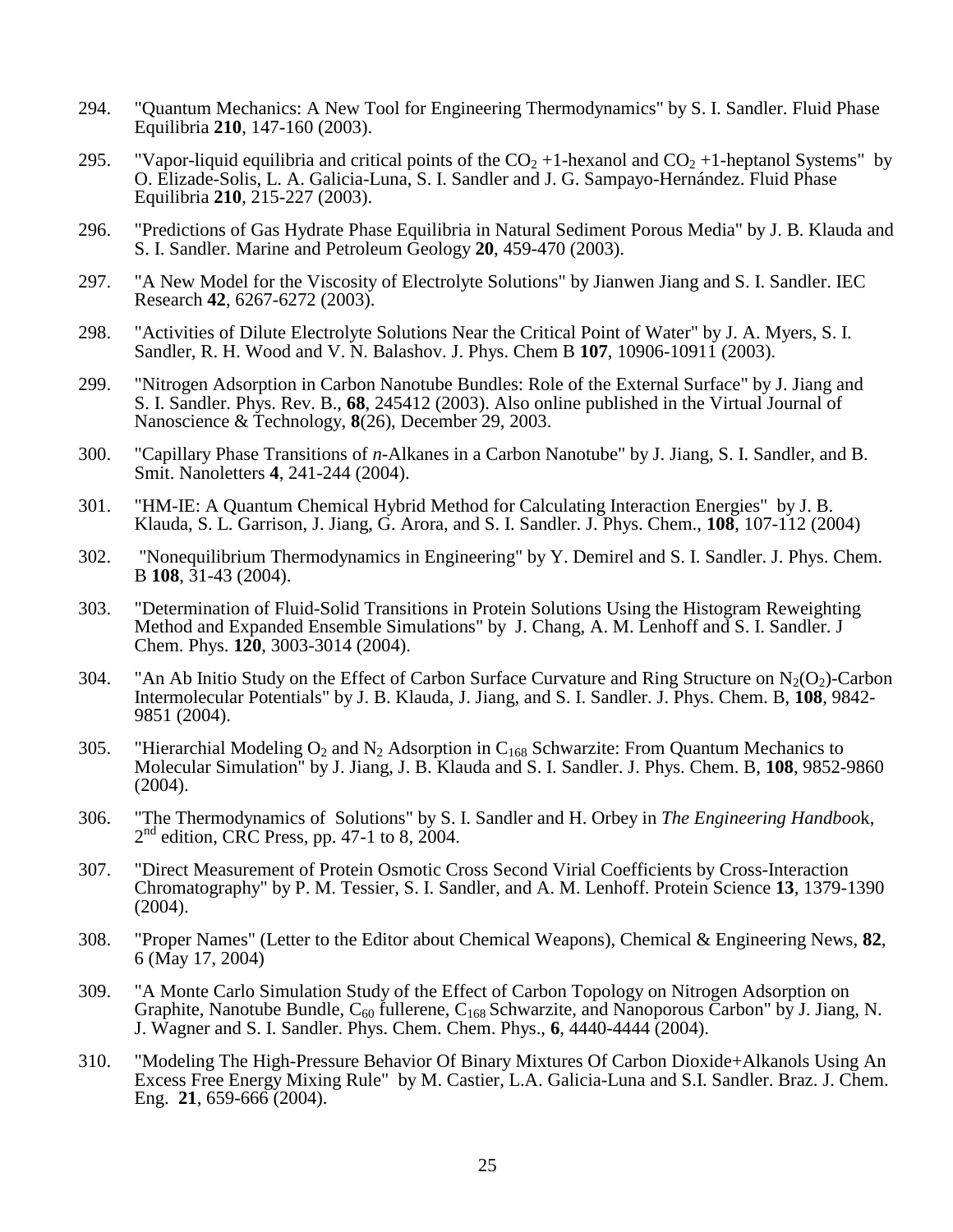- 311. "Adsorption and Diffusion of Molecular Nitrogen in Single Wall Carbon Nanotubes" byG. Arora, N. J. Wagner and S.I. Sandler. Langmuir **20**, 6268-6277 (2004).
- 312. "Prediction of Vapor Pressures and Enthalpies of Vaporization using a COSMO Solvation Model" by S.-T. Lin, J. Chang, S. Wang, W. A. Goddard III and S. I. Sandler. J. Phys. Chem. A., **108** 7429-7439 (2004).
- 313. "Correlation of Diafiltration Sieving Behavior for Lysozyme and BSA Mixtures with Osmotic Second Virial Cross Coefficients" by P. M. Tessier, V. J. Verruto, S. I. Sandler, and A. M. Lenhoff. Biotech. and Bioeng., **87**, 303-310 (2004).
- 314. "Interatomic Lennard-Jones Potentials of Linear and Branched Alkanes Calibrated by Gibbs Ensemble Simulations for Vapor-Liquid Equilibria" by J. Chang and S. I. Sandler. J. Chem. Phys., **121**, 7474-7483 (2004). Also appeared in the Virtual Journal of Biophysical Research, **8**(8), Oct. 15, 2004.
- 315. "Capillary Phase Transition of n-Alkanes in a Carbon Nanotube" by J. Jiang, S. I. Sandler and B. Smit, Nanoletters, **4**, 241-244 (2004).
- 316. "Thermodynamic Properties from Quantum Chemistry" by S. I. Sandler in Chapter 5 in "Chemical Thermodynamics in Industry" edited by T. Letcher, published by the Royal Society of Chemistry, Cambridge, England, 2004, pp. 43-56.
- 317. "Interatomic Lennard-Jomes Potentials of Linear and Branched Alkanes Calibrated by Gibbs Ensemble Simulations for Vapor-Liquid Equilibria" by J. Chang and S. I. Sandler, J. Chem. Phys. **121**, 7474-7483 (2004).
- 318. "An Accurate Intermolecular Potential for Acetylene from Quantum Chemistry for Phase Behavior Predictions" by S. L. Garrison and S. I. Sandler. A J. Phys. Chem. B **108**, 18972-18979 (2004).
- 319. "Nitrogen and Oxygen Adsorption on Carbon Nanotube Bundles from Molecular Simulation" by J. W. Jiang and S. I. Sandler, Langmuir **20**, 10910-10918 (2004).
- 320. "Hierarchial Modelling of N<sub>2</sub> Adsorption on the Surface of and Within a C<sub>60</sub> Crystal: From Quantum Mechanics to Molecular Simulation" by J. W. Jiang, J. B. Klauda and S. I. Sandler, J. Phys. Chem B **109**, 4731-4737 (2005).
- 321. "Global Distribution of Methane Hydrate in Ocean Sediment" by J. B. Klauda and S. I. Sandler. Energy & Fuels, 19, 459-470 (2005).
- 322. "Adsorption and Phase Transitions on Nanoporous Carboneaous Materials: Insights from Molecular Simulations" by J. W. Jiang and S. I. Sandler, Fluid Phase Equilibria **228**, 189-195 (2005).
- 323. "Air Separation by Single Wall Carbon Nanotubes: Thermodynamics and Adsorptive Selectivity" by G. Arora and S. I. Sandler, J. Chem. Phys. **123**, Art. No. 044705 (Jul 22 2005).
- 324. "Adsorption and Separation of Linear and Branched Alkanes in Carbon Nanotube Bundles from Configurational-bias Monte Carlo Simulation" by J. W. Jiang, S. I. Sandler M. Schenk and B. Smit, Phys. Rev. B **72**, Art. No. 045447 (July 2005).
- 325. "A Potential from Quantum Chemistry for Thermodynamic Property Predictions for Methanethiol" by S. L. Garrison and S. I. Sandler. J. Chem. Phys. **123** Art. No. 054506 (Aug 1 2005)
- 326. "Separation of  $CO_2$  and N<sub>2</sub> by Adsorption in C<sub>168</sub> Schwarzite: A Combination of Quantum Mechanics and Molecular Simulation Study" by J. Jiang and S. I. Sandler. J. Amer. Chem. Soc. **127**, 11989- 11997 (2005).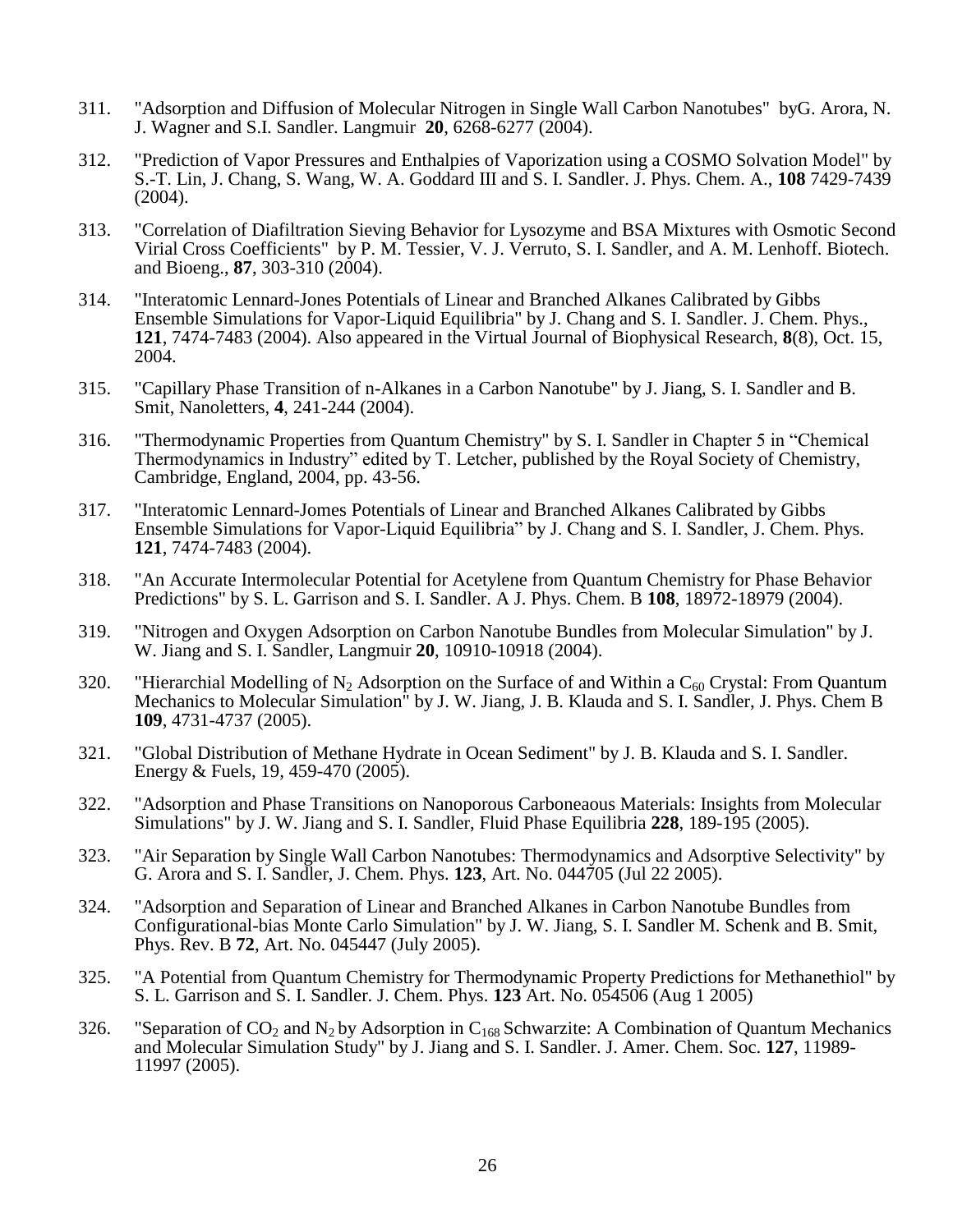- 327. "A Comparative Study of Nitrogen Physisorption on Different  $C_{70}$  Crystal Structures Using an ab initio Based Potential" by G. Arora, J. B. Klauda and S. I. Sandler. J. Phys. Chem B, **109**, 17267- 17273 (2005).
- 328. "The Combined Simulation Approach of Atomistic and Continuum Models for the Thermodynamic of Lysozyme Crystals" by J. Chang, A. M. Lenhoff and S. I. Sandler, J. Phys. Chem. B, **109**, 19507- 19515 (2005).
- 329. "Effects of Conformational Distributions on Sigma Profiles in COSMO Theories" by S. Wang, J. M. Stubbs, J. I. Siepmann, J. Phys. Chem A **109**, 11285-11294 (2005).
- 330. "Shape Versus Inverse-shape Selective Adsorption of Alkane Isomers in Carbon Nanotubes" by J. Jiang and S. I. Sandler, J. Chem. Phys, **124**, Art. No. 024717 (Jan 14 2006).
- 331. "Air Separation by Single Wall Carbon Nanotubes: Mass Transport and Kinetic Selectivity" by G. Arora and S. I. Sandler, J. Chem. Phys. **124**, Art. No. 084702 (2006). Also appeared in the Virtual Journal of Nanoscale Science and Technology **13**(9), March 6 2006.
- 332. "Kinetics and Equilibria of Lysozyme Precipitation and Crystallization in Concentrated Ammonium Sulfate Solutions", by Y.-C.Cheng, , R. F. Lobo, S. I. Sandler and A. M. Lenhoff, Biotech. Bioeng., **94**, 177-188 (2006).
- 333. "Mass Transport of  $O_2$  and  $N_2$  in Nanoporous Carbon ( $C_{168}$  schwarzite) Using a Quantum Mechanical Force Field and Molecular Dynamics Simulations" by G. Arora and S. I. Sandler, Langmuir **22**, 4620- 4628 (2006).
- 334. "Capillary Phase Transition of Linear and Branched Alkanes in Carbon Nanotubes from Molecular Simulation" by J. Jiang and S. I. Sandler, Langmuir, **22**, 7391-7399 (2006).
- 335. "Sigma-Profile Database for Using COSMO-Based Thermodynamic Methods" by E. Mullins, Y. A. Liu, R. Oldland, S. Wang, S. I. Sandler, C.-C. Chen, M. Zwolak and K. C. Seavey. Ind. Eng. Chem. Res., **45**, 4389-4415 (2006).
- 336. "Monte Carlo Simulation for the Adsorption and Separation of Linear and Branched Alkanes in IRMOF-1" by J. W. Jiang and S. I. Sandler, Langmuir **22**, 5702-5707 (2006).
- 337. "Free energy of the solid  $C_{60}$  fullerene orientational order-disorder transition" by J. Chang and S. I. Sandler. Journal of Chemical Physics **125**, 054705 (2006). Also appeared in the Virtual Journal of Nanoscale Science and Technology, August 14, 2006.
- 338. "Application of the COSMO-SAC-BP Solvation Model to Predictions of Normal Boiling Temperatures for Environmentally Significant Substances" by S. Wang, S.-T. Lin, J. Chang, W. A. Goddard III and S. I. Sandler. Ind. Eng. Chem. Res. **45**, 5426-5434 (2006).
- 339. "Correlation of Vapor-Liquid Equilibria for Binary Mixtures with Free Energy-Based Equation of State Mixing Rules: Carbon Dioxide with Alcohols, Hydrocarbons and Several Other Compounds" by C. Kwak, S. I. Sandler and H. S. Byun. Korean Journal of Chemical Engineering **23**, 1016-1022 (2006).
- 340. "Thermodynamics" by S. I. Sandler, Kirk-Othmer Encyclopedia, Fifth edition, J. Wiley & Sons, 2006, Vol. **24**, 641-695.
- 341. "Storage and Separation of  $CO_2$  and  $CH_4$  in Silicalite,  $C_{168}$  Schwarzite, and IRMOF-1: A Comparative Study from Monte Carlo Simulation" by R. Babarao, Z. Hu, J. Jiang, S. Chempath and S. I. Sandler. Langmuir, **23**, 659-666 (2007).
- 342. "Solvation Free Energy of Amino Acids and Side-Chain Analogs", by J. Chang, A. M. Lenhoff and S. I. Sandler. J. Phys. Chem. B **111**, 2098-2106 (2007).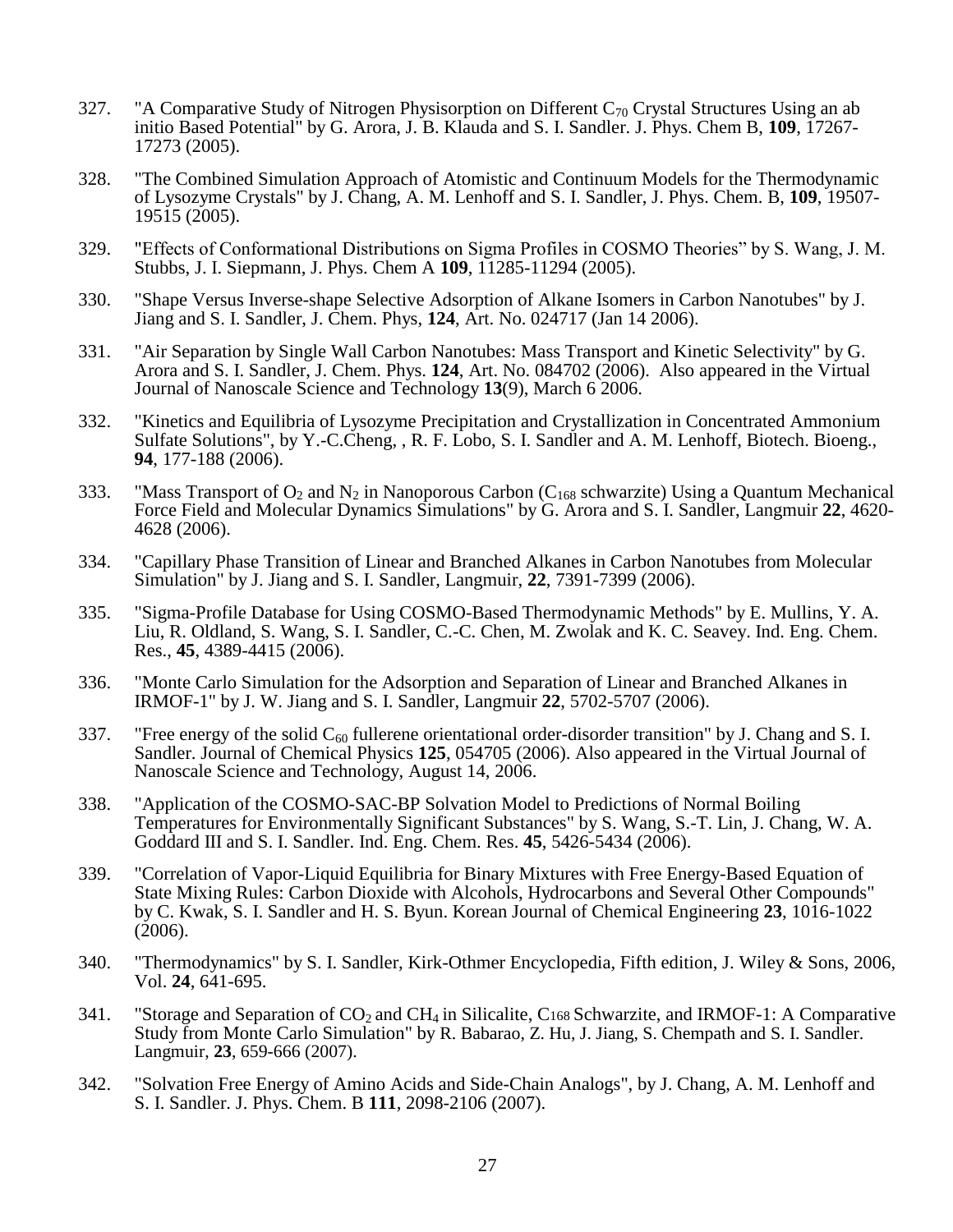- 343. "Molecular Sieving Using Single Wall Carbon Nanotubes" by G. Arora and S. I. Sandler. Nano Letters **7**, 565-569 (2007).
- 344. "Quantum Mechanics: An Underutilized Tool in Thermodynamics" by S. I. Sandler and M. Castier. Pure and Applied Chemistry, **79**, 1345-1359 (2007).
- 345. "Measurements of Compressed Liquid Densities of  $CO<sub>2</sub>(1)+Butan-1-ol(2)$  via a Vibrating Tube Densimeter at Temperatures from 313 to 363 K and Pressures up to 25 MPa" by L. Galicia-Luna, A. Zúñiga-Moreno, and S. I. Sandler. J. Chem. & Eng. Data **52**, 1960-1969 (2007).
- 346. "Nanoporous Carbon Membranes for Separation of Nitrogen and Oxygen: Insight From Molecular Simulations" by G. Arora and S. I. Sandler. Fluid Phase **259**, 3-8 (2007).
- 347. "Refinement of COSMO-SAC and the Applications" by S. Wang, S. I. Sandler and C.-C. Chen. Ind. Eng. Chem. Res. **46***,* 7275-7288 (2007**)**.
- 348. "Thermodynamics" by S. I. Sandler, Encyclopedia of Chemical Technology, Concise, 5th Edition, J. Wiley & Sons. 2007.
- 349. "Thermodynamic Properties for the Triangular-Well Fluid" by F. F. Betancourt-Cárdenas, L. A. Galicia-Luna and S. I. Sandler. Molec. Phys. **105**, 2987-2998 (2007).
- 350. "Equation of State for the Lennard-Jones Fluid Based on the Perturbation Theory" by F. F. Betancourt-Cárdenas, L. A. Galicia-Luna and S. I. Sandler. Fluid Phase Equilibria **264**, 174-183 (2008).
- 351. "Effect of Pyrolysis Temperature and Operating Temperature on the Performance of Nanoporous Carbon Membranes" by C. J. Anderson, S. J. Pas, G. Arora, S. E. Kentish, A. J. Hill, S. I. Sandler and G. W. Stevens. J. Membr. Science, **322,** 19–27 (2008).
- 352. "Compressed liquid densities and excess molar volumes for  $CO2 + 1$ -pentanol binary system at temperatures from 313 to 363 K and pressures up to 25 MPa" by A. Zuniga-Moreno, L. A. Galicia-Luna, and S. I. Sandler. J. Chem. Thermo. **40**, 180-192 (2008).
- 353. "Quantum Mechanical Predictions of the Henry's Law Constants and their Temperature Dependence for the 209 Polychlorinated Biphenyl Congeners" K. L. Phillips, S. I. Sandler, R. W. Greene, D. M. Di Toro. Envirn. Sci. & Tech. **42**, 8412-8418 (2008).
- 354. "Salting-Out of Lysozyme and Ovalbumin from Mixtures: Predicting Precipitation Performance from Protein-Protein Interactions" by Y.-C. Cheng, C. L. Bianco, S. I. Sandler and A. M. Lenhoff. IEC Res. **47,** 5203-5213 (2008).
- 355. "Water in hydrated orthorhombic lysozyme crystal: Insight from atomistic simulations" by Z. Hu, J. Jiang and S. I. Sandler. J. Chem. Phys. **129**, Article Number: 075105 (2008).
- 356. "Molecular Simulations for Adsorptive Separation of  $CO_2/CH_4$  Mixture in Metal-Exposed, Catenated and Charged Metal-Organic Frameworks" by R. Babarao, J. Jiang and S. I. Sandler. Langmuir **25**, 5239-5247 (2009). Graphic from this article appeared as cover art that the May 5, 2009 issue of Langmuir.
- 357. "A Molecular Thermodynamic Model for DNA Melting in Ionic and Crowded Solutions" by Y. Liu, F. Kermanpour, H. Liu,Y. Hu, Y. Shang, S. I. Sandler and J. Jiang. J. Phys. Chem. B 114, 9905- 9911 (2010)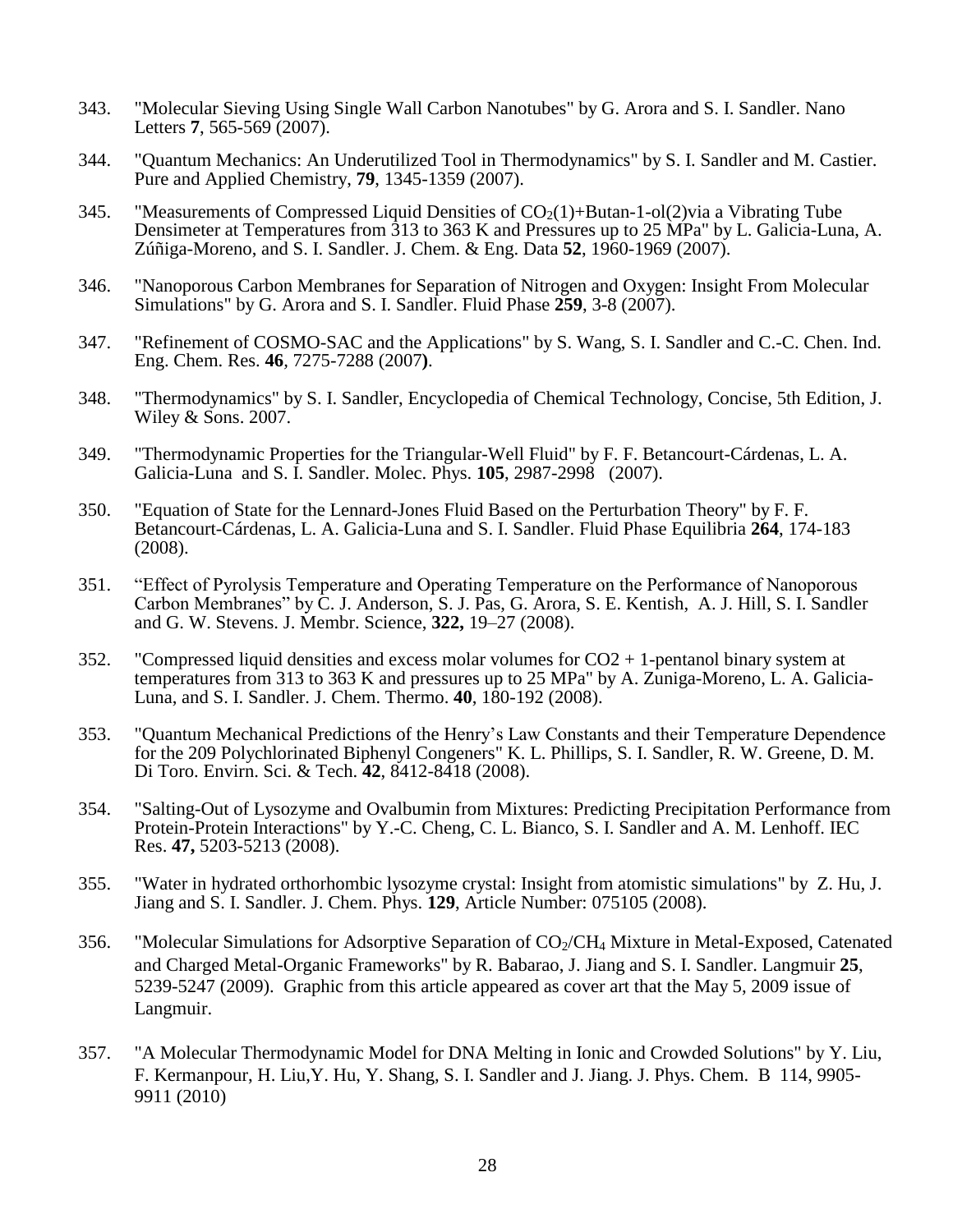- 358. "Thermodynamic Modeling of Confined Fluids Using an Extension of the Generalized van der Waals Theory" by L. Travalloni, M. Castier, F. W. Tavares and S. I. Sandler. Chem. Eng. Sci. 65, 3088- 3099 (2010).
- 359. "Metal Organic Framework MIL-101 for Adsorption and Effect of Terminal Water Molecules: From Quantum Mechanics to Molecular Simulation´by Y. F. Chen, R. Babarao, S. I. Sandler and J. Jiang, Langmuir 26, 8743-8750 (2010).
- 360. "Historical Observations on Laws of Thermodynamics" by S. I. Sandler and L. V. Woodcock, J. Chem. Eng. Data 55, 4485-4490 (2010).
- 361. "Mixing and Combining Rules" by A. R. H. Goodwin and S. I. Sandler, in Applied Thermodynamics of Fluids", edited by A. R. H. Goodwin J. V. Sengers, and C. J. Peters, Royal Society of Chemistry (in cooperation with IUPAC), Cambridge, pp.84-134 (2010).
- 362. "Improvements of COSMO-SAC for vapor-liquid and liquid-liquid equilibrium predictions" by C.-M. Hsieh, S.-T. Lin, and S. I. Sandler. Fluid. Phase Eq. **297**, 90-97 (2010).
- 363. "Prediction of the Phase Behavior of Ionic Liquid Solutions" by L. Yang, S. I. Sandler, C. Peng, H. Liu and Y. Hu. I&EC Research **49**, 12596-12604 (2010).
- 364. "Critical behavior of pure confined fluids from an extension of the van der Waals equation of state" by L. Travalloni, M. Castier, F. W. Tavares and S. I. Sandler. J. Supercrit. Fluids **55**, 455-461 (2010).
- 365. "Reduction Rate Constants for Nitroaromatic Compounds Estimated from Adiabatic Electron Affinities" by " by K. L. Phillips, P. C. Chiu and S. I. Sandler. Env. Sci. and Tech. **44**, 7431-7436 (2010).
- 366. "The Generalized van der Waals Partition Function as a Basis for Excess Free Energy Models" by by S. I. Sandler. J. Supercrit. Fluids **55**, 496-502 (2010).
- 367. "A Predictive Model for the Solubility and Octanol-Water Partition Coefficient of Pharmaceuticals" by C. M. Hsieh, S. Wang, S.-T. Lin and S. I. Sandler. J. Chem. Eng. Data **56**, 936-945 (2011)
- 368. "Prediction of Soil Sorption Coefficients using Model Molecular Structures for Organic Matter and the Quantum Mechanical COSMO-SAC Model" by K. Phillips, D. Di Toro and S. I. Sandler. Env. Sci. and Tech. **45**, 1021-1027 (2011).
- 369. " A Method to Calculate the One-Electron Reduction Potentials for Nitroaromatic Compounds Based on Gas-Phase Quantum Mechanics" by K. L. Phillips, S. I. Sandler and P. C. Chiu. J. Comp. Chem. **32**, 226-239 (2011).
- 370. "An Experimental Evaluation and Molecular Simulation of High Temperature Gas Adsorption on Nanoporous Carbon", by C. J. Anderson, W. D. Tao, J. W. Jiang, S. I. Sandler, G. W. Stevens and S. E. Kentish. Carbon **49**, 117-125 (2011).
- 371. "Interactions and Phase Behavior of a Monoclonal Antibody" by R. Lewus, P. A. Darcy, A. M. Lenhoff and S. I. Sandler. Biotechnology Progress **27**, 280-289 (2011).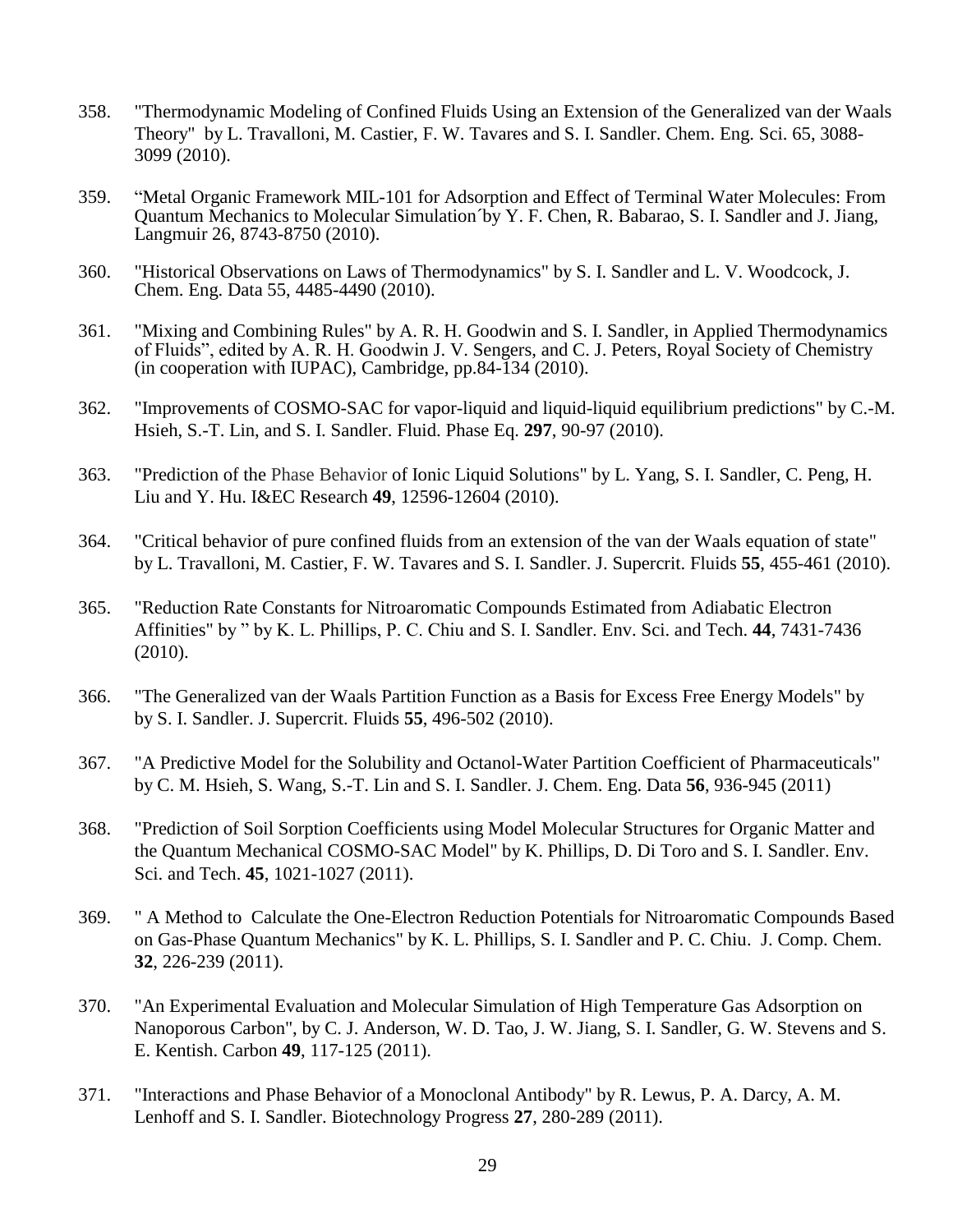- 372. "Salting-in characteristics of Globular Proteins" by R. W. Maurer, S. I. Sandler and A. M. Lenhoff. Biophysical Chemistry **156**, 72-78 (2011).
- 373. "Alcohol Adsorption onto Silicalite from Aqueous Solution" by R. Xiong, S. I. Sandler and D. G. Vlachos. J. Phys. Chem. C **115**, 18659–18669 (2011).
- 374. "Adsorption and Diffusion of Methanol, Glycerol and their Mixtures in a Metal Organic Framework" by L. Yang, S. I. Sandler, D. G. Vlachos, C. Peng, H. Liu and Y. Hu. I&EC Research **50**, 14084- 14089 (2011).
- 375. "A Perspective on the Modeling of Biomass Processing" by V. Choudhary, C. Mackintosh, M. Salciccioli, S. Mushrif, R. Xiong, N. Guo, S. Caratzoulas, D. J. Doren, S. I. Sandler, and D. G. Vlachos. Accepted for publication by Energy & Environmental Science, December 2011
- 376. "Small angle neutron scattering (SANS) to explore the shape of monoclonal antibody oligomers" by R. A. Lewus, A. M. Lenhoff and S. I. Sandler. Submitted for publication to PROTEINS: Structure, Function, and Bioinformatics. December, 2011.
- 377. "Xylose Isomerization to Xylulose and its Dehydration to Furfural in an Aqueous Medium" by V. Choudhary, A. B. Pinar, S. I. Sandler, D. G. Vlachos and R. F. Lobo. Accepted for publication by ACS Catalysis, 2011.
- 378. "Monoclonal antibody oligomerization in sulfate salt solutions" by R. A. Lewus, A. M. Lenhoff and S. I. Sandler. Awaiting approval from industrial antibody supplier before submission.
- 379. "Comparison of the phase behavior and protein-protein interactions of monoclonal antibodies" by R A. Lewus, A. M. Lenhoff, S. I. Sandler. Awaiting approval from industrial antibody supplier before submission.
- 380. "Dehydration of Glucose to 5-(Hydroxymethyl)furfural and Anhydroglucose: Thermodynamic Insights" by V. Choudhary, R. I. Burnett, D. G. Vlachos and S. I. Sandler. Submitted for publication to the Journal of Physical Chemistry, December 2011.
- 381. "Molecular Screening of Alcohol and Polyol Adsorption onto MFI-type Zeolites" by R. Xiong, S. I. Sandler, and D. Vlachos. Submitted for publication to Langmuir, November 2011.
- 382. "Comparison of Two Simulation Methods to Compute Free Energies and Partition Coefficients" by Li Yang, A. Ahmed and S. I. Sandler. Submitted for publication to Fluid Phase Equilibria, January 2012.
- 383. "Solvation Free Energies and Hydration Structure of N-methyl-p-nitroaniline" by A. Ahmed and S. I. Sandler. Submitted for publication to the Journal of Chemical Physics, January 2012.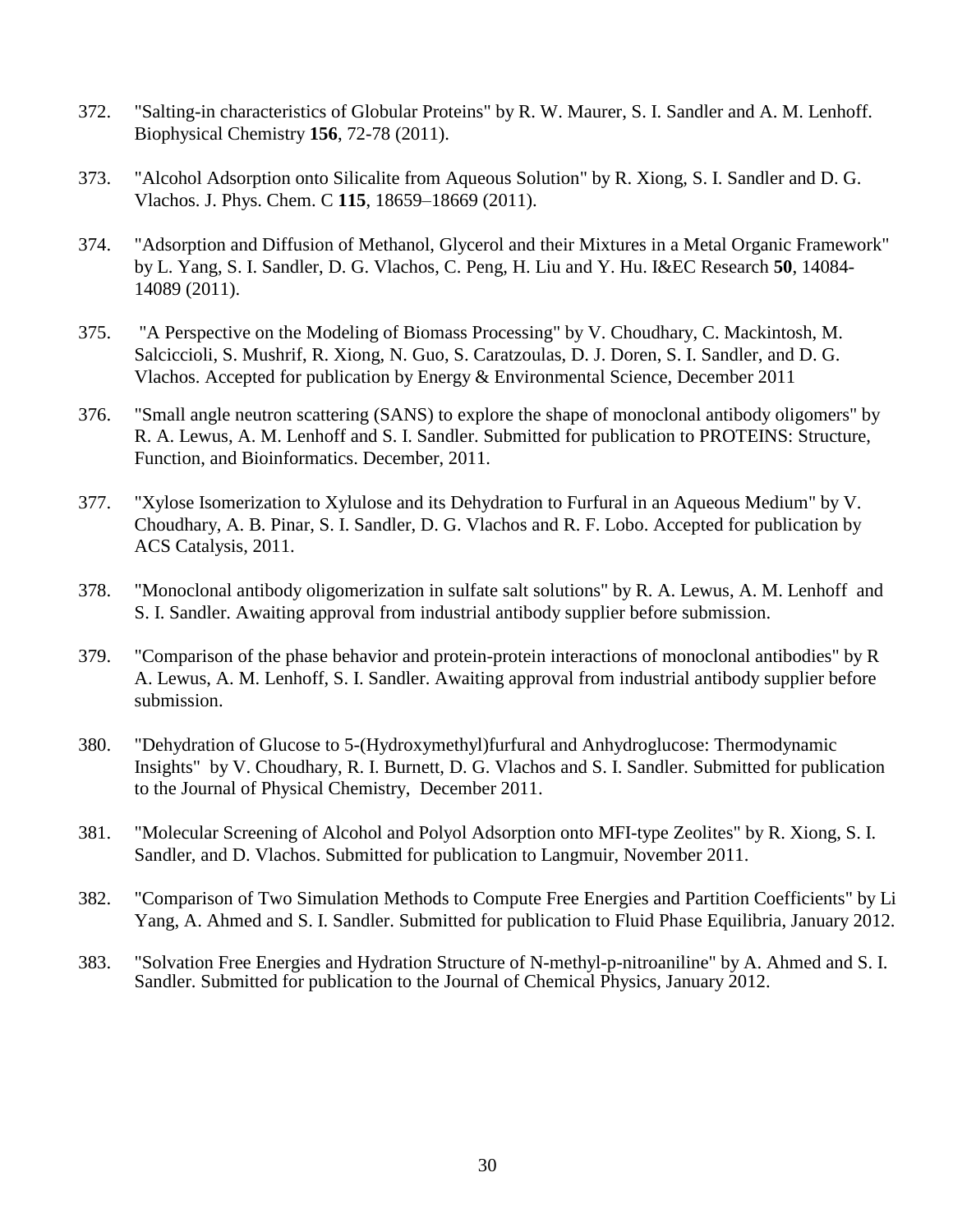# **Lessons Developed for the PLATO System of Computer-Assisted Instruction**

|            | Stoichiometry   | <b>Brief Description</b>                                                 |
|------------|-----------------|--------------------------------------------------------------------------|
| File Name: | MB <sub>3</sub> | Mass balance with chemical reaction                                      |
|            | Modeling        |                                                                          |
|            | <b>TANKI</b>    | Modeling of a draining tank                                              |
|            | Thermodynamics  |                                                                          |
|            | $(*)$ EXPAN     | Expansion of a gas                                                       |
|            | $(*)$ TURB      | Steam turbine - use of Mollier diagram                                   |
|            | $(*)$ REFRIG    | Rankine refrigeration cycle                                              |
|            | (*) DESUPER     | Desuperheater - use of steam tables                                      |
|            | (*) REPRESS     | Compression of a gas                                                     |
|            | $(*)$ STATES1   | Use of corresponding states                                              |
|            | $(*)$ STATES2   | Principle in chemical engineering                                        |
|            | $(*)$ STATES3   |                                                                          |
|            | $(*)$ BINMIX    | Use of Othmer Still and instruction<br>on activity coefficient modeling  |
|            | $(*)$ REACT1    | Gas-phase chemical equilibrium                                           |
|            | $(*)$ REACT2    | Chemical equilibrium involving solid<br>and gas phases                   |
|            | $(*)$ REACTU1   | Utility program for the calculation<br>of chemical equilibrium constants |
|            | FUGAC1          | Modeling of vapor-liquid equilibrium                                     |
|            |                 |                                                                          |

The thermodynamics lessons indicated by (\*) were published in the Control Data Corporation Authors Library (Minneapolis) in 1986 and were available on NOVANET.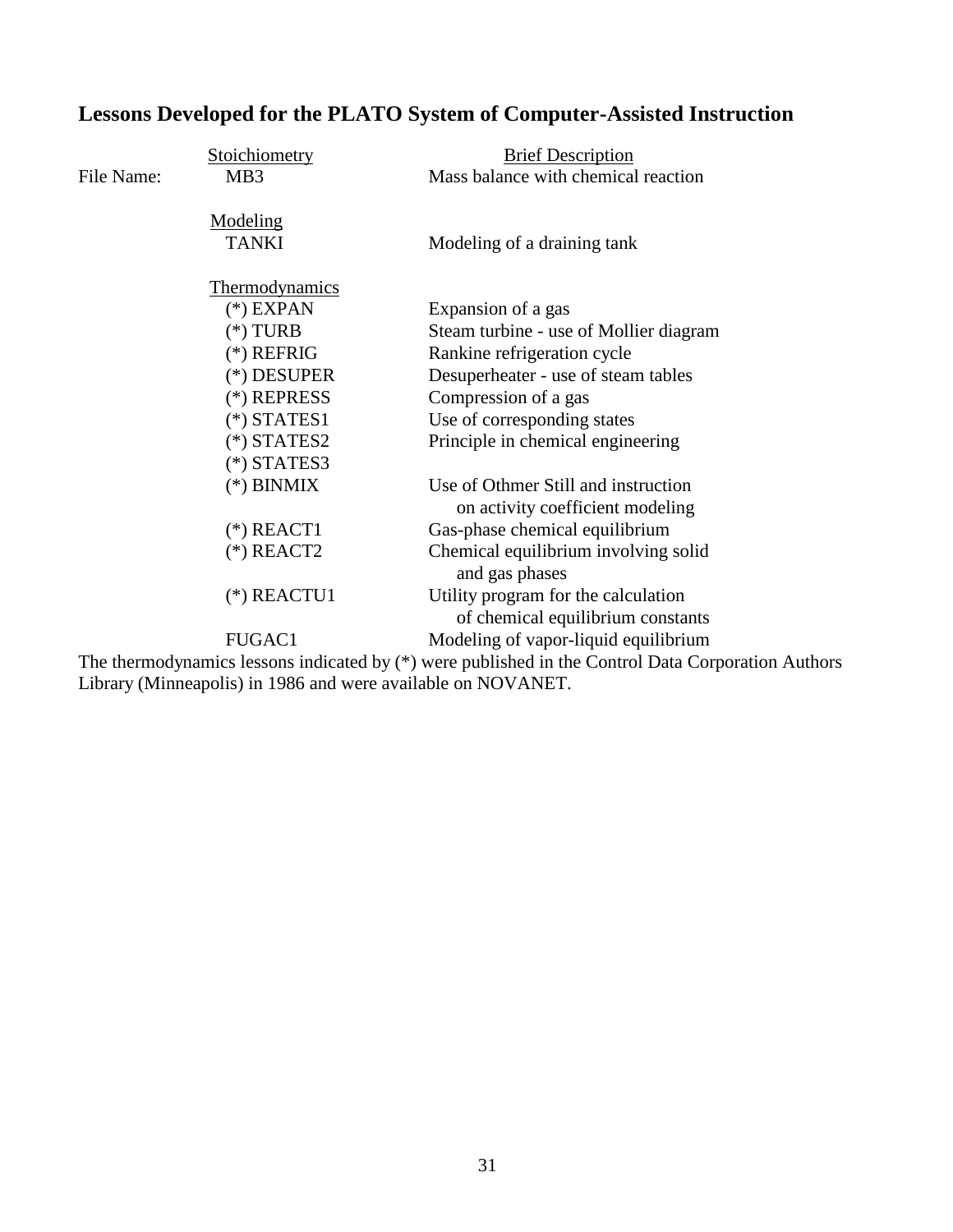# **Computer Programs Developed to Accompany Textbooks I Have Written**

# **Chemical and Engineering Thermodynamics, 2nd edition, Wiley, 1989**

(This was the first chemical engineering thermodynamics textbook to have an accompanying disk of programs for student use.)

QUICKBASIC programs (so students could make changes without needing a compiler) for pure fluid Peng-Robinson equation of state calculations, mixture Peng-Robinson equation of state calculations, calculations and database of parameters using the UNIFAC model, chemical equilibrium calculations and a program for calculating pure fluid properties with the complete base from the "Properties of Gases and Liquids" by Prausnitz et al.

# **Chemical and Engineering Thermodynamics, 3rd edition, Wiley, 1998**

MATHCAD and QUICKBASIC programs as in the 2<sup>nd</sup> edition, and augmented with additional programs for mixture bubble point T or P calculations, dew point T or P calclations, flash calculations subject to various constraints using the PR, PRSV and SRK equations of state, VLE, LLE AND VLLE calculations using a variety of activity coefficient models. Available on included disk and Website.

# **Chemical, Biochemical and Engineering Thermodynamics, 4rd edition, Wiley, 2006**

Many updated versions of the above programs also made available in MATLAB and, for a easier-to-use GUI, in compiled Visual Basic, as well as the earlier programs available on an included disk and Website.

#### **Modelling Vapor-Liquid Equilibria. Cubic Equations of State and Their Mixing Rules (with H. Orbey) Cambridge University Press, 1998**

A large collection of FORTRAN programs for a variety of phase behavior and thermodynamics properties using cubic equations of state and a collection of mixing rules. The programs, on a disk accompanying the book, were largely targeted at industrial users,

#### **An Introduction to Applied Statistical Thermodynamics, 2009**

A collection of MATLAB and FORTRAN-based programs for instructional Monte Carlo and molecular dynamics simulations, and virial coefficient and Percus-Yevick calculations, and a large collection of MATHCAD programs for a variety of statistical mechanical calculations. Available on included disk and Website.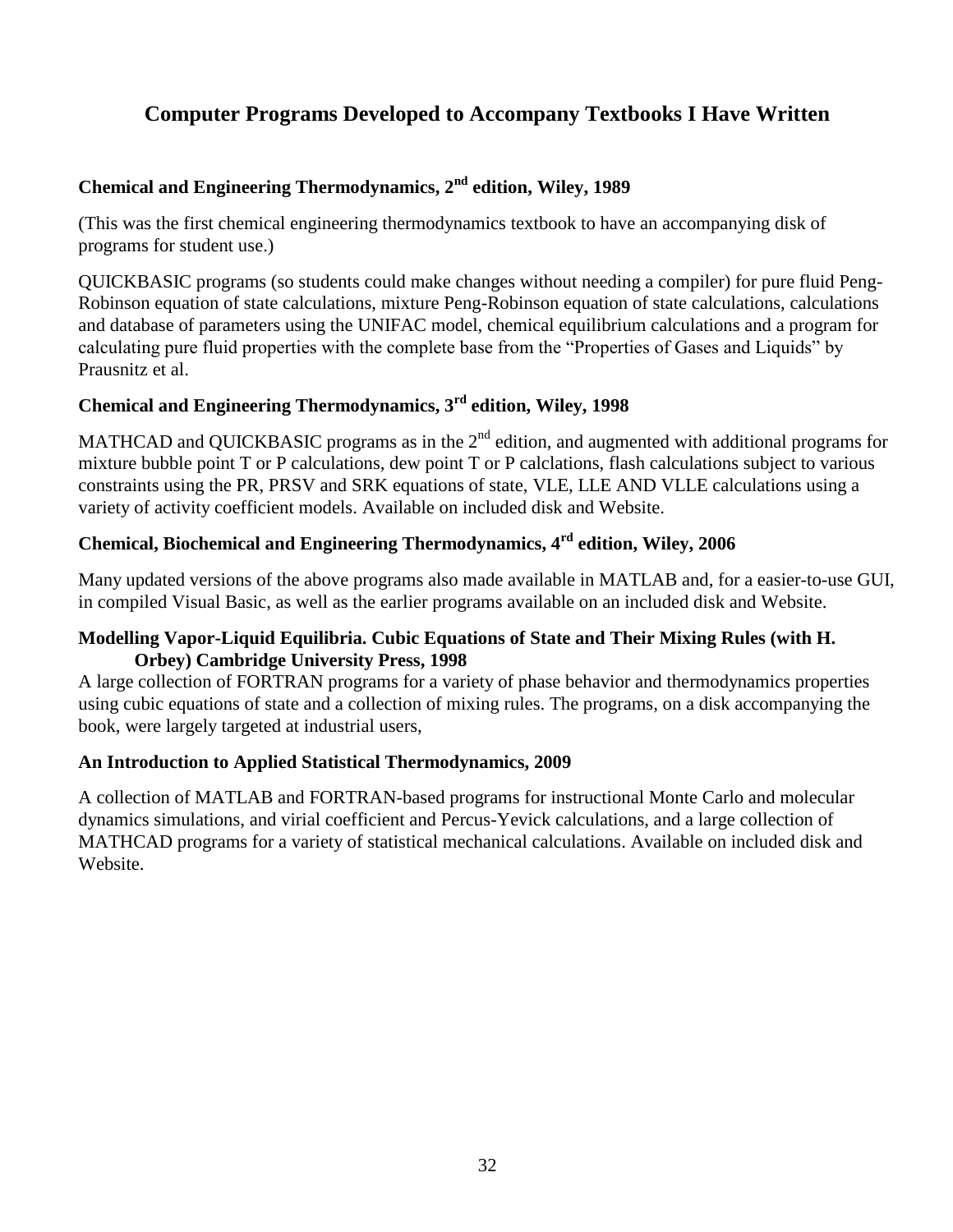## **INVITED LECTURES AND SEMINARS**

(Many contributed lectures--those are not included)

Department of Chemical Engineering, University of California, Davis, March 1966 Department of Chemical Engineering, The Johns Hopkins University, February 1967 Department of Chemical Engineering, University of Delaware, March 1967 Department of Chemical Engineering, University of Florida, April 1970 Department of Chemical Engineering, City College of New York, April 1972 Department of Chemical Engineering, University of Pennsylvania, November 1972 Boltzmann Centennial Seminar, Brown University, January 1973 Materials Physics Division, Atomic Energy Research Establishment, Harwell, England, December 1973 Laboratoire de Physique Theoretique des Liquides, Universite Paris VI, January 1974 Physics Department, University of Surrey at Guilford (England), April 1974 Department of Chemistry and Chemical Engineering and Chemical Technology, Imperial College of Science and Technology (London), May 1974 Theoretical Physics Department, University of Newcastle Upon-Tyne (England), May 1974 Department of Chemical Engineering, State University of New York at Buffalo, December 1974 Chemistry Division, Oak Ridge National Laboratory, January 1975 Department of Chemical Engineering, Rice University, March 1975 Department of Chemical Engineering, University of Houston, March 1975 Chemistry Department, University of Delaware, September 1975 Mechanical and Aerospace Engineering Department, University of Delaware, May 1976 National Bureau of Standards Meeting on the Estimation of the Properties of Fluid Mixtures, Gaithersburg, Maryland, April 1977 Department of Chemical Engineering, Columbia University, October 1977 Department of Chemical and Biochemical Engineering, University of Pennsylvania, April 1978 Department of Chemical Engineering, North Carolina State University April, 1978 National Physical Laboratory Conference Chemical Thermodynamic Data on Fluids and Fluid Mixtures, Teddington, England, September 1978 Faraday Society Discussion No. 66 on the "Structure and Motion of Liquids," University of Kent at Canterbury, England, September 1978 Department of Chemical Engineering, Purdue University, November 1978 Department of Chemical Engineering, University of Minnesota, November 1978 40th Statistical Mechanics Meeting, Rutgers University, December 1978 Institute of Physical Chemistry, Polish Academy of Sciences, Warsaw, Poland, January,1979 Department of Chemical Engineering, University of Illinois, March 1979 Department of Chemical Engineering, Carnegie-Mellon University, October 1979 Department of Chemical and Petroleum Engineering, University of Pittsburgh, October 1979 Department of Chemical Engineering, The Johns Hopkins University, November 1979 International Conference on Phase Equilibria and Fluid Properties in the Chemical Industry, Berlin, West Germany, March 1980 Technical Center, Union Carbide Corporation, S. Charleston, W. Va., June 1980 Engineering Foundation Conference on the Foundations of Computer-Aided Chemical Process Design, Henniker, New Hampshire, July 1980 Department of Chemical Engineering, University of Rochester, December 1980 Chevron Oil Field Research Corporation, La Habra, California, December 1980 Tau Beta Pi, Delaware Alpha Chapter International Banquet, December 1980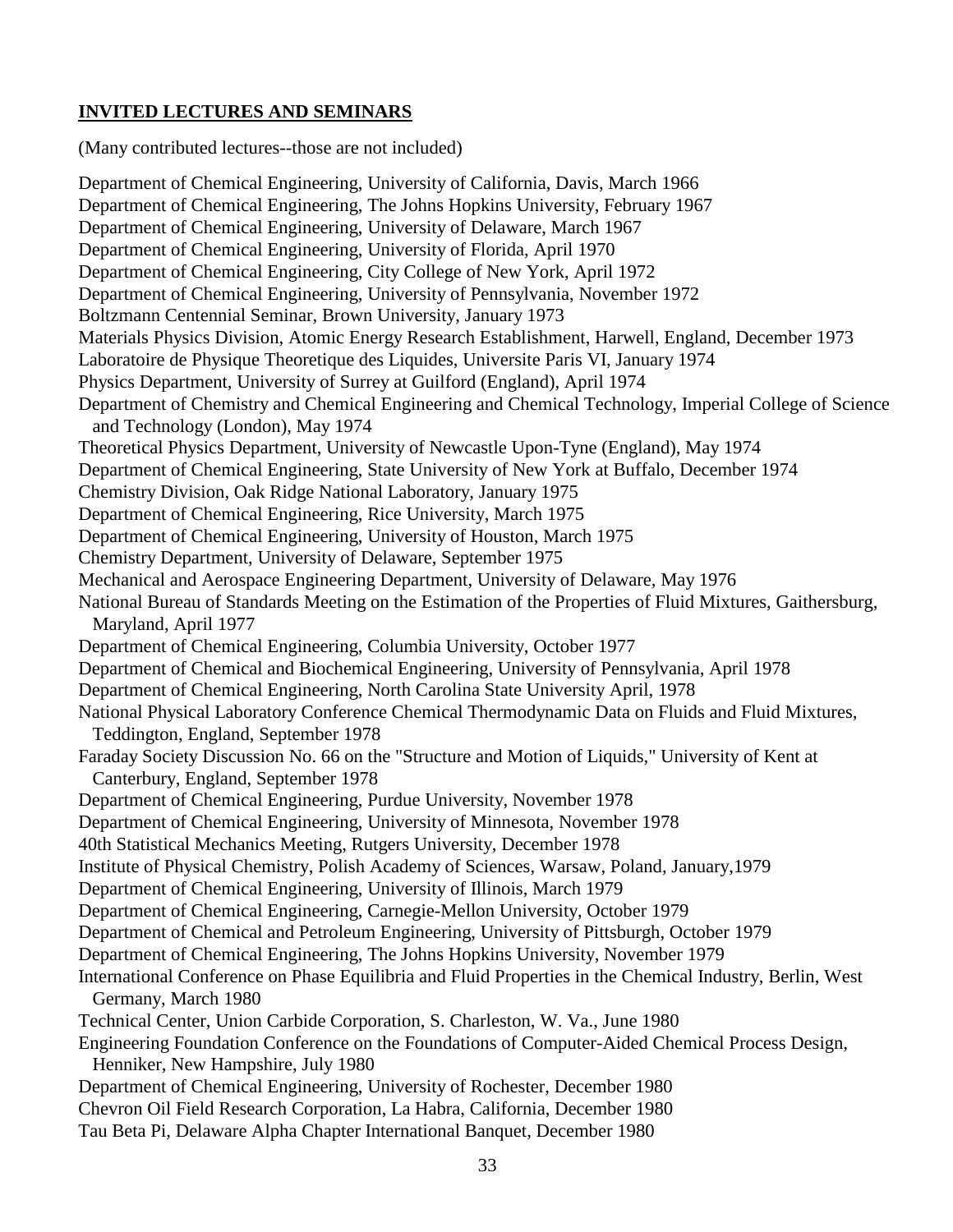Fachgebiet Thermodynamik, Gesamthochschule Duisburg, West Germany, February 1981 Institut fur Thermo-und Fluiddynamik, Ruhr-Universitat, Bochum, West Germany, February 1981 Institut fur Thermodynamik und Anlagentechnik, Technische Universitat Berlin, Berlin, West Germany, series of five lectures, February - June, 1981 Iwan N. Stranski-Institut fur Physikalische und Theoretische Chemie, Technische Universitat Berlin, Berlin, West Germany, March 1981 Tieftemperatur-Technik-Kolloquium of the Technische, Universitat Berlin (West), Obertauern, Austria, March ,1981 Wolfson Department of Chemical Engineering, The Technion-Israel Institute of Technology, Haifa, Israel, Series of three lectures, April 1981 Linde Weksgruppe TVT, Munich, West Germany, April 1981 The Chemical Center, University of Lund, Lund, Sweden, May 1981 Institut fur Physikalische Chemie und Elektrochemie, Universitat Karlsruhe, Karlsruhe, West Germany, May 1981 BASF Aktiengesellschaft, Ludwigshafen, West Germany, May 1981 Institut fur Technische Thermodynamik, Universitat Kaiserslautern, Kaiserslautern, West Germany, May 1981 Institut fur Technische Chemie, Universitat Erlangen-Nurberg, West Germany, June 1981 Institut fur Technische Thermodynamik und Technische Verfahrenstechnik, Universitat Stuttgart, West Germany, June 1981 Lehrstuhl fur Chemie, Universitat Regensburg, West Germany, July 1981 Department of Chemical Engineering, Cornell University, October 1981 Department of Chemical Engineering, Princeton University, November 1981 Departmento Ingenieria Quimica, Universidad Autonoma Metropolitana-Ixtapalapa, Mexico City, January 1982 Instituto Mexicano del Petroleo, Mexico City, January 1982 University of Delaware Chapter, Sigma Xi, March 1982 University of Delaware, Undergraduate Honors Program, May 1982 ASEE Summer School for Chemical Engineering Faculty, Santa Barbara, California, August 1982 Undergraduate Honors Program and Honor Societies Lecture, University of Delaware, August 1982 Joint Meeting of the CIESC-AIChE, Beijing, China, September 1982 Department of Chemical Engineering, Lehigh University, November,1982 International Seminar of Chemical Engineering Education, Research & Training in Developing Countries, Calcutta, India, December 1982 Union Carbide Corporation, Technical Center, S. Charleston, West Virginia, August 1983 ARCO Chemical Company, Newtown Square, Pennsylvania, October 1983 Department of Chemical Engineering, University of Massachusetts, March 1984 Department of Chemical Engineering, University of Washington, Seattle, April 1984 Department of Chemical Engineering, University of Virginia, April 1984 Department of Chemical Engineering, Virginia Polytechnic Institute and State University, April 1984 Department of Chemical Engineering, Brigham Young University, September 1984 Department of Chemical Engineering, University of California, Berkeley, December 1984 Department of Chemical Engineering, Massachusetts Institute of Technology, March 1985 American Chemical Society Symposium on Equations of State, Miami Beach, Florida, May 1985 Ninth Symposium on Thermophysical Properties, Boulder, Colorado, June 1985 Departmento Ingenieria Quimica, Universidad Nacional Del Sur and Planta Piloto de Ingenieria Quimica (PLAPIQUI), Bahia Blanca, Argentina, July 1985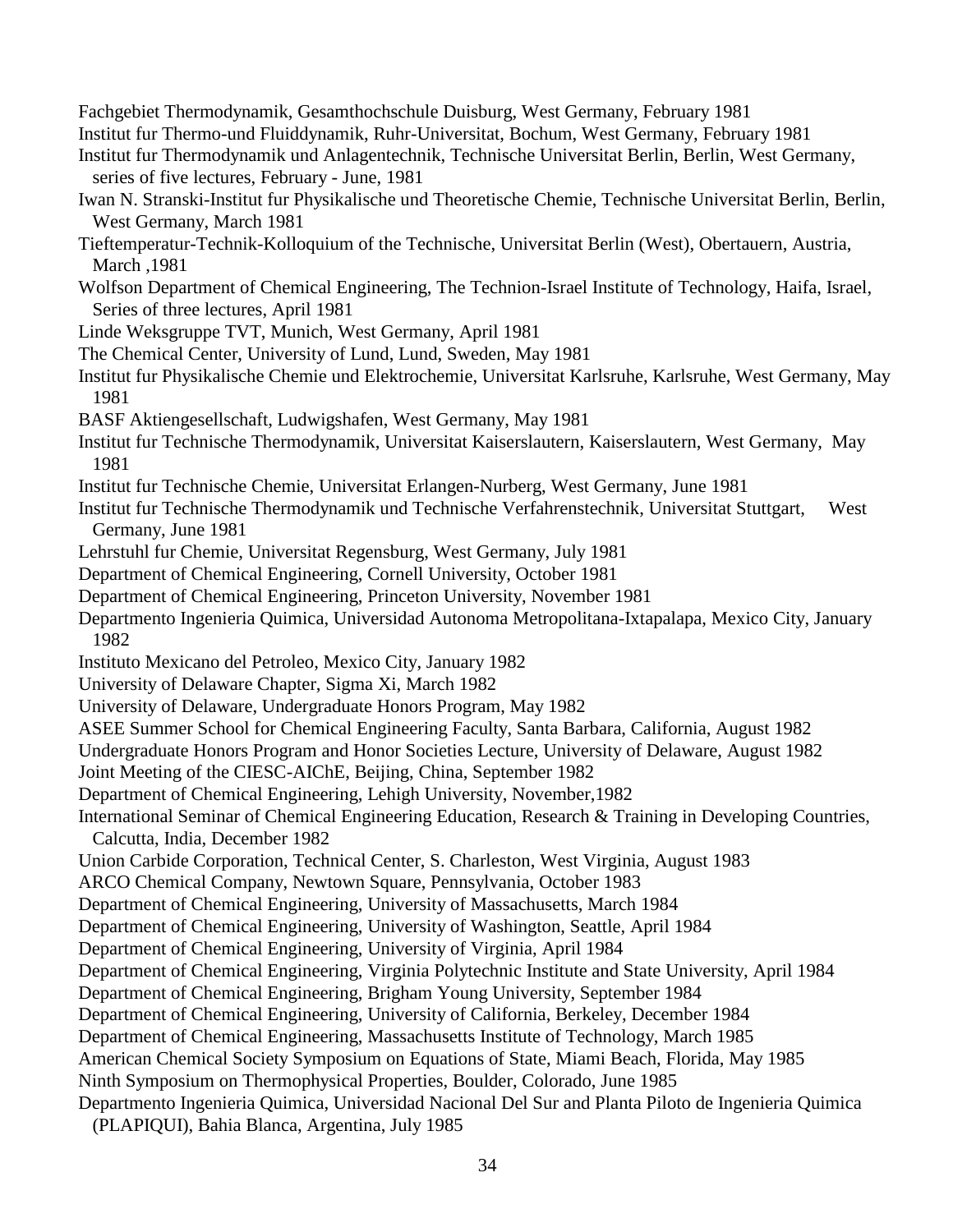Instituto de Desarrollo Techologico Para La Industria Quimica (INTEC), Santa Fe, Argentina August 1985 Instituto Petroquimico Argentina (IPA), Buenos Aires, Argentina, August 1985 IUPAC/CODATA Meeting, Paris, France, September 1985 Instituto Superior Technico, University of Lisbon, Lisbon, Portugal, October,1985 Department of Chemical Engineering, University of Texas, Austin, Texas, October 1985 Department of Chemical Engineering, The Pennsylvania State University State College, Pennsylvania, October 1985 Professional Progress Award Lecture, 1985 National Meeting of the American Institute of Chemical Engineers, Chicago, Illinois, November 1985 Mobil Research and Development Corporation, (a) Princeton, New Jersey, January and March, 1986; (b) Dallas, Texas, January 1986 Union Carbide Corporation Technical Center, S. Charleston, West Virginia, August 1986 Du Pont Company, Wilmington, DE, September 1986 Chevron Oil Field Research Company, La Habra, CA, November 1986 Department of Chemical Engineering, The Polytechnic Institute of New York, December 1986 Department of Chemical Engineering, University of Akron, October 1987 Department of Chemical Engineering, University of California - Los Angeles, January 1988 Aspenworld 88 Conference, Amsterdam, The Netherlands, October 1988 Department of Chemical Engineering, Ohio State University, October 1988 Department of Chemical Engineering, University of Washington, Seattle, October 1988 Department of Chemical Engineering, University of Florida, November 1988 Fachgebiet Thermodynamik, Gesamthochschule Duisberg, West Germany, December,1988 Department of Chemical Engineering, University of Queensland, Australia, March 1989 Shell Laboratories, Amsterdam, The Netherlands, May 1989 Institute du Petrole Francaise, Rueil, Malmaison, France, June 1989 Institut fur Thermodynamik und Reactiontechnik, Technische Universitat Berlin (West), series of lectures in June 1989 Department of Physics, Technische Universitat Berlin (West), July 1989 Department of Chemical Engineering, Technical University of Budapest, Hungary, August 1989 Department of Chemical Engineering, University of South Florida, February 1990 Tieftemperature-Thermodynamik Kolloquium, Serfaus, Austria, February 1990 Mobil Research and Development Corporation, Paulsboro, NJ, two lectures at separate meetings, March 1990 Union Carbide Corporation Technical Center, S. Charleston, WV, March 1990 Department of Chemical Engineering, Michigan State University, April 1990 Instytut Chemii Fizycznej, Polish Academy of Sciences, Warsaw, Poland, July 1990. Institut für Thermodynamik und Reaktiontechnik, Technische Universitat Berlin, West Germany. Series of four lectures, July 1990. Department of Chemical Engineering, North Carolina State University, September 1990. Department of Chemical Engineering, University of Notre Dame, March 1991. Department of Chemical Engineering, University of Connecticut, March 1991. 12th (European) Seminar on Applied Thermodynamics, Berlin, Germany, April 1991. Linde-KCA-Dresden GmbH, Dresden, Germany, May 1991. 11th Symposium on Thermophysical Properties, Boulder, CO., June 1991. Dow Chemical Company, Midland, MI, August 1991. American Petroleum Institute Refining Meeting, Kansas City, MO, October 1991. Mobil Research and Development Corporation, Princeton, NJ, November 1991.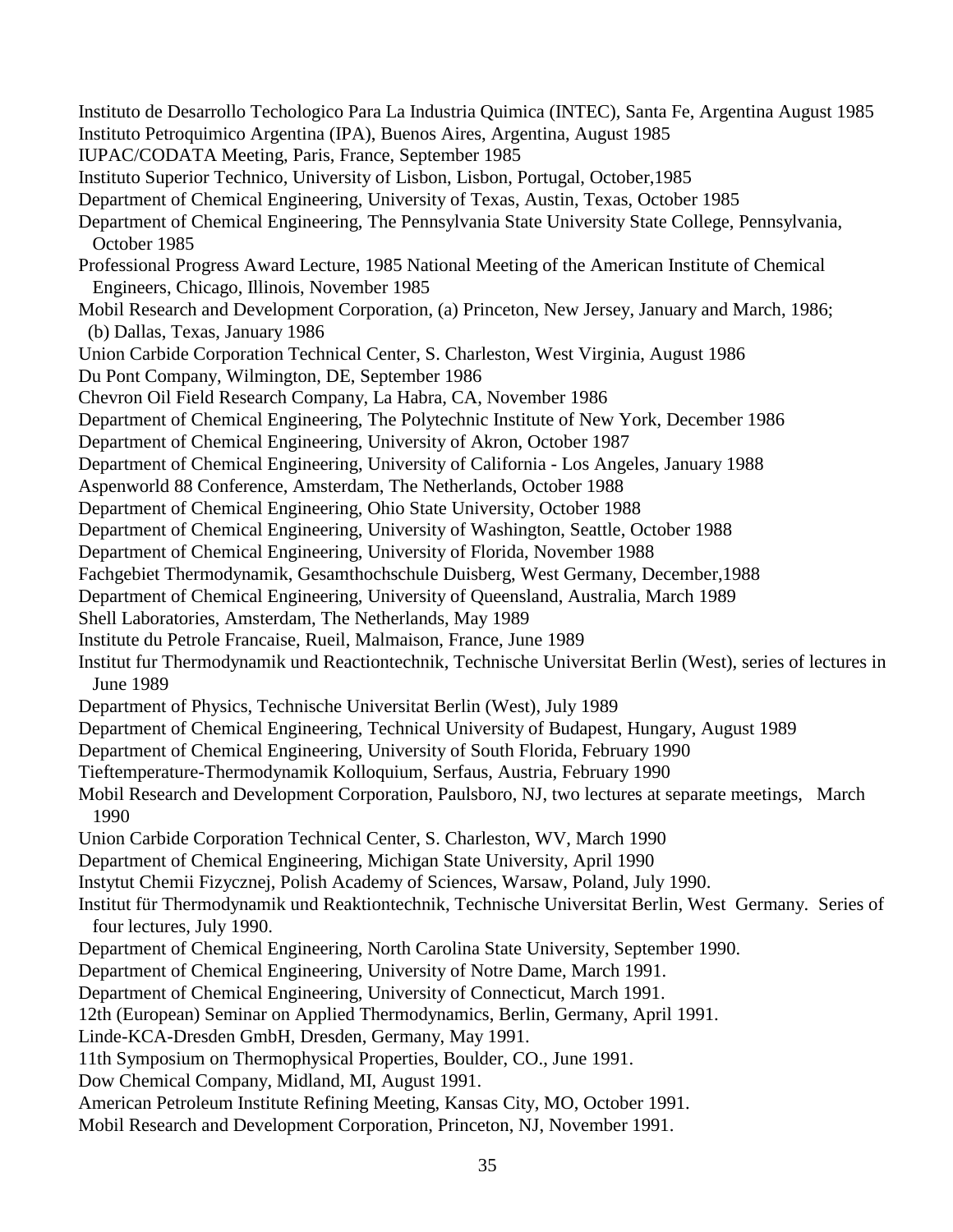Department of Chemical Engineering, City College of New York, April 1992. Union Carbide Corporation Technical Center, S. Charleston, WV, April 1992. Air Products and Chemicals Co., Allentown, PA, April 1992. University of Lyon, France, July 1992. 6th International Conference on Phase Equilibria and Fluid Properties in the Chemical Industry, Cortina d'Ampezzo, Italy, July 1992. ASEE Summer School for Chemical Engineering Faculty, Bozeman, Montana, August 1992. 12th IUPAC International Conference on Chemical Thermodynamics, Snowbird, Utah, August 1992. Institut für Thermodynamik und Reaktiontechnik, Techische Universität Berlin, Germany, January 1993. Department of Chemical Engineering, Texas A&M University, March 1993. Department of Chemical Engineering, University of Maryland, March 1993. Department of Chemical Engineering, Oklahoma State University, March 1993. Department of Chemical and Nuclear Engineering, University of New Mexico, January 1994. Department of Chemical Engineering and Materials Science, University of Minnesota, February 1994. Verfahrenstechnik II, Technische Universität Hamburg-Harburg, Germany, April 1994. Department of Chemical Engineering, Seoul National University, South Korea, May 1994. Department of Chemical Engineering, Pohang Institute of Technology, South Korea, May 1994. Department of Chemistry and Biochemistry, University of Delaware, November 1994. Department of Chemical and Biochemical Engineering, Rutgers University, March, 1995. 7th International Conference on Fluid Properties and Phase Equilibria for Chemical Process Design, Snowmass, Colorado, June 1995. Separation Technology IV: Advances and Opportunities in Environmental Separations. Snowbird, Utah, July 1995. Department of Chemical Engineering, University of California, Berkeley. Lecture and two seminars, September and October, 1995. K. C. Chao Retirement Symposium, Department of Chemical Engineering, Purdue University, September 1995. DuPont Company, Wilmington, DE, September 1995 Department of Chemical Engineering, University of California, Santa Barbara, October 1995. Department of Chemical Engineering, University of Pittsburgh, November 1995. Department of Chemical Engineering, University of New South Wales, Sydney, Australia, March 1996. Department of Chemical Engineering, Monash University, Melbourne, Australia, April 1996. Department of Chemical Engineering, University of Melbourne, Australia, April 1996. Department of Chemical Engineering, University of Queensland, Brisbane, Australia, April 1996. 14<sup>th</sup> IUPAC Conference on Chemical Thermodynamics, Osaka, Japan, August 1996. Department of Chemical Engineering, McGill University, Montreal, Canada, November 1996. Departments of Chemistry and Chemical Engineering, Brown University, March, 1997. Department of Chemical Engineering, University of Cape Town, South Africa, June 1997. Department of Chemistry, University of Natal, Durban, South Africa, June 1997. South African Chemical Institute, Kwa Zulu-Natal Section, Durban, South Africa, June 1997. Department of Chemical Engineering, University of Natal, Durban, South Africa, June 1997. School of Chemistry, Federal University of Rio de Janerio, Brazil, August, 1997. PETROBRAS Research Center, Rio de Janerio, Brazil, August, 1997. Department of Chemical Engineering, Federal University of Bahia, Salvador, Brazil, August, 1997. Technical Center, Union Carbide Corporation, S. Charleston, W. Va., October, 1997. 8th International Conference on Phase Equilibria and Fluid Properties for Product and Process Design, Noordwijkerhout, The Netherlands, April, 1998.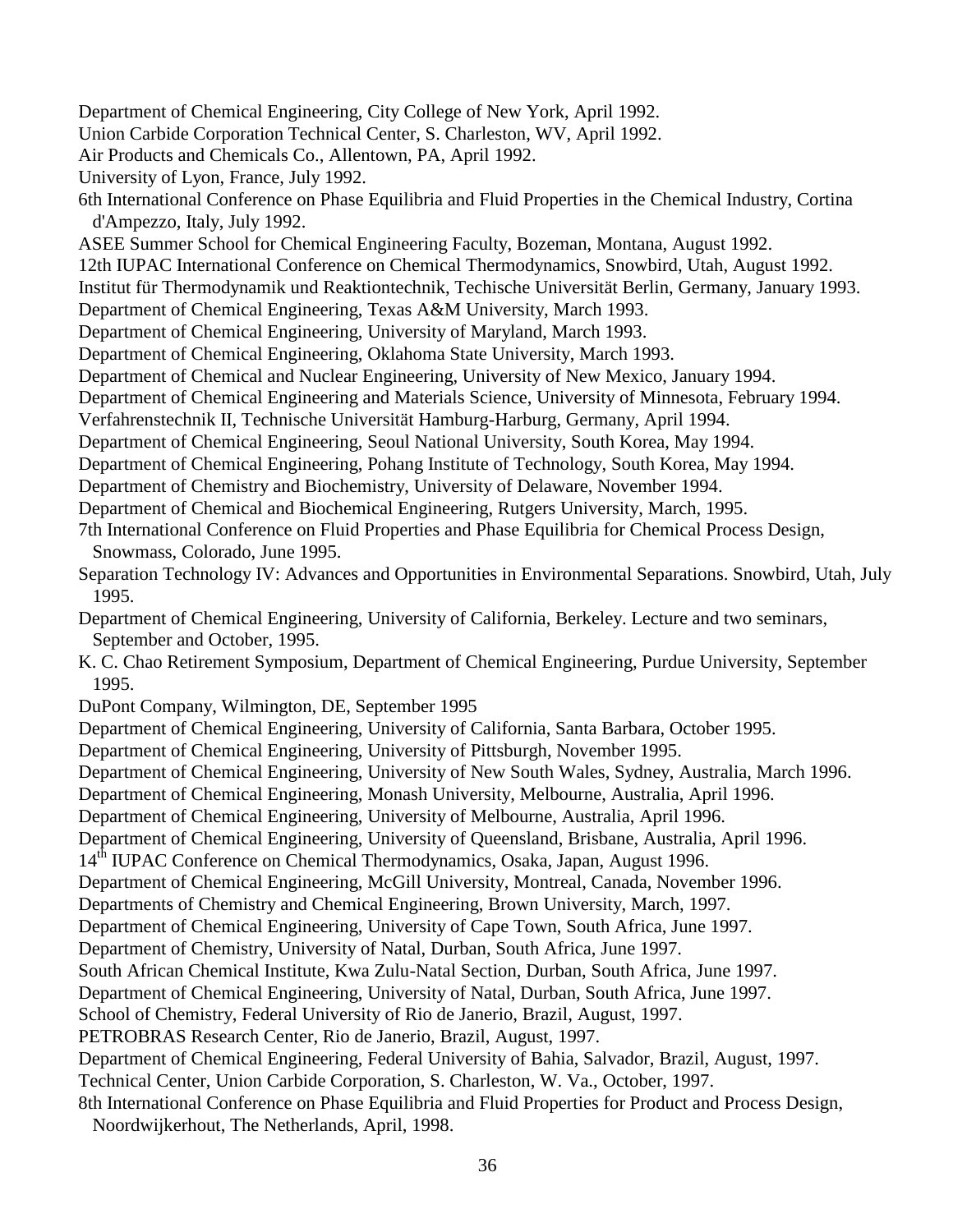- 3<sup>rd</sup> International Symposium of the E. S. I. Q. I. E., Instituto Politecnio Nacional, Mexico City, series of lectures, May 1998.
- Bayer Chemical Company, Leverkusen, Germany, August, 1998
- Department of Chemical Engineering, Princeton University, September, 1998.
- Department of Chemical Engineering, State University of New York at Buffalo, June, 1999.
- Department of Chemical Engineering, Stevens Institute of Technology, Hoboken, NJ, November, 1999.
- Department of Chemical Engineering, University of South Carolina, December, 1999.
- Department of Chemical Engineering, University of Wisconsin, May, 2000.
- 4<sup>th</sup> International Symposium of the E. S. I. Q. I. E., Instituto Politecnio Nacional, Mexico City, short course, May 2000.
- 14<sup>th</sup> Symposium on Thermophysical Properties, Boulder, CO., June 2000.
- 3<sup>rd</sup> Joint Meeting of the CIESC-AIChE, Beijing, China, September 2000.
- Institute of Chemistry, Chinese Academy of Science, Beijing, China, September 2000.
- Department of Chemical Engineering, New Jersey Institute of Technology, September 2000.
- LEGEP, University of Lyon, France, April 2001.
- IUPAC 2<sup>nd</sup> Workshop on Thermochemical, Thermodynamic and Transport Properties of Halogenated Hydrocarbons and Mixtures, Paris, France, April 2001.
- Centre Reacteurs et Processus, Ecole des Mines de Paris, Fontainebleau, France, April 2001.
- AspenTech Technical Ladder Retreat, Colorado Springs, May 2001.
- 9<sup>th</sup> International Conference on Properties and Phase Equilibria for Product and Process Design, Kurashiki, Japan, May 2001.
- Department of Chemical Engineering, National Tsing Hua University, Hsinchu, Taiwan, May 2001.
- Department of Chemical Engineering, National Taiwan University, Taipei, Taiwan, May 2001.
- NIST Workshop on Predicting the Thermophysical Properties of Fluids by Molecular Simulation, Gaithersburg, MD June 2001.
- Department of Chemical Engineering, University of Adelaide, Australia, September 2001.
- School of Chemical Engineering, Curtin University of Technology, Perth, Australia, September 2001.
- Department of Chemical Engineering, Iowa State University, October 2001.
- Department of Chemical Engineering, Clemson University, February 2002.
- Department of Chemistry, University of Minnesota, Minneapolis, February 2002.
- Department of Chemical Engineering, Tulane University, March 2002.
- Department of Chemical Engineering, University of Washington, April 2002.
- XIVth Russian Thermodynamics Conference, St. Petersburg, Russia, July 2002.
- ASEE Summer School for Chemical Engineering Faculty, Boulder, CO, July 2002.
- Aspen World 2002, Washington, DC, October 2002.
- Department of Chemical Engineering, University of Cincinnati, December 2002.
- Public lecture "Chemical Weapons: What are they, where are they and what are we doing about them", University of Delaware, January 2003.
- Miegunyah Fellowship Public lecture "Chemical Weapons: What are they, where are they and what are we doing about them", University of Melbourne, Australia, March 2003.
- Victorian Joint Chemical Engineering Committee, Melbourne, Australia, April 2003.
- Department of Chemical Engineering, University of Natal, Durban, South Africa, May 2003.
- Faculty of Engineering, University of Newcastle, Australia, July 2003.
- Division of Chemical Engineering, University of Queensland, Brisbane, Australia, July 2003.
- Department of Chemical and Biomolecular Engineering, University of Melbourne, Australia, August 2003.
- Department of Chemical Engineering, Monash University, Melbourne, Australia, August 2003.
- Physics Department, University of Melbourne, Australia, September 2003.